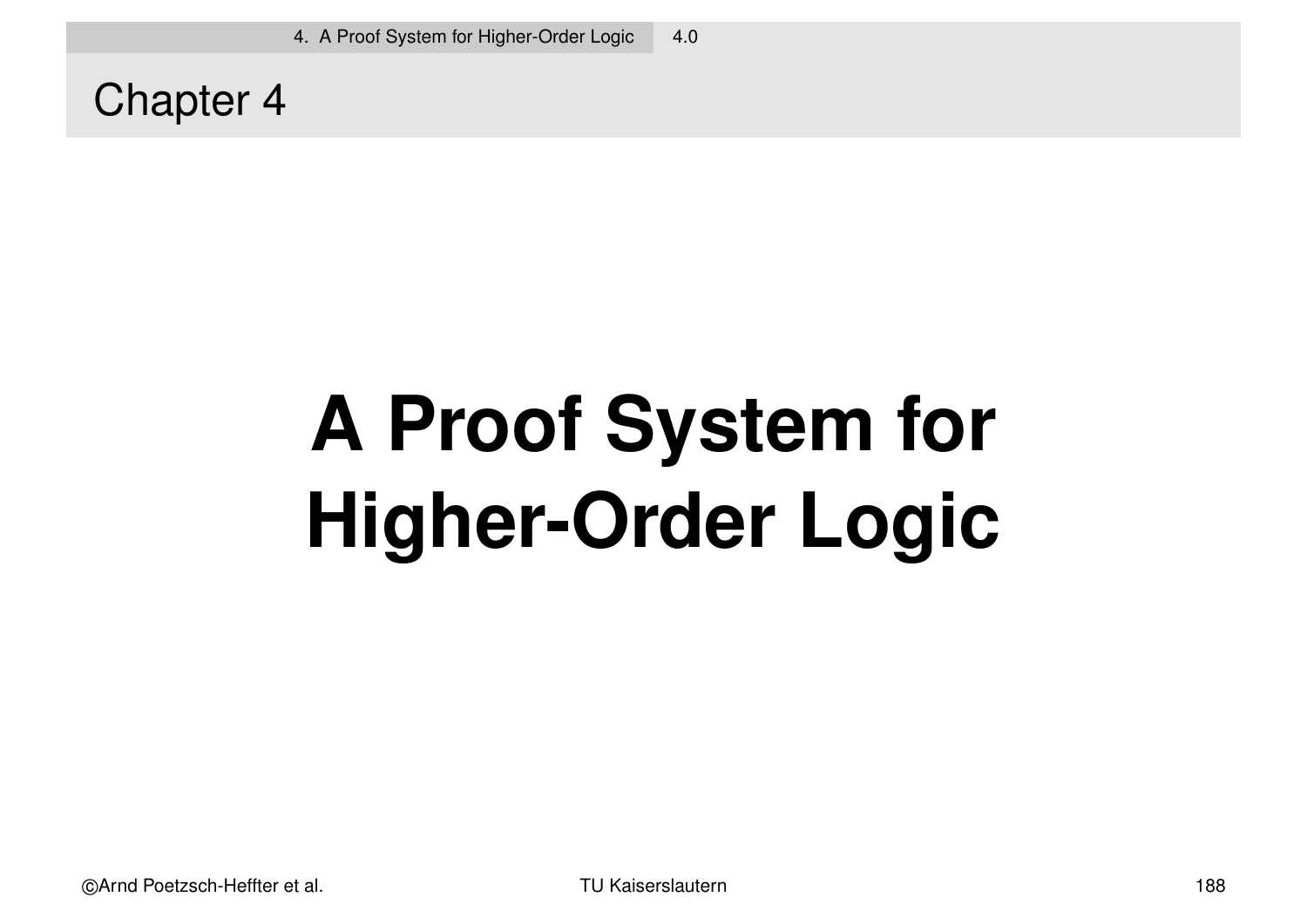# Overview of Chapter

#### 4. A Proof System for Higher-Order Logic

- 4.1 Methods and Rules
- 4.2 Rewriting and simplification
- 4.3 Case analysis and structural induction
- 4.4 Proof automation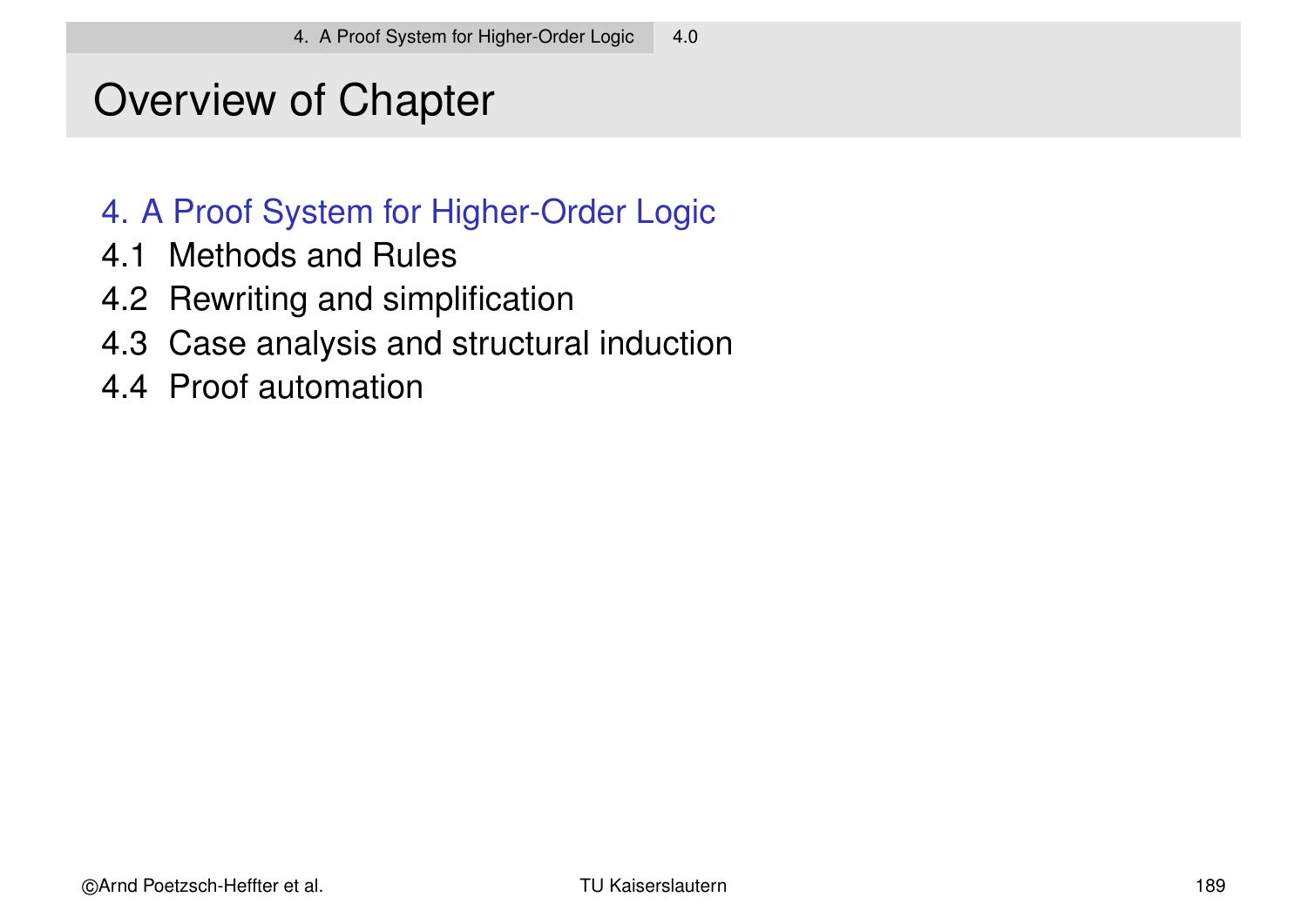### **Overview**

- 1. Formulas, sequents, and rules revisited
- 2. Application of rules
- 3. Fundamental methods of Isabelle/HOL
- 4. Logical rules and theory Main
- 5. Rewriting and simplification
- 6. Case analysis and structural induction
- 7. Proof automation
- 8. More proof methods
- » Chapter 5 of Isabelle/HOL Tutorial til page 100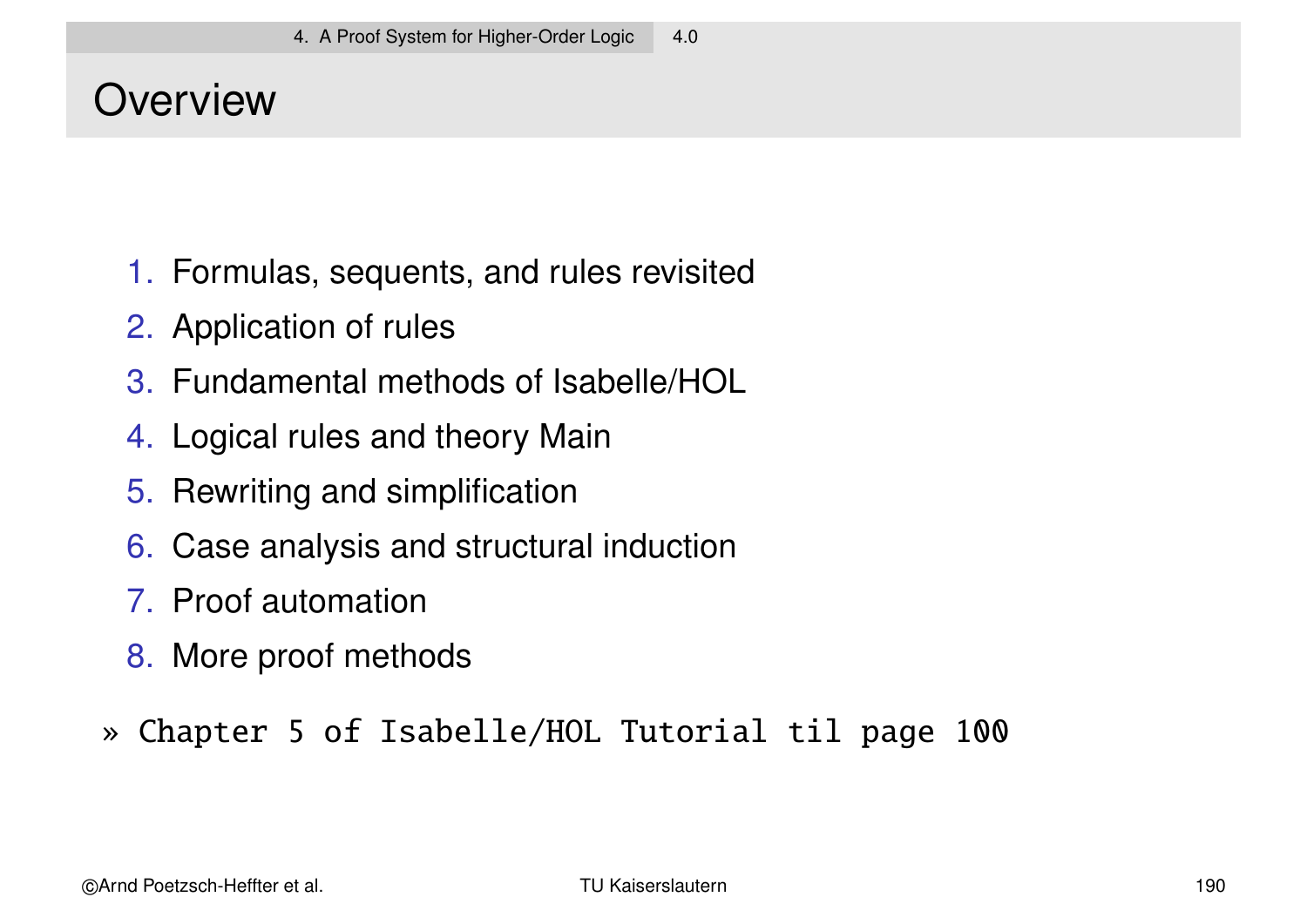4. A Proof System for Higher-Order Logic 4.1 Methods and Rules

### Section 4.1

# **Methods and Rules**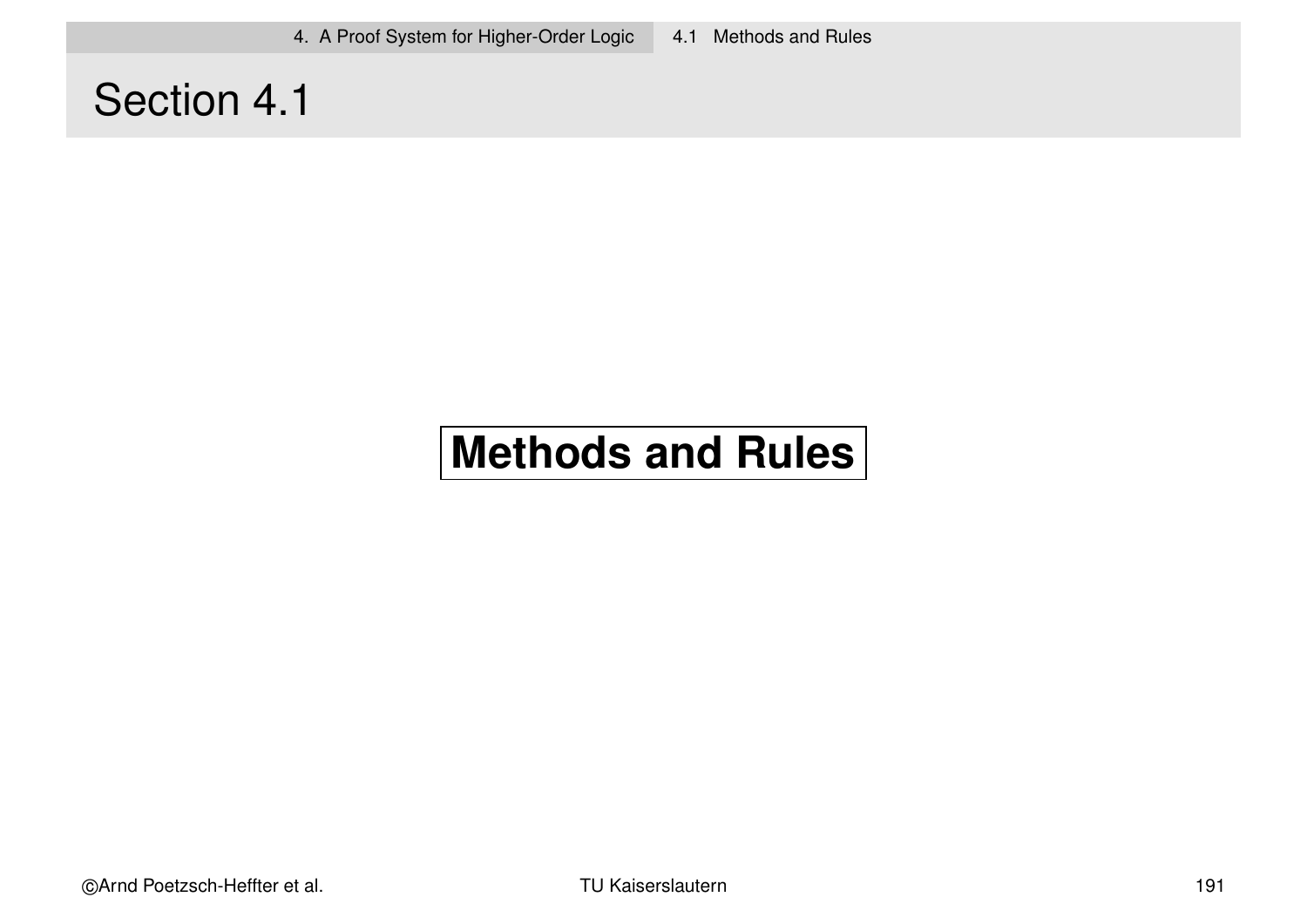### Formulas, sequents, and rules revisited

We need to represent:

- formulas, generalized sequents: lemmas/theorems to be proven
- rules: to be applied in a proof step
- proof (sub-)goals, i.e., open leaves in a proof tree

Examples: from Lecture.thy

- SPEC, SCHEMATIC (not allowed)
- ARULE
- GOAL

A proven lemma/theorem is automatically transformed into a rule. That is, the set of rules is not fixed in Isabelle/HOL (e.g. ARULE).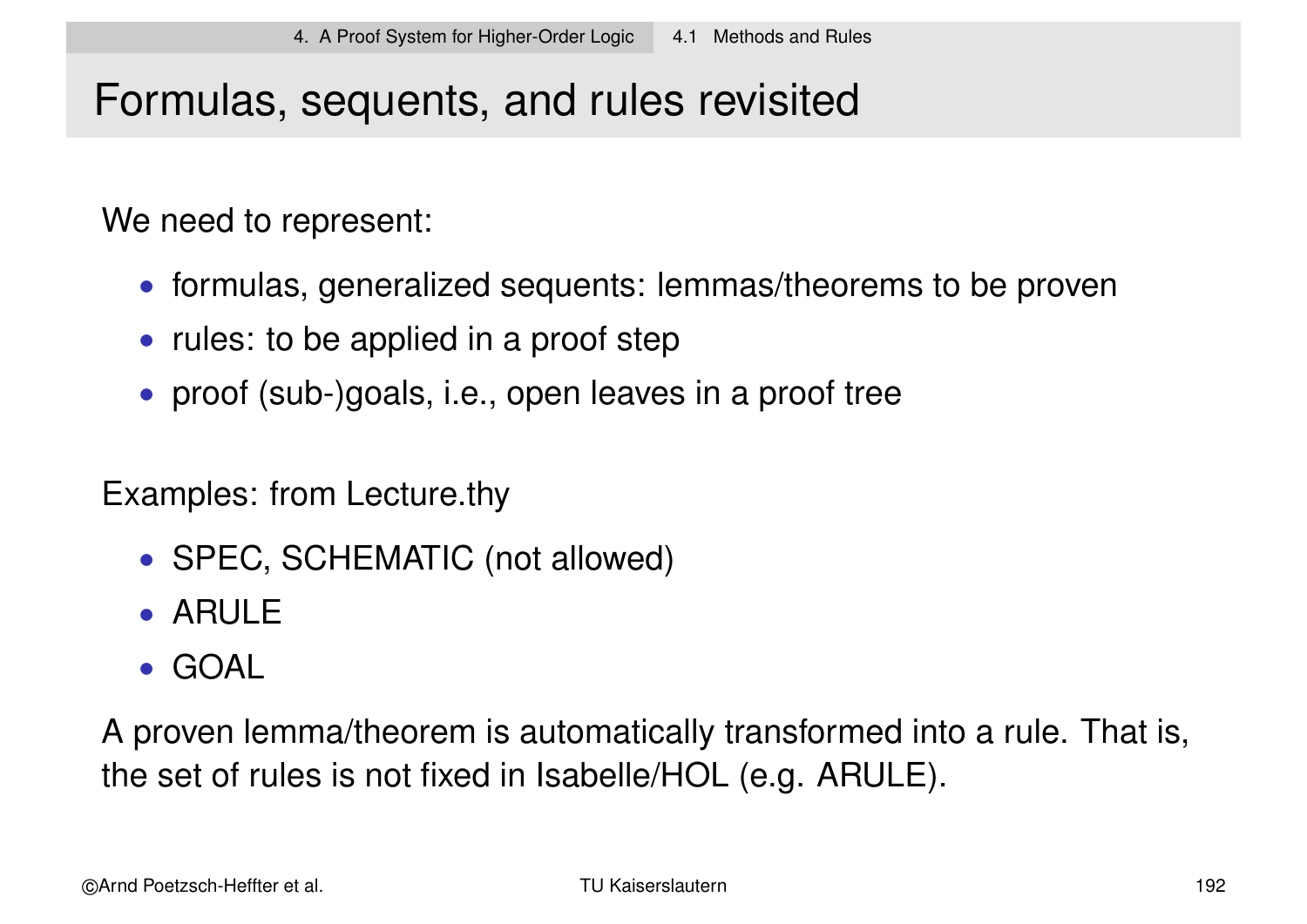### Variables

### Six kinds of variables:

- (logical) variables bound by the logic-quantifiers
- (logical) variables bound by the meta-quantifier
- free (logical) variables
- schematic variables (in rules and proofs)
- type variables
- schematic type variables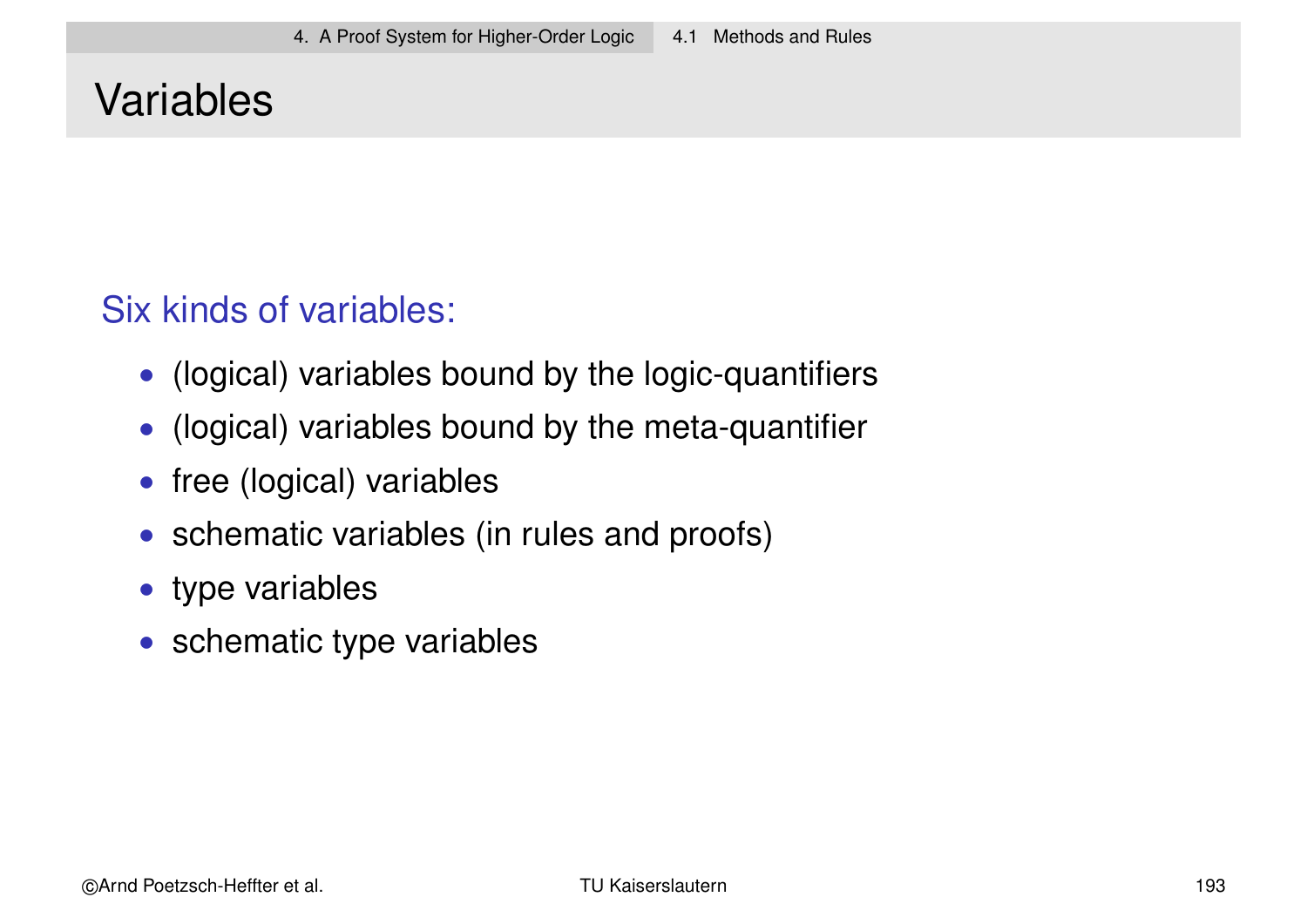### Format of **goals**

- $\wedge x_1 \ldots x_k$ .  $[[A_1; \ldots; A_m]] \Longrightarrow C$
- $x_i$  are variables local to the subgoal (possibly none)
- $\bullet$  A<sub>i</sub> are called the assumptions (possibly none)
- C is called the conclusion
- usually no schematic variables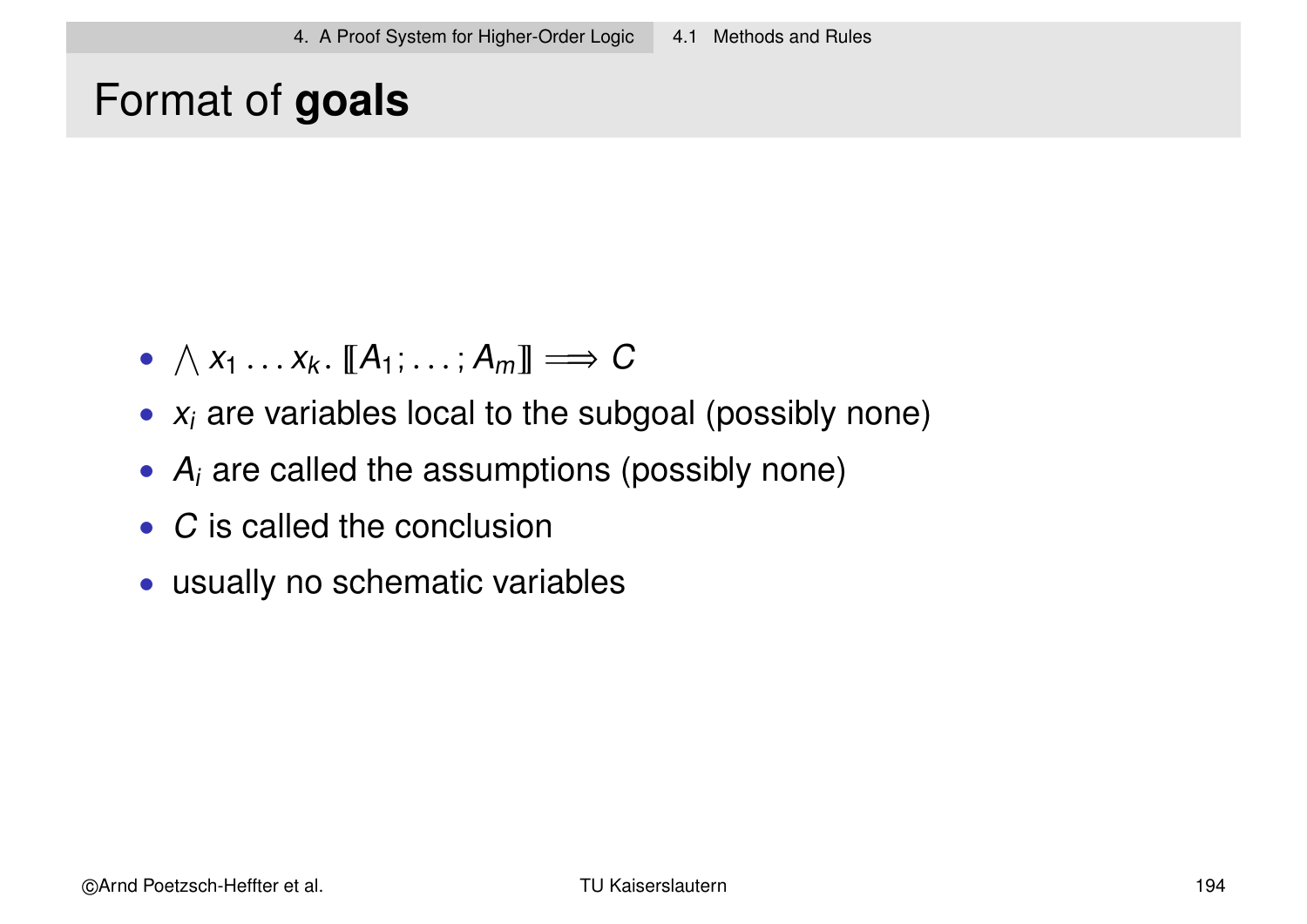### Format of **rules**

- $[\![P_1; \ldots; P_n]\!] \Longrightarrow Q$
- $\bullet$   $P_i$  are called the premises (possibly none)
- $P_1$  is called the major premise
- Q is called the consequent (not standard)
- Schematic variables in  $P_i$ , Q.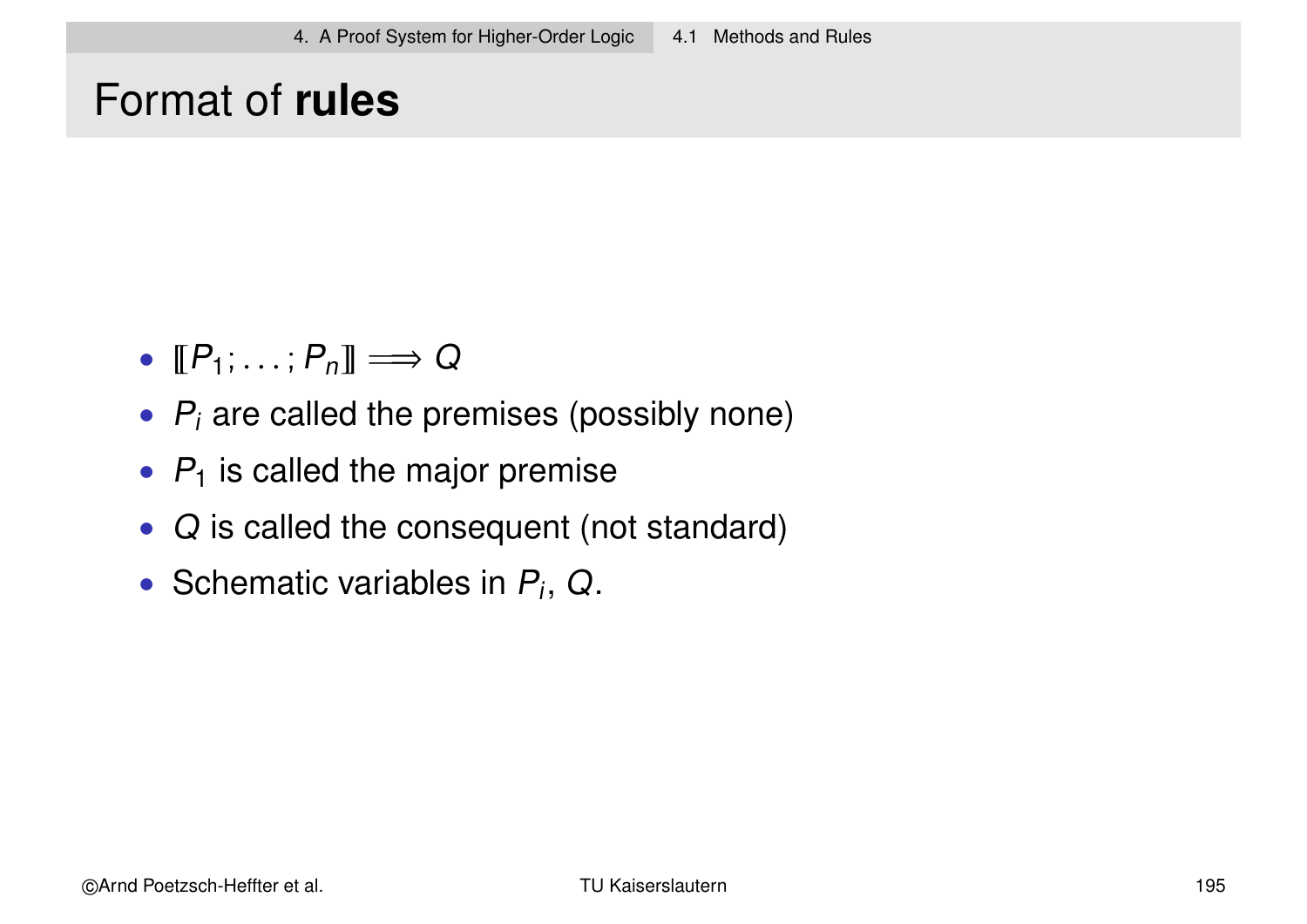### Proofs and methods

#### Proof state

A proof state is characterized by the list of open subgoals:

- at the beginning: proof goal
- during the proof: not yet proven subgoals
- at the end: empty

#### **Methods**

Methods are commands working on the proof state. In particular, they allow to apply rules and to do simplification.

- Isabelle/HOL provides a fixed set of basic methods.
- New methods can only be defined based on the basic methods.
- Set of rules is not fixed, i.e., new rules can be derived.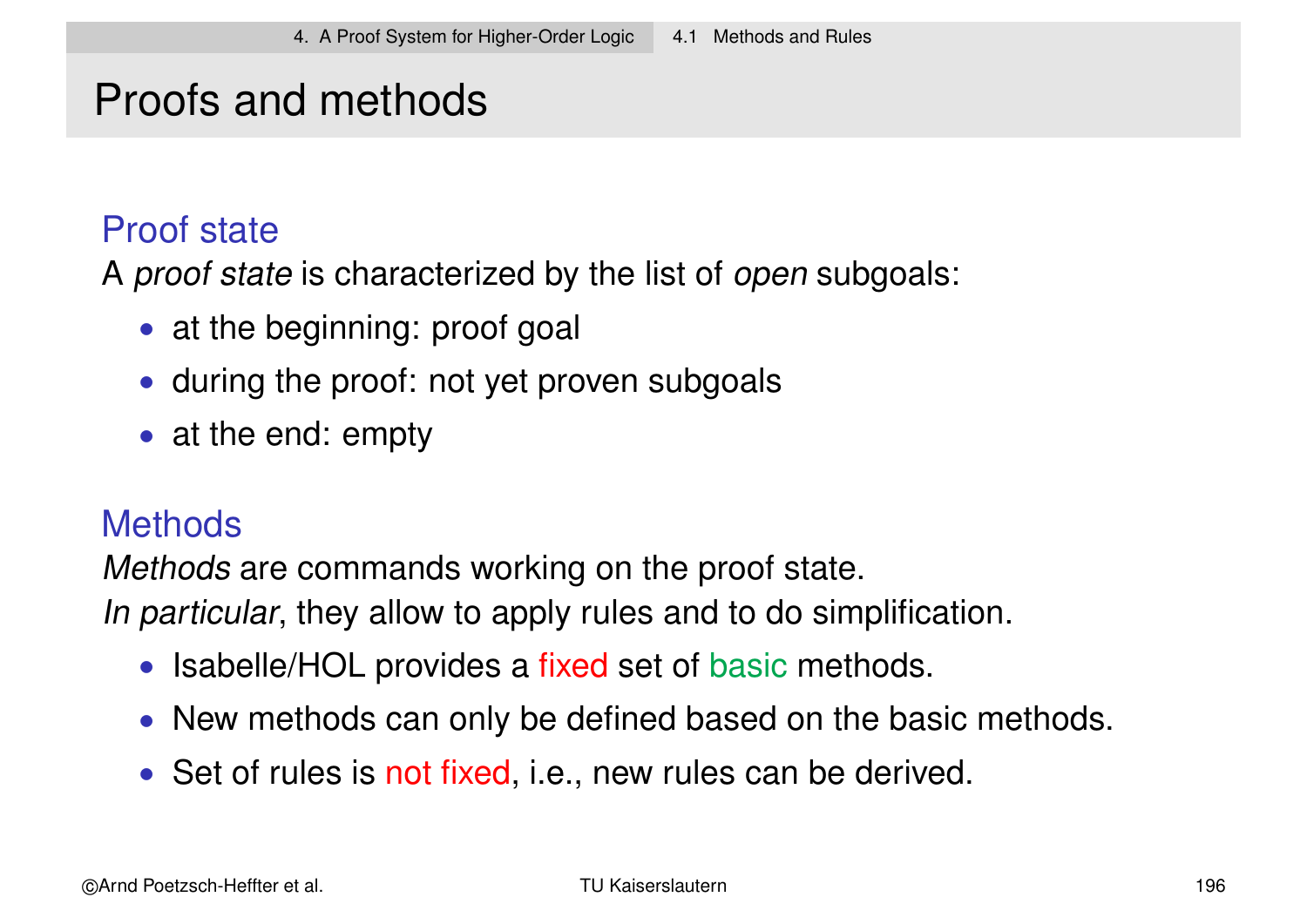### Methods overview

#### Format of method application

apply ( $\leq$ method name>  $\leq$ arguments>) where the number and type of arguments depends on the method (proof state is implicit).

#### Kinds of methods:

- [edf]rule: different methods for rule application
- assumption: proving the subgoal from the assumptions
- induct/cases: do a proof by induction/case analysis
- unfold/simp: unfolding definitions/simplification

Depending on method, arguments, and proof state the application can fail.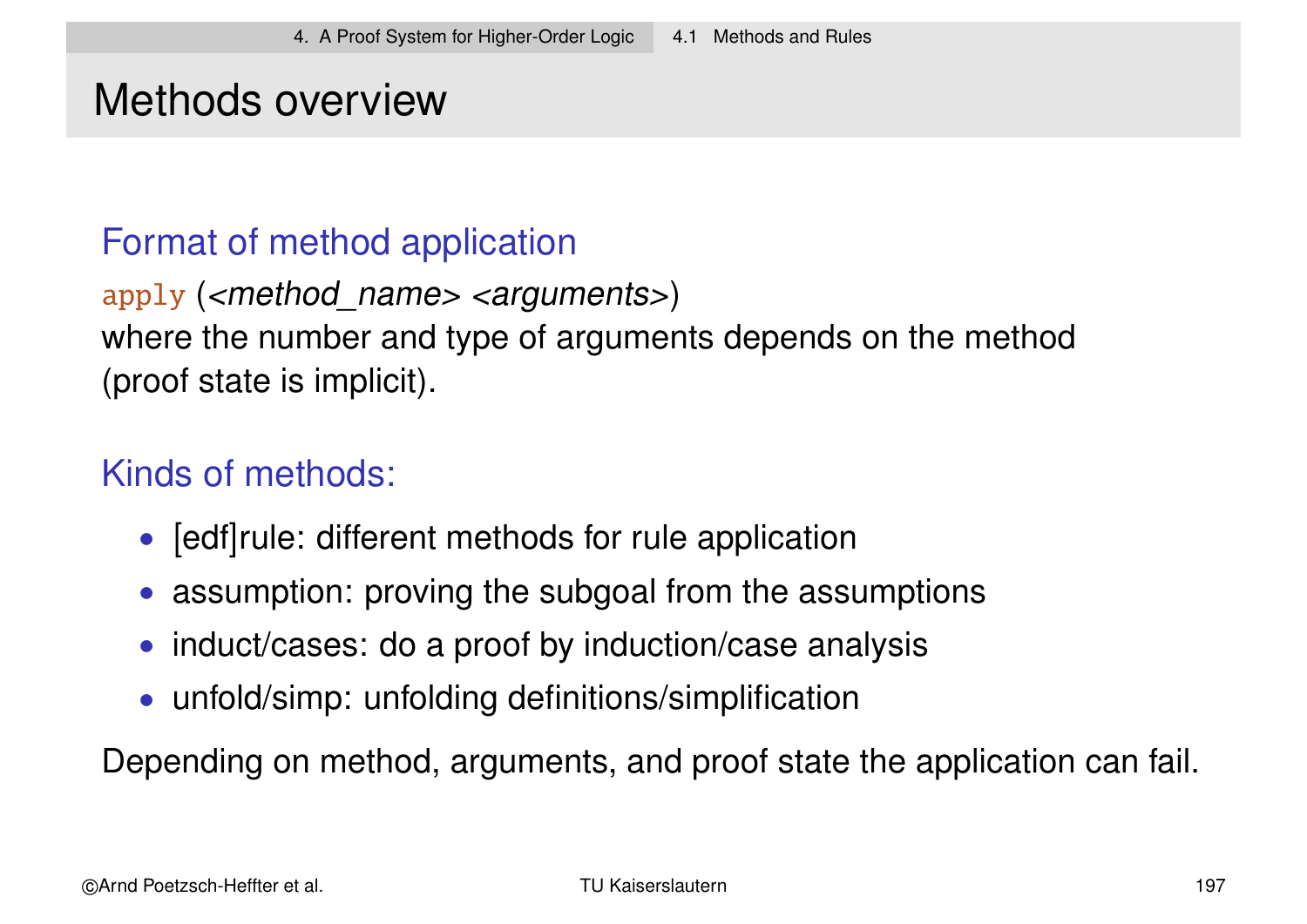### Method "rule": Basic idea

#### Rule application

The application of rules is based on unification:

- Unification is done w.r.t. the schematic variables.
- The unifier is applied to the complete proof state!
- Unification may involve renaming of bound variables.

### Example

Applying rule  $[\![P_1;P_2]\!]\Longrightarrow Q$  with method rule to subgoal  $A\Longrightarrow C\colon$ 

• If  $\sigma$  unifies C and Q, then replace subgoal by two new subgoals:

$$
\rightarrow \sigma(A) \Longrightarrow \sigma(P1)
$$

$$
\rightarrow \sigma(A) \Longrightarrow \sigma(P2)
$$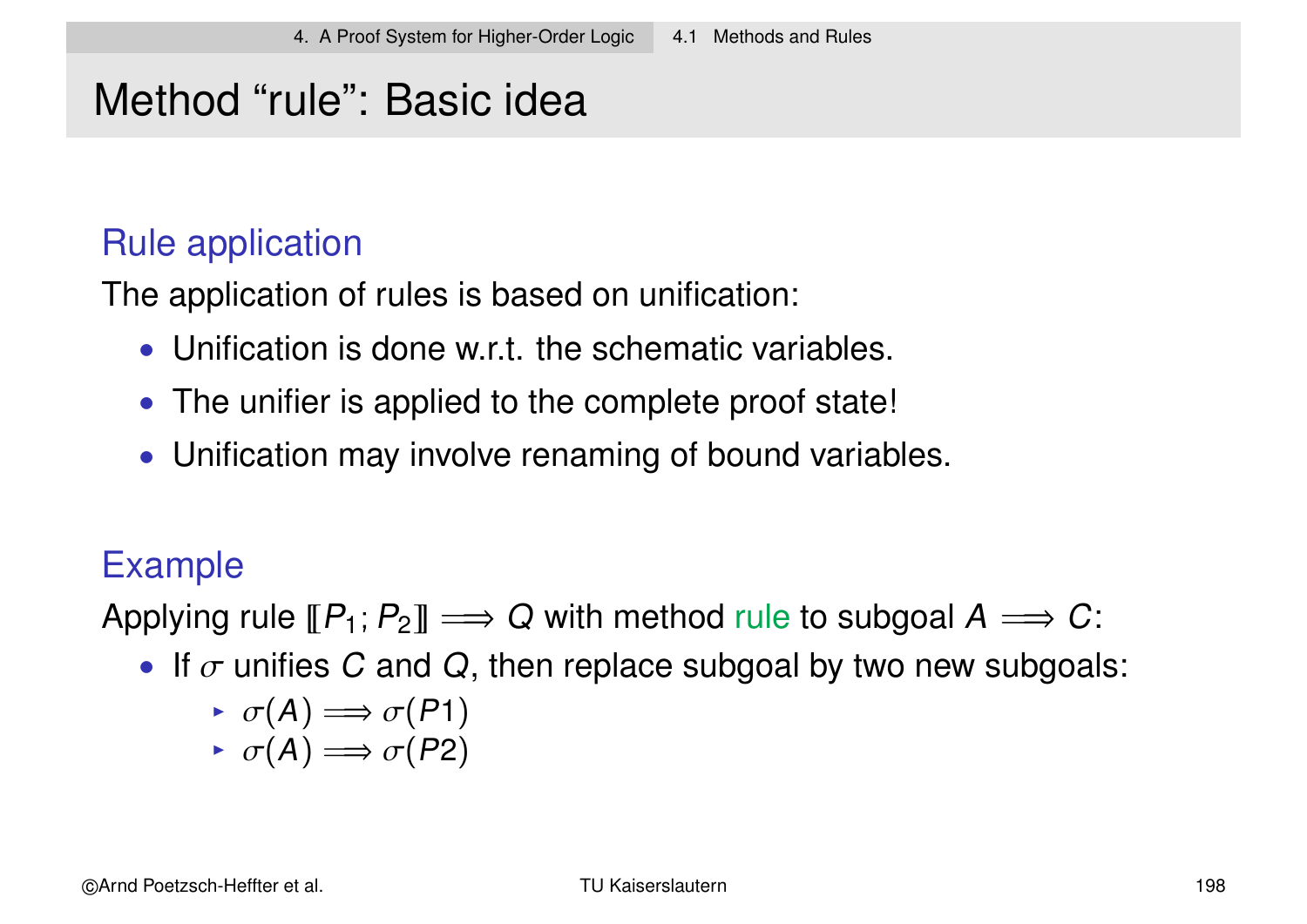# Method "rule"

apply (rule <rule\_name>)

- let R be the name of rule  $[\![P_1; \ldots; P_n]\!] \Longrightarrow Q$
- let  $\Lambda x_1 \ldots x_k$ .  $[[A_1; \ldots; A_m]] \Longrightarrow C$  be the current subgoal
- apply (rule  $R$ ) unifies  $Q$  with  $C$ ; fails if no unifier exists; otherwise unifier  $\sigma$
- new subgoals: For  $i = 1, ..., n$ :

$$
\bigwedge x_1 \ldots x_k. \ \sigma([\![A_1;\ldots;A_m]\!]\Longrightarrow P_i)
$$

• Example: SPEC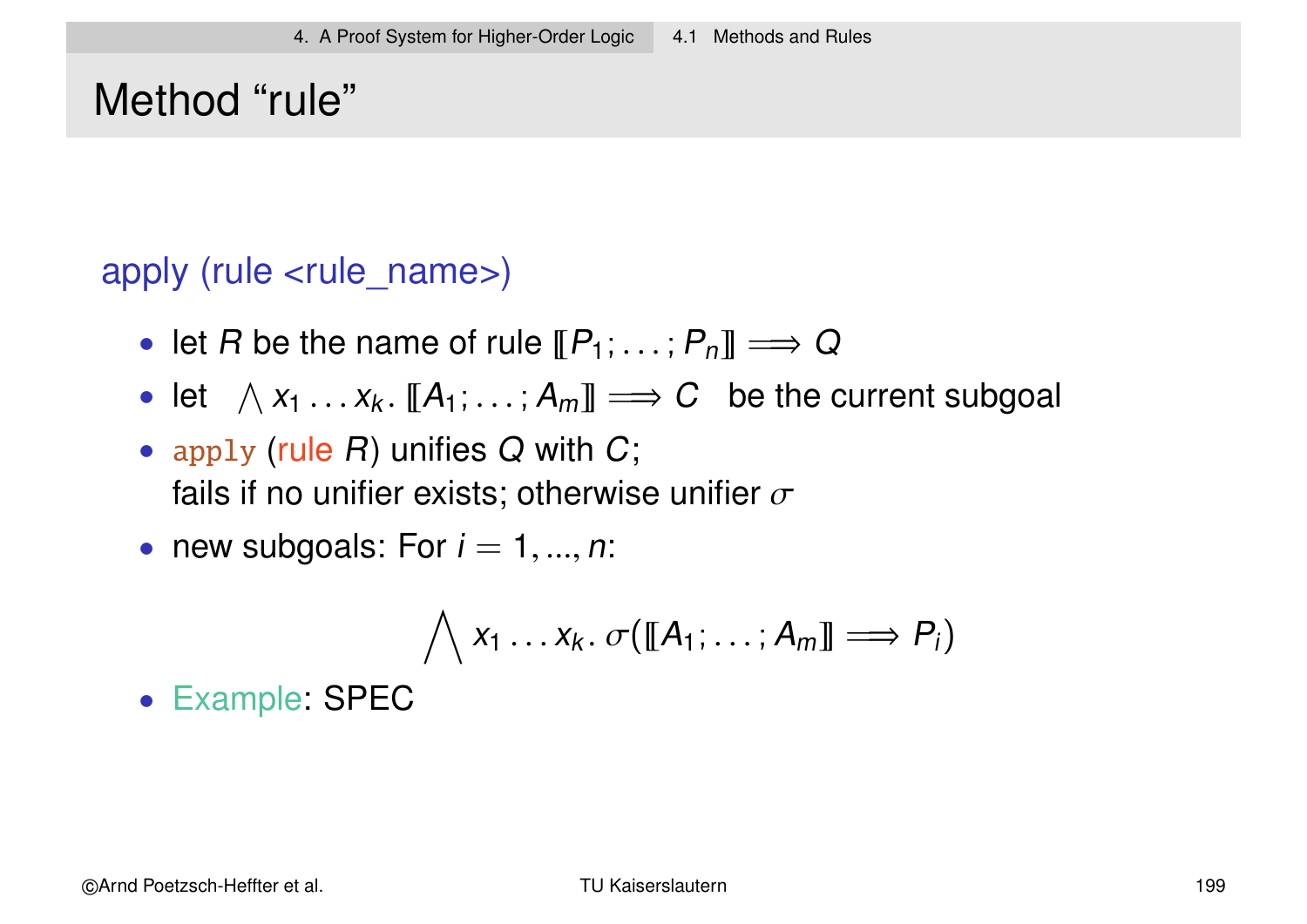### Method "erule"

#### apply (erule <rule\_name>)

- let R be the name of rule  $[\![P_1; \ldots; P_n]\!] \Longrightarrow Q$
- let  $\Lambda x_1 \ldots x_k$ .  $[[A_1; \ldots; A_m]] \Longrightarrow C$  be the current subgoal
- apply (erule R) unifies Q with C and simultaneously  $P_1$  with some  $A_j$ ; fails if no  $\mathcal{A}_j$  and unifier can be found; otherwise unifier  $\sigma$
- new subgoals: For  $i = 2, ..., n$ :

$$
\bigwedge x_1 \ldots x_k. \ \sigma([\![A_1;\ldots;A_m \setminus \{A_j\}]\!] \Longrightarrow P_i)
$$

- helpful for applying elimination rules
- Example: ARULE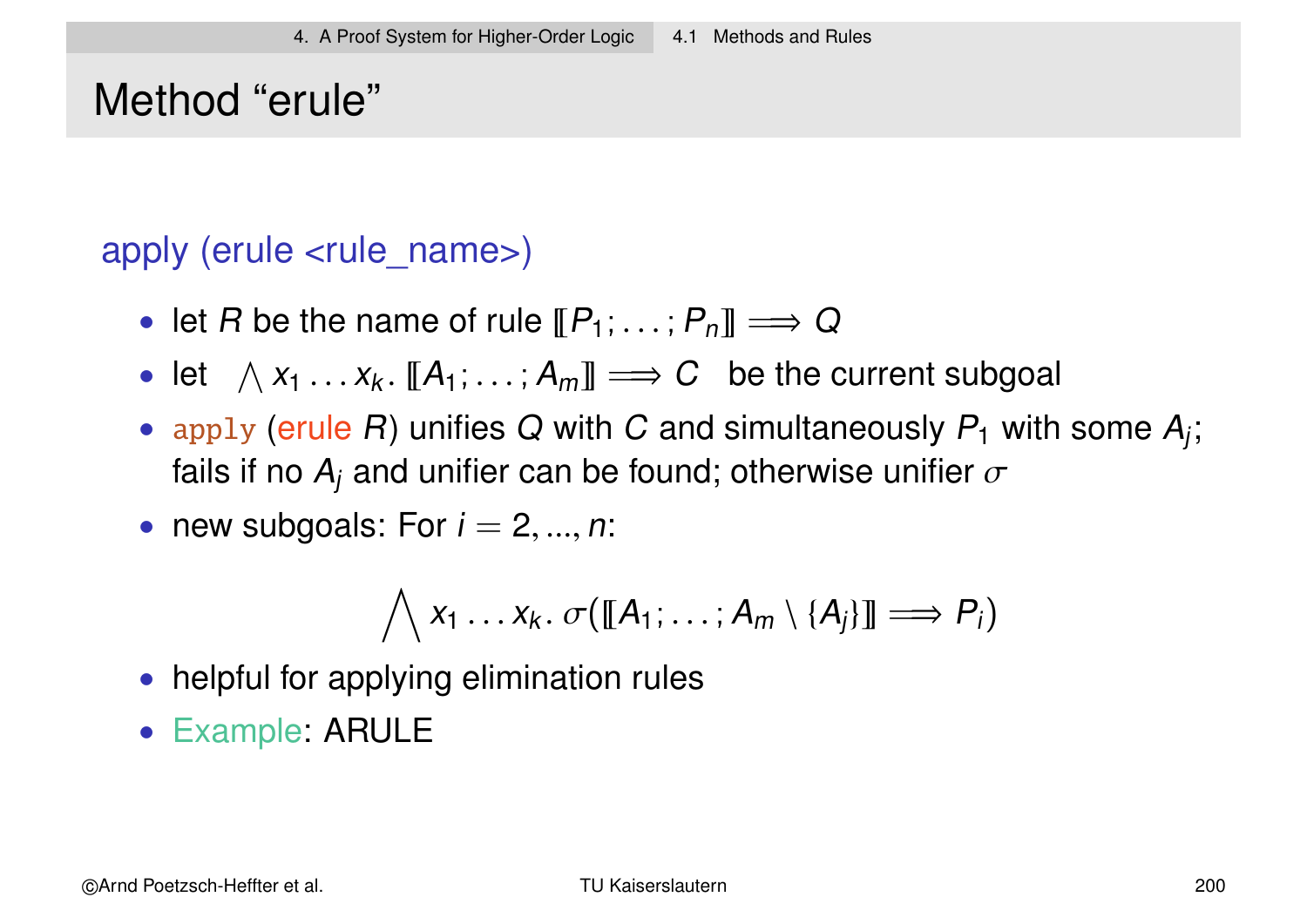# Method "drule"

#### apply (drule <rule\_name>)

- let R be the name of rule  $[\![P_1;\ldots;P_n]\!] \Longrightarrow Q$
- let  $\Lambda x_1 \ldots x_k$ .  $[[A_1; \ldots; A_m]] \Longrightarrow C$  be the current subgoal
- apply (drule R) unifies  $P_1$  with some  $A_j$ ; fails if no  $\mathcal{A}_j$  and unifier can be found; otherwise unifier  $\sigma$
- new subgoals: For  $i = 2, ..., n$ :

$$
\bigwedge x_1 \dots x_k. \ \sigma([\![A_1; \dots; A_m \setminus \{A_j\}]\!] \Longrightarrow P_i)
$$
  

$$
\bigwedge x_1 \dots x_k. \ \sigma([\![A_1; \dots; A_m \setminus \{A_j\}; \ Q]\!] \Longrightarrow C)
$$

- helpful for applying destruction rules
- Example: C1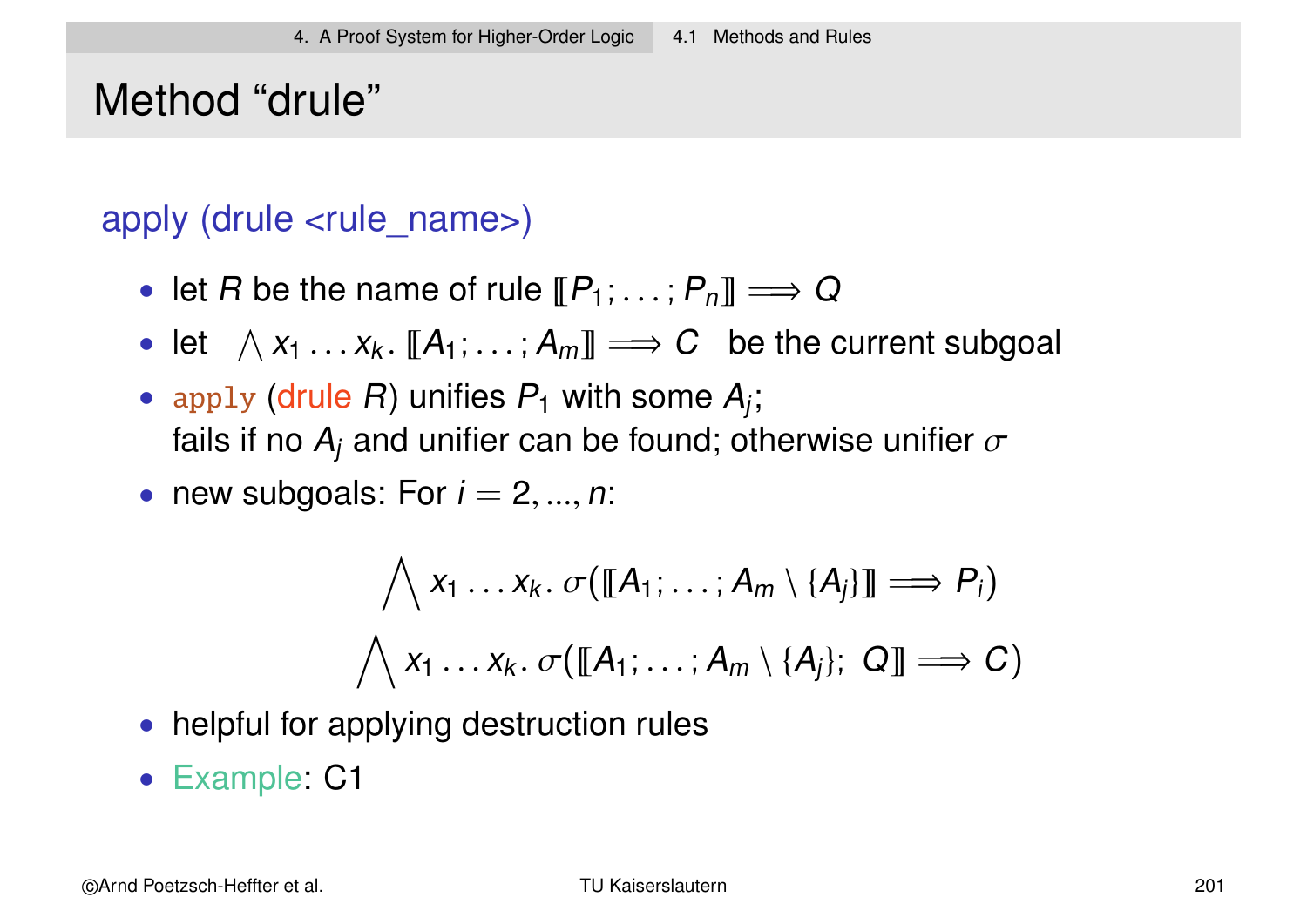## Method "frule"

#### apply (frule <rule name>)

Like drule, but assumption is not eliminated

- let R be the name of rule  $[\![P_1;\ldots;P_n]\!] \Longrightarrow Q$
- let  $\Lambda x_1 \ldots x_k$ .  $[[A_1; \ldots; A_m]] \Longrightarrow C$  be the current subgoal
- apply (frule R) unifies  $P_1$  with some  $A_j$ ; fails if no  $\mathcal{A}_j$  and unifier can be found; otherwise unifier  $\sigma$
- new subgoals: For  $i = 2, ..., n$ :

$$
\bigwedge x_1 \dots x_k. \ \sigma([\![A_1; \dots; A_m]\!] \Longrightarrow P_i)
$$

$$
\bigwedge x_1 \dots x_k. \ \sigma([\![A_1; \dots; A_m; \ Q]\!] \Longrightarrow C)
$$

• Example: C1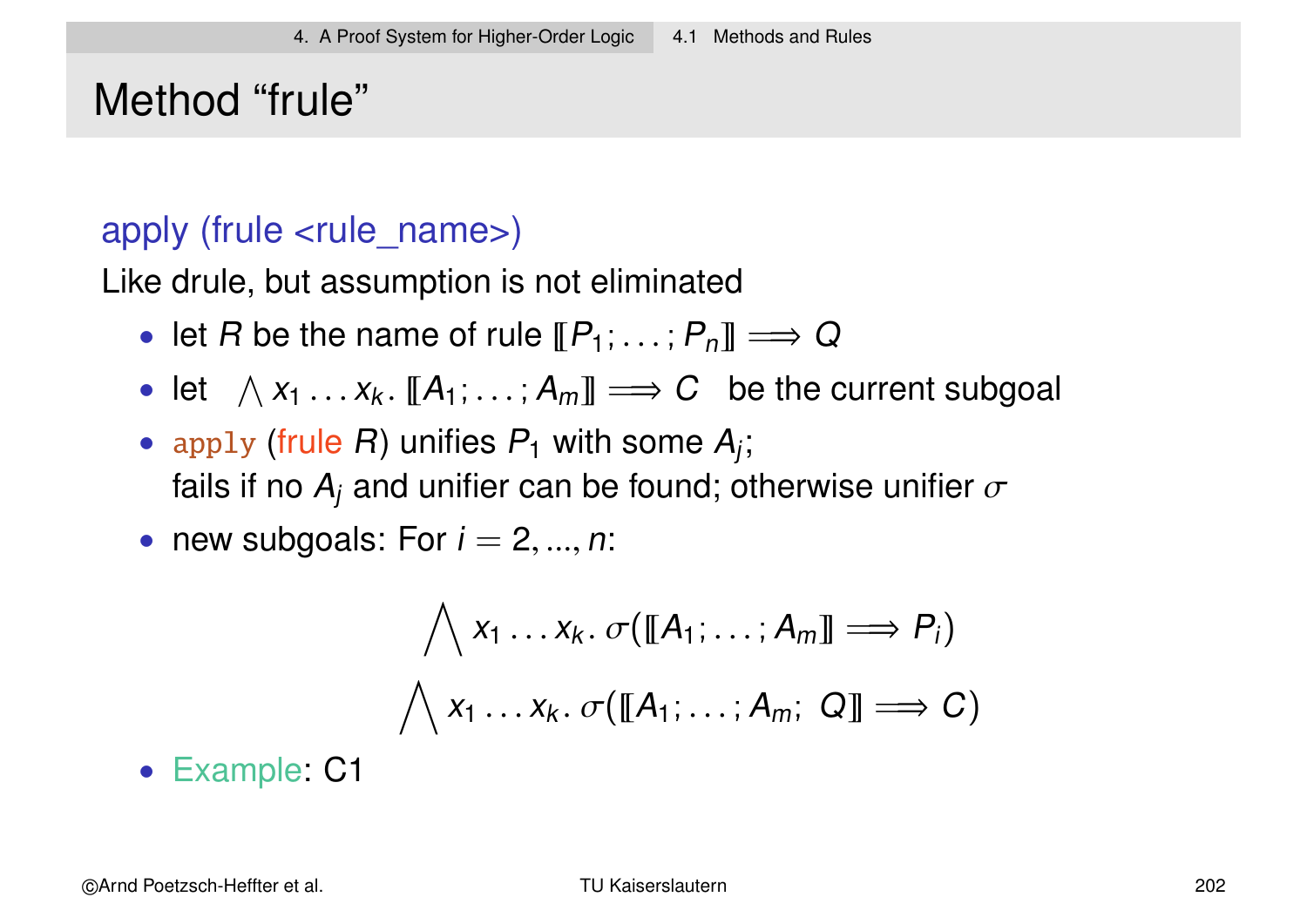### Method "rule\_tac"-versions

#### apply ( $[edf] rule\_tac x =  in < rule\_name>$ )

similar to [edf]rule, but allow to refine unification

- Example: Isabelle/HOL Tutorial, 5.8.2, p. 79/80 (erule tac)
- NOFIX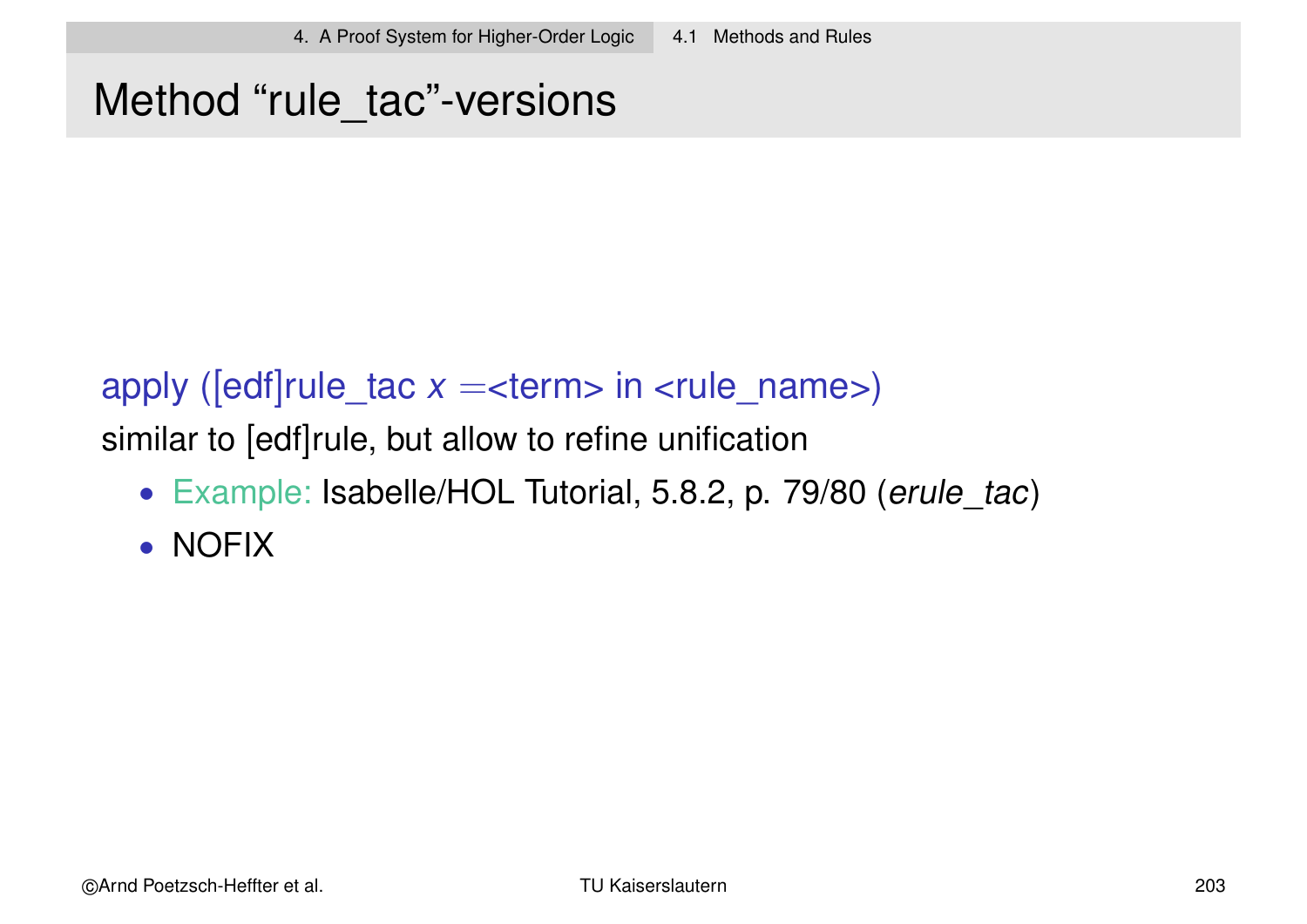### Method "assumption"

apply (assumption)

- let  $\Lambda x_1 \ldots x_k$ .  $[[A_1; \ldots; A_m]] \Longrightarrow C$  be the current subgoal
- apply (assumption) unifies C with some  $A_j$ ; fails if no  $A_j$  and unifier can be found; otherwise:
- subgoal is closed, i.e., eliminated from proof state.
- Example: GOAL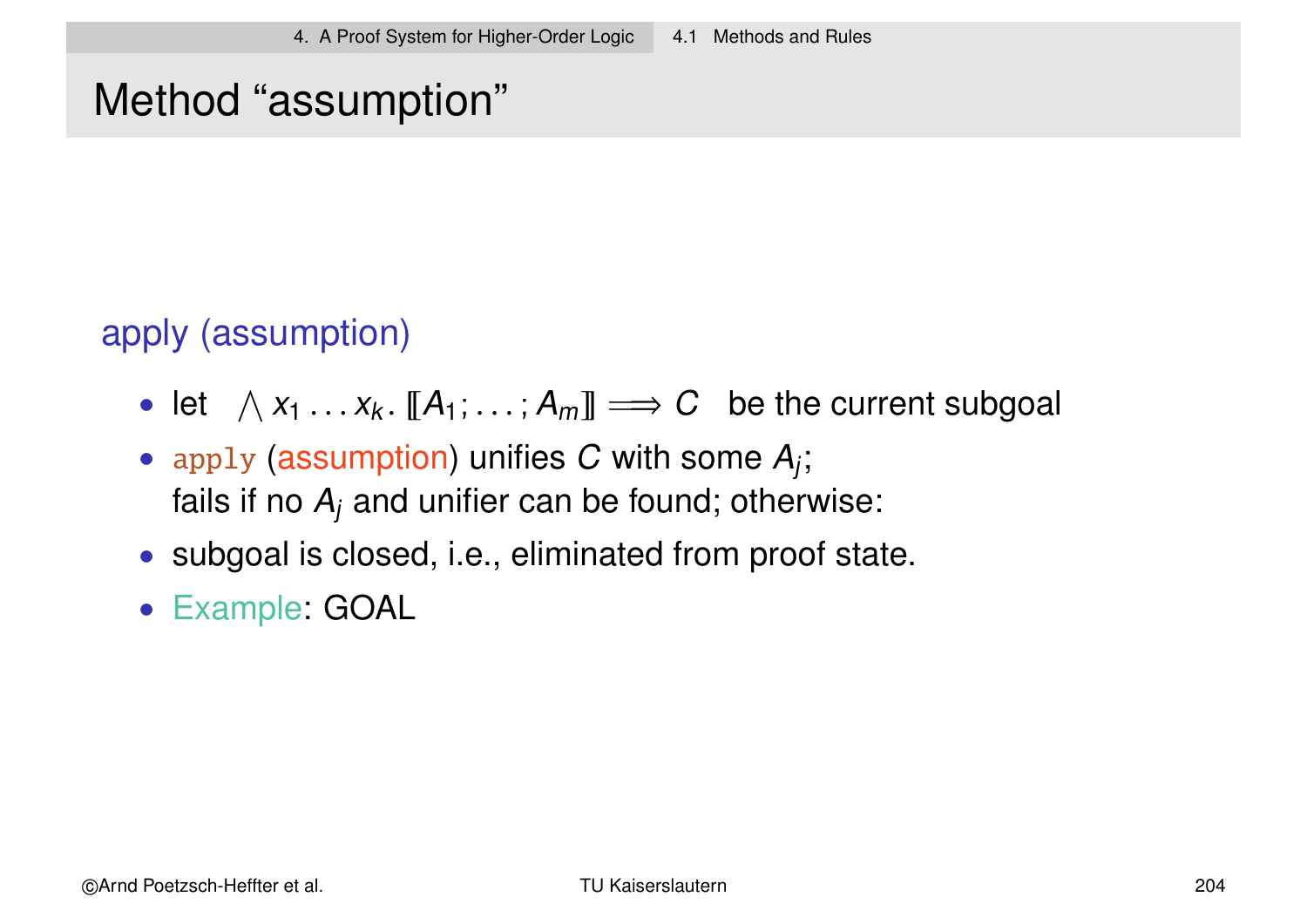# Methods "induct", "unfold"

### apply (induct[\_tac] <variable\_name>)

- uses the inductive definition of a function
- generates the corresponding subgoals

### apply (unfold <name\_def>)

- unfolds the definition of a constant in all subgoals
- Example: SPEC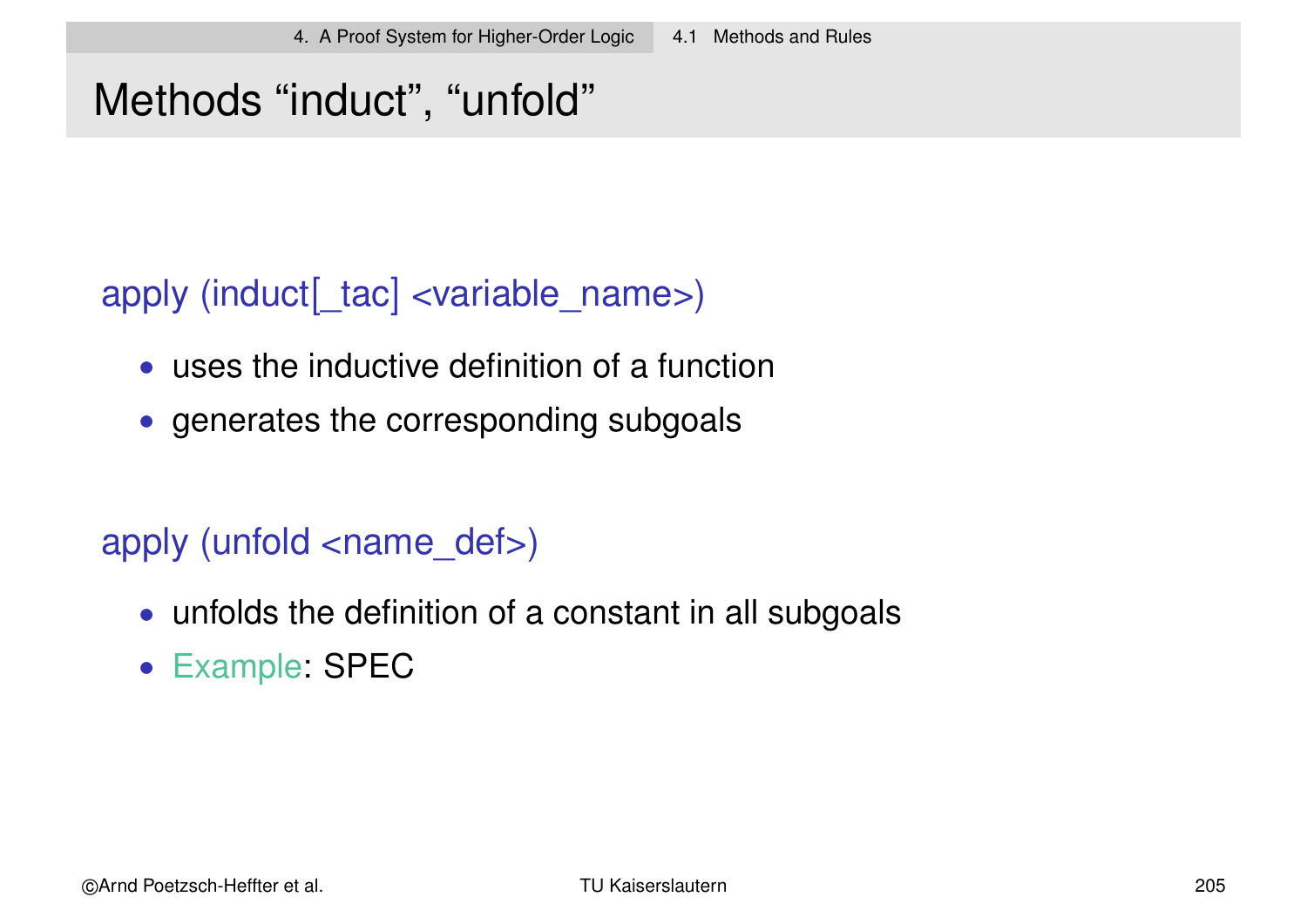### Logical rules of Isabelle/HOL

The logical rules are defined in theory Main (see IsabelleHOLMain, Sect. 2.2)

#### Remark

Distinguish between safe and unsafe rules:

- Safe rules preserve provability: e.g. conjI, impI, notI, iffI, refl, ccontr, classical, conjE, disjE
- Unsafe rules can turn a provable goal into an unprovable one: e.g. disjI1, disjI2, impE, iffD1, iffD2, notE
- $\rightarrow$  Apply safe rules before unsafe ones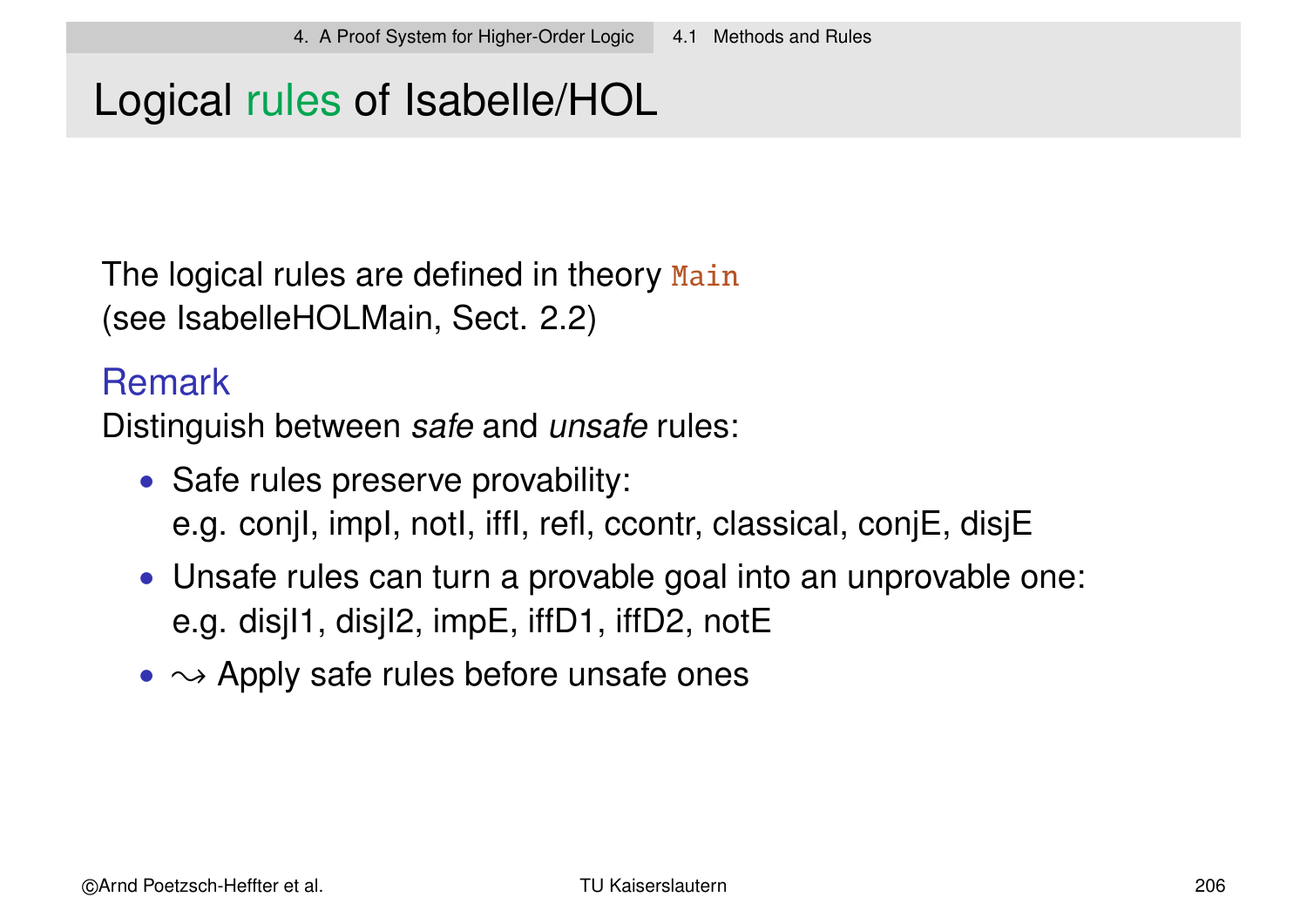# Applying logical rules

### Example

- lemma UNSAFE: " $A$  ∨ ¬ $A$ "
- apply (rule disjl1)
- sorry

#### **Remark**

Working with theory Main is similar to programming with large libraries:

- The programmer cannot know the complete library
- The "verificator" cannot know all rules.

Support for finding rules is important in practice.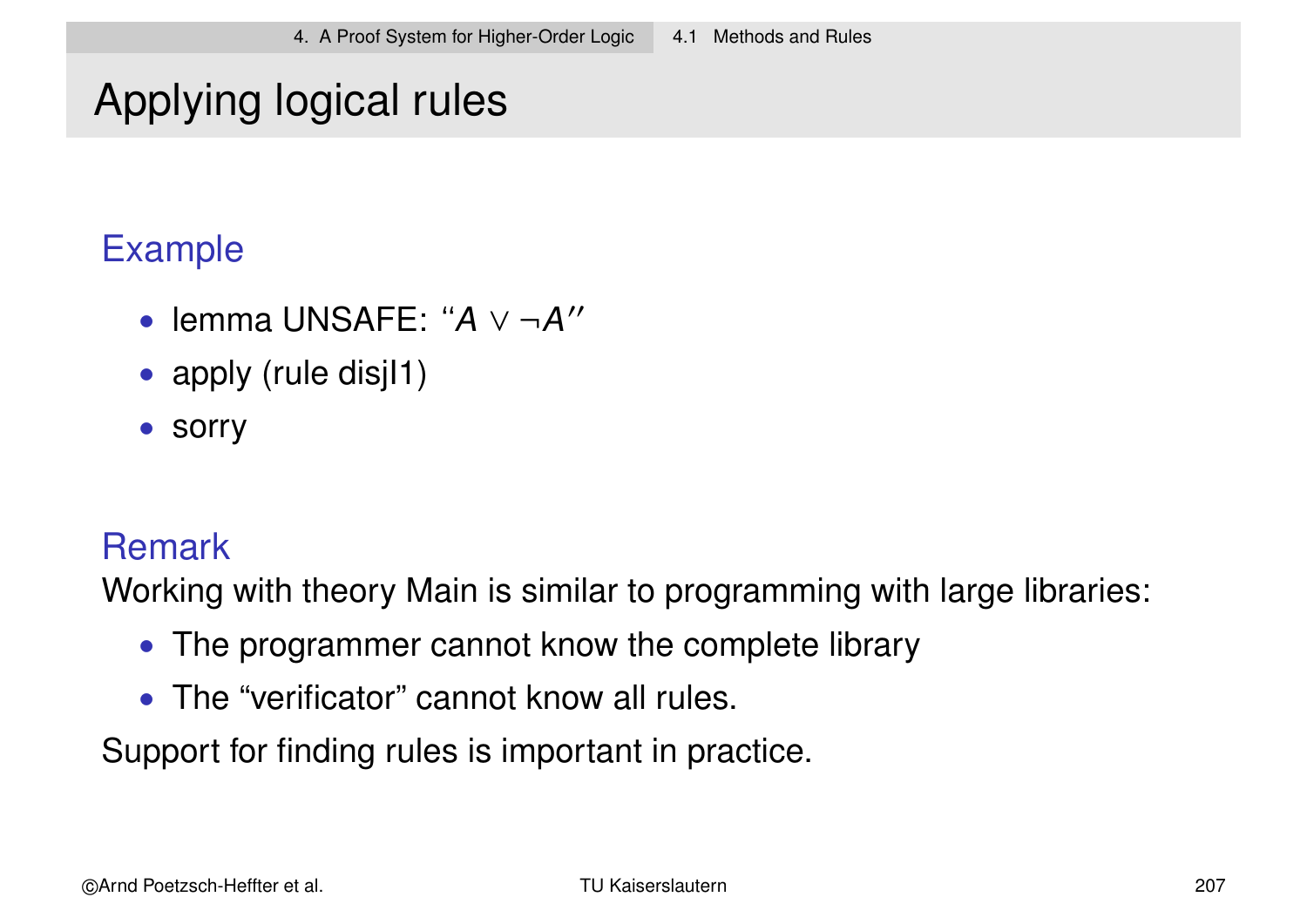### Section 4.2

# **Rewriting and simplification**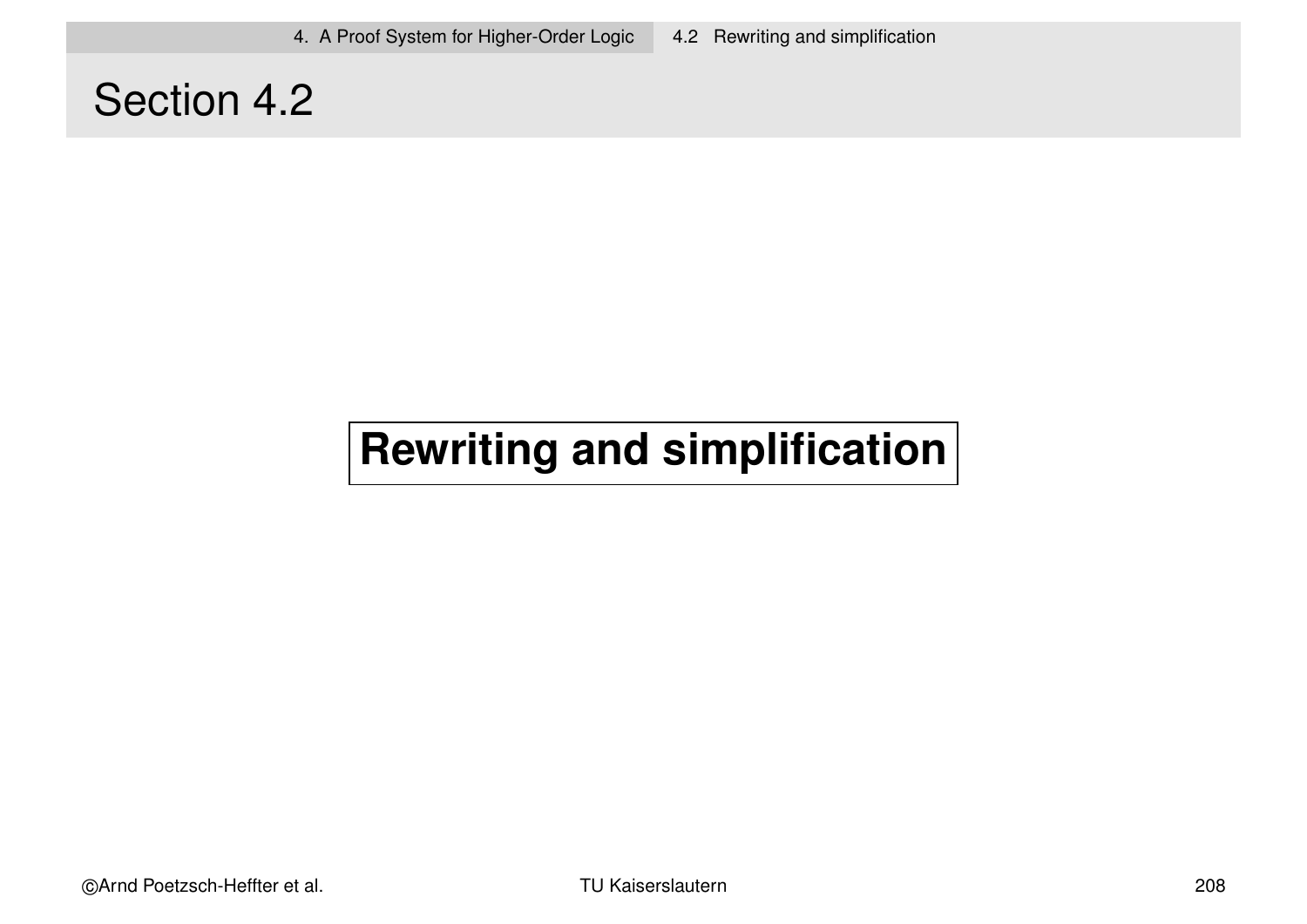# Rewriting and simplification

Content:

» Isabelle/HOL Tutorial, Section 3.1

Slides:

» slides from Prof. Nipkow

Examples:

» ExSimp.thy

Usage:

apply (simp add:  $\langle eq_1 \rangle \ldots \langle eq_n \rangle$ )

Powerful method for rewriting and simplification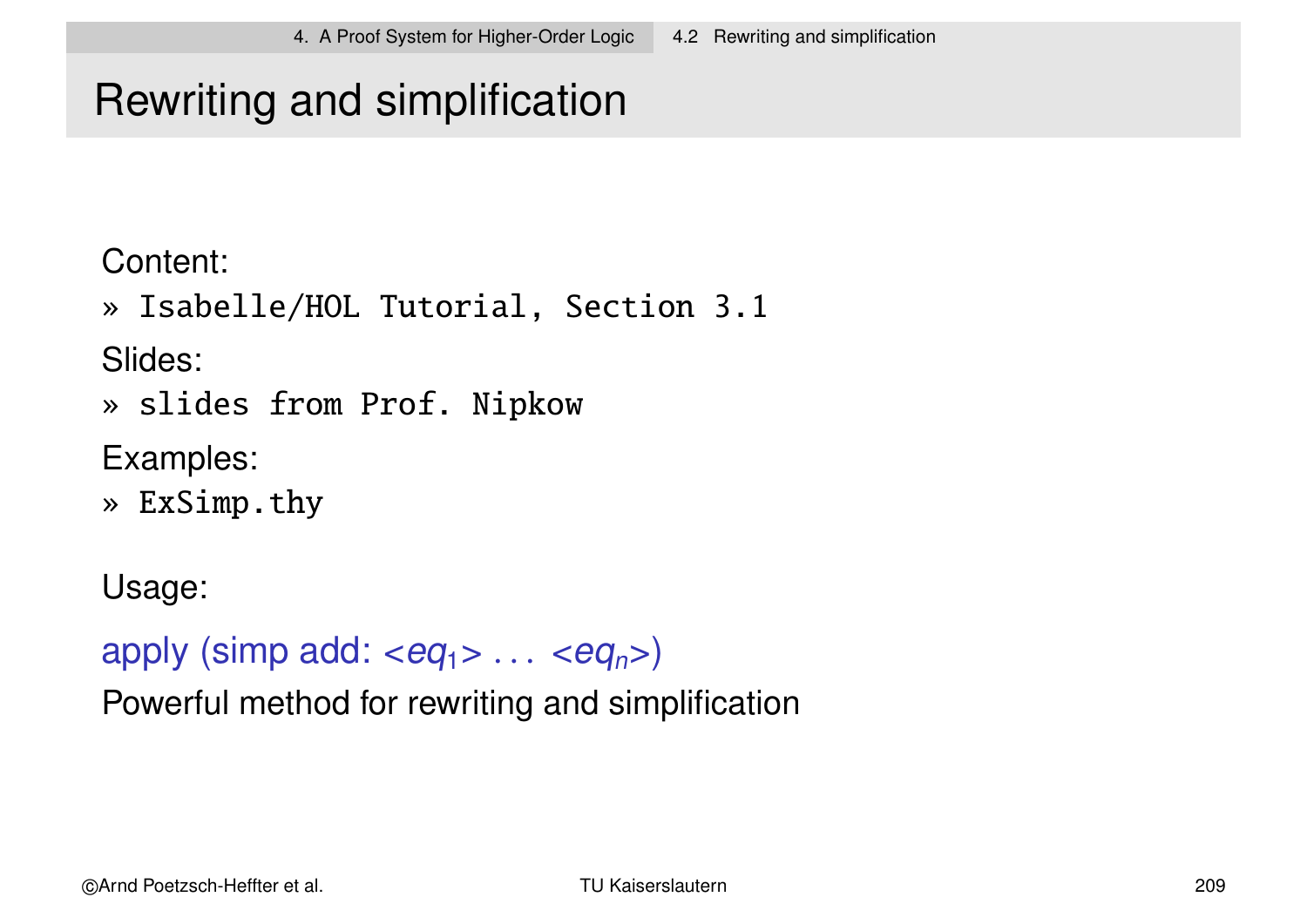### *Overview*

- Term rewriting foundations
- Term rewriting in Isabelle/HOL
	- Basic simplification
	- Extensions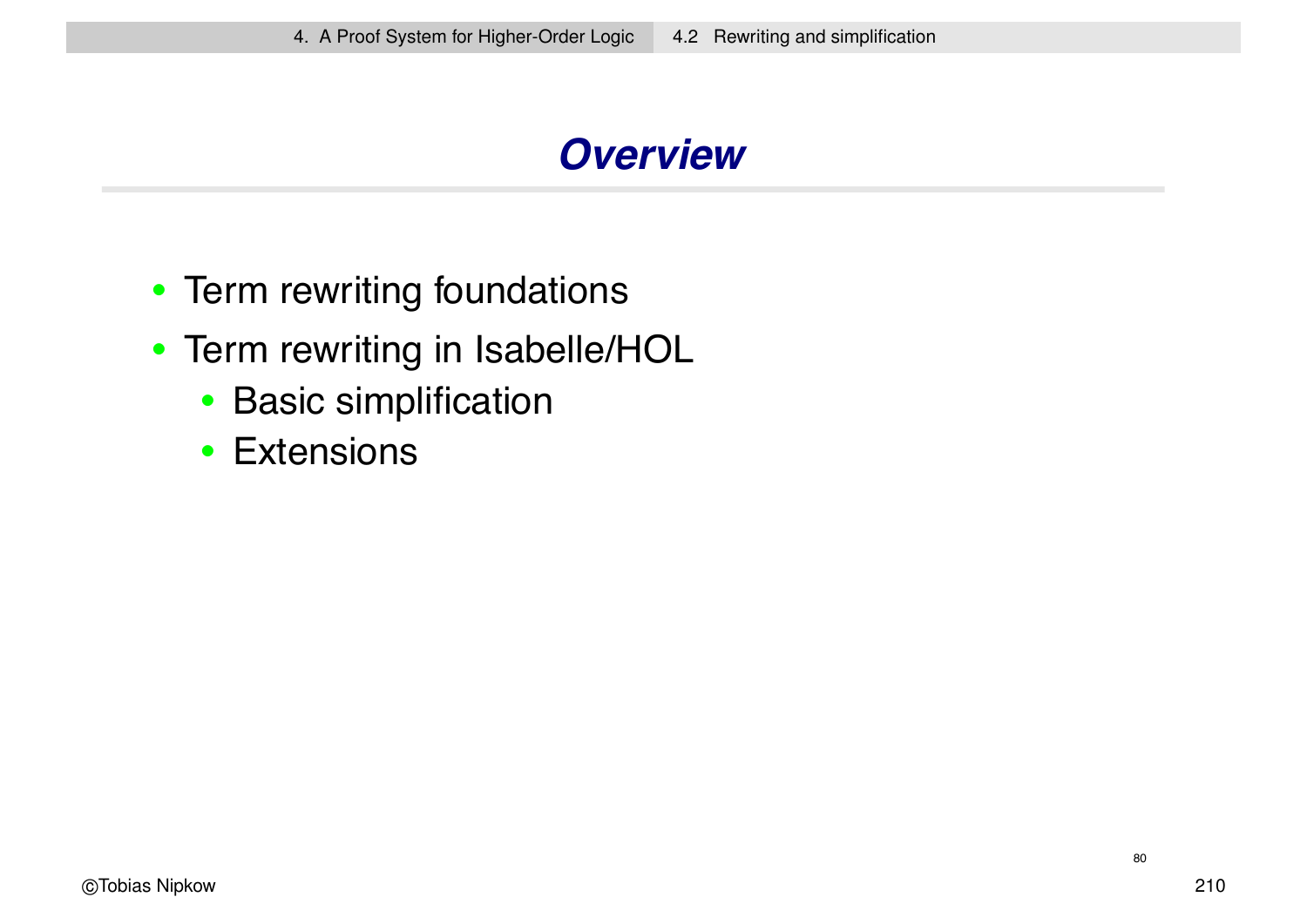# *Term rewriting foundations*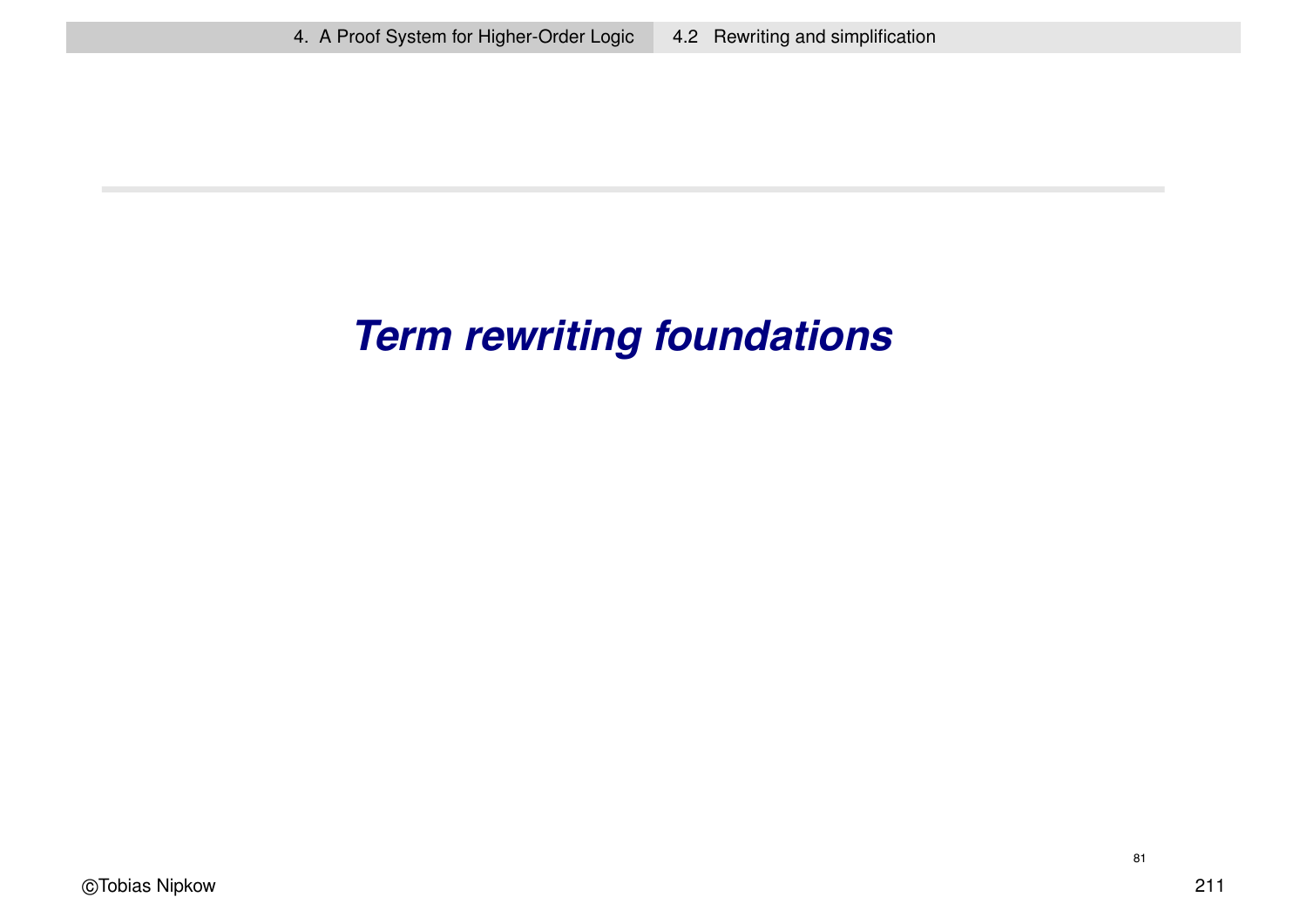#### *Term rewriting means . . .*

# Using equations  $l = r$  from left to right As long as possible

#### Terminology: equation <sup>→</sup> *rewrite rule*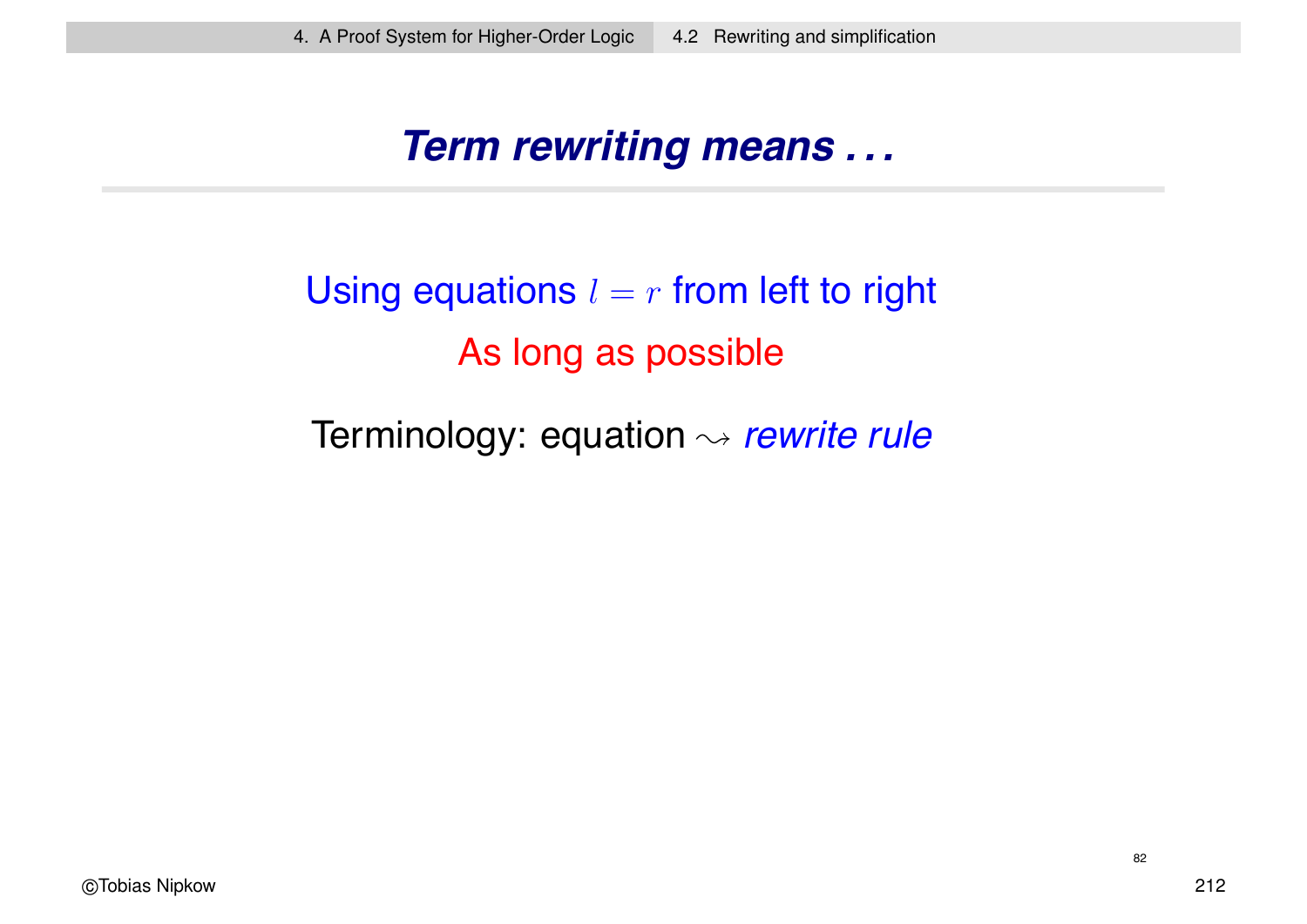### *An example*

$$
0 + n = n \qquad (1)
$$
  
\n**Equations:**  $(Suc \ m) + n = Suc \ (m + n) \quad (2)$   
\n $(Suc \ m \le Suc \ n) = (m \le n) \quad (3)$   
\n $(0 \le m) = True \qquad (4)$ 

$$
0 + Succ \ 0 \leq \ Suc \ 0 + x \quad \stackrel{(1)}{=} \\ \text{Suc} \ 0 \leq \ Suc \ 0 + x \quad \stackrel{(2)}{=} \\ \text{Suc} \ 0 \leq \ Suc \ (0 + x) \quad \stackrel{(3)}{=} \\ \text{True}
$$
\n
$$
0 \leq 0 + x \quad \stackrel{(4)}{=} \\ \text{True}
$$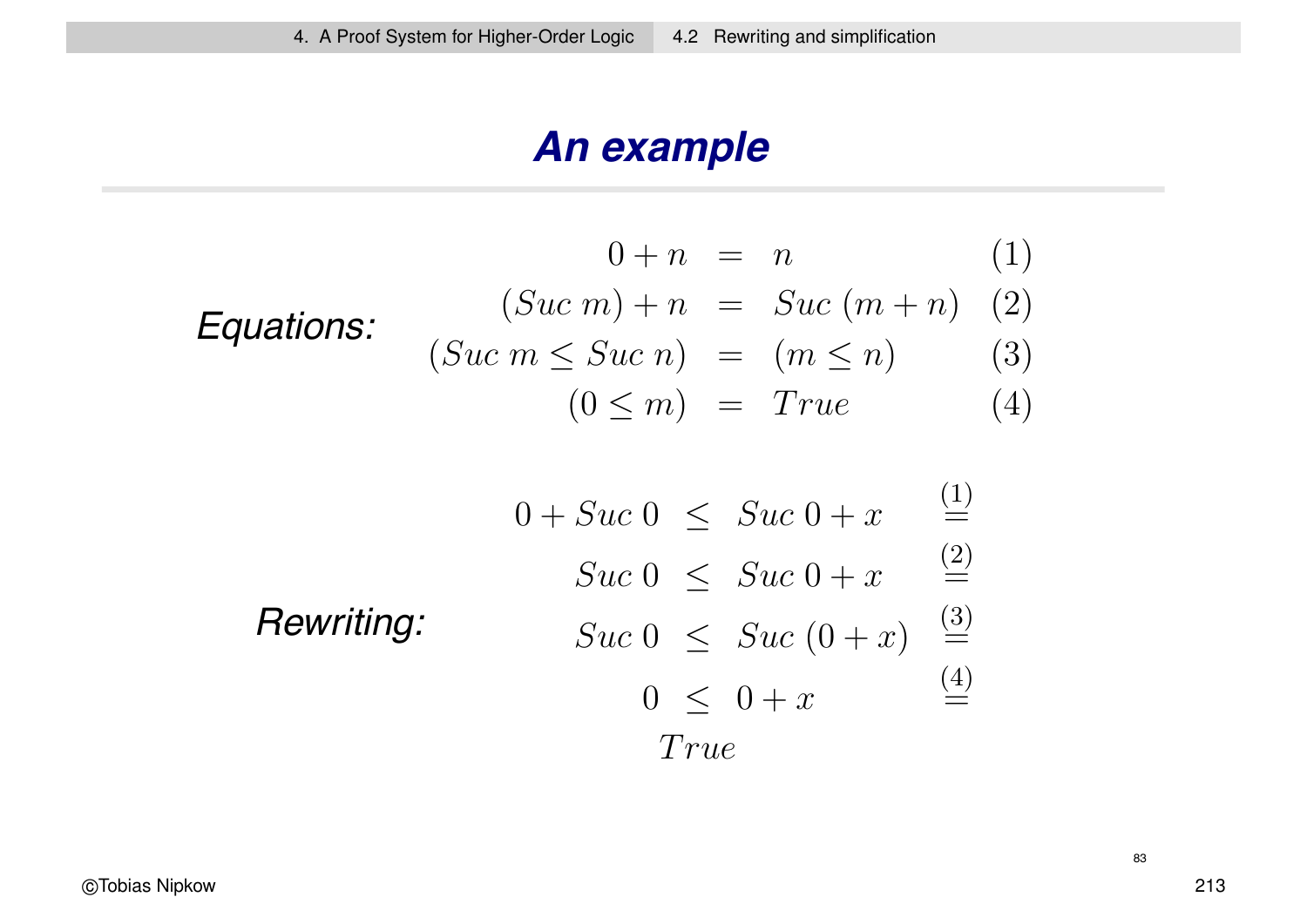# *More formally*

*substitution* = mapping from variables to terms

- $l = r$  is *applicable* to term  $t[s]$ if there is a substitution  $\sigma$  such that  $\sigma(l) = s$
- Result:  $t[\sigma(r)]$
- Note:  $t[s] = t[\sigma(r)]$

Example:

Equation:  $0 + n = n$ 

**Term:** 
$$
a + (0 + (b + c))
$$

$$
\sigma = \{n \mapsto b + c\}
$$

$$
\textbf{Result: } a + (b + c) \tag{84}
$$

©Tobias Nipkow 214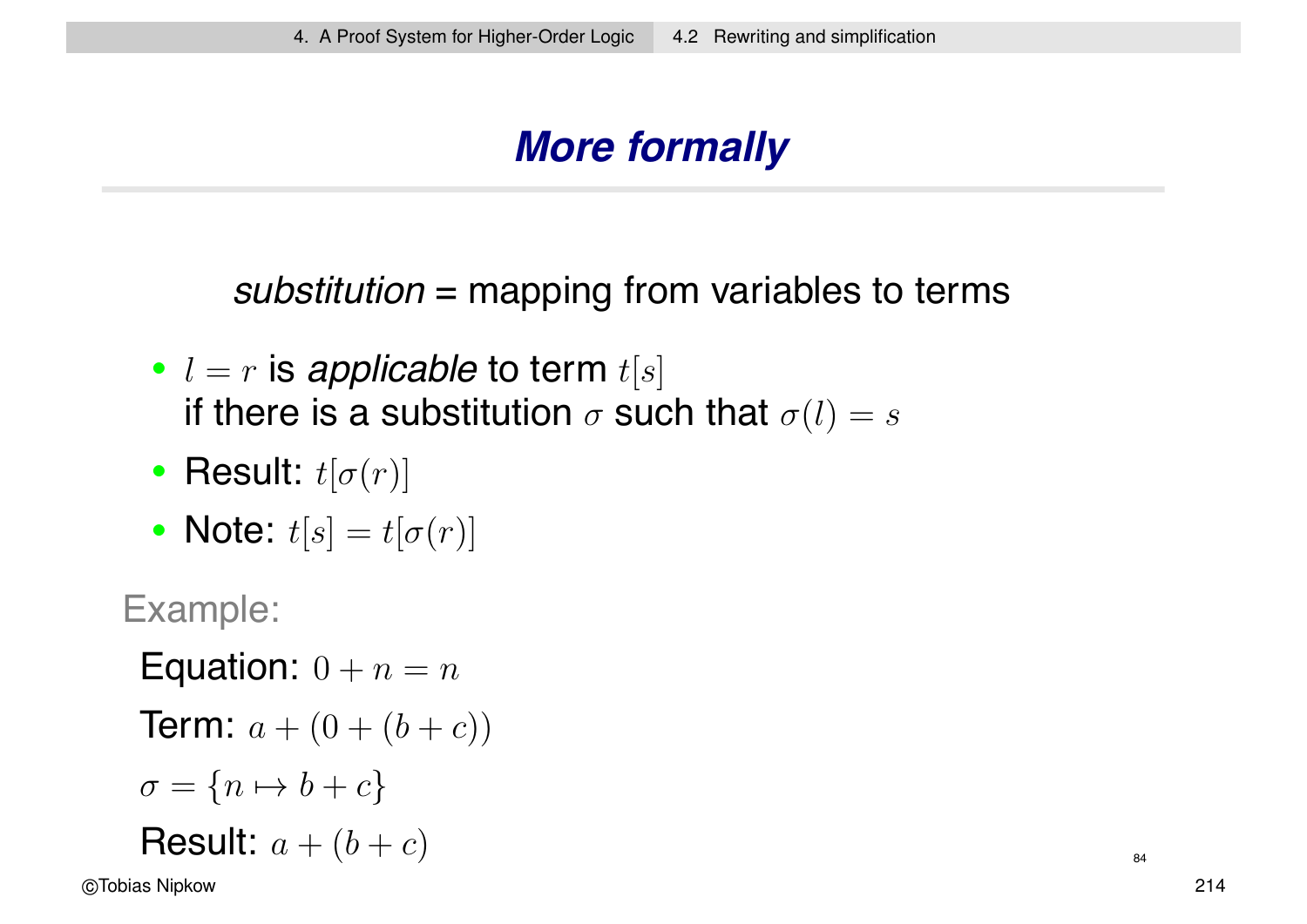#### *Extension: conditional rewriting*

Rewrite rules can be conditional:

$$
[\![P_1 \ldots P_n]\!] \Longrightarrow l = r
$$

is *applicable* to term  $t[s]$  with  $\sigma$  if

- $\sigma(l) = s$  and
- $\sigma(P_1), \ldots, \sigma(P_n)$  are provable (again by rewriting).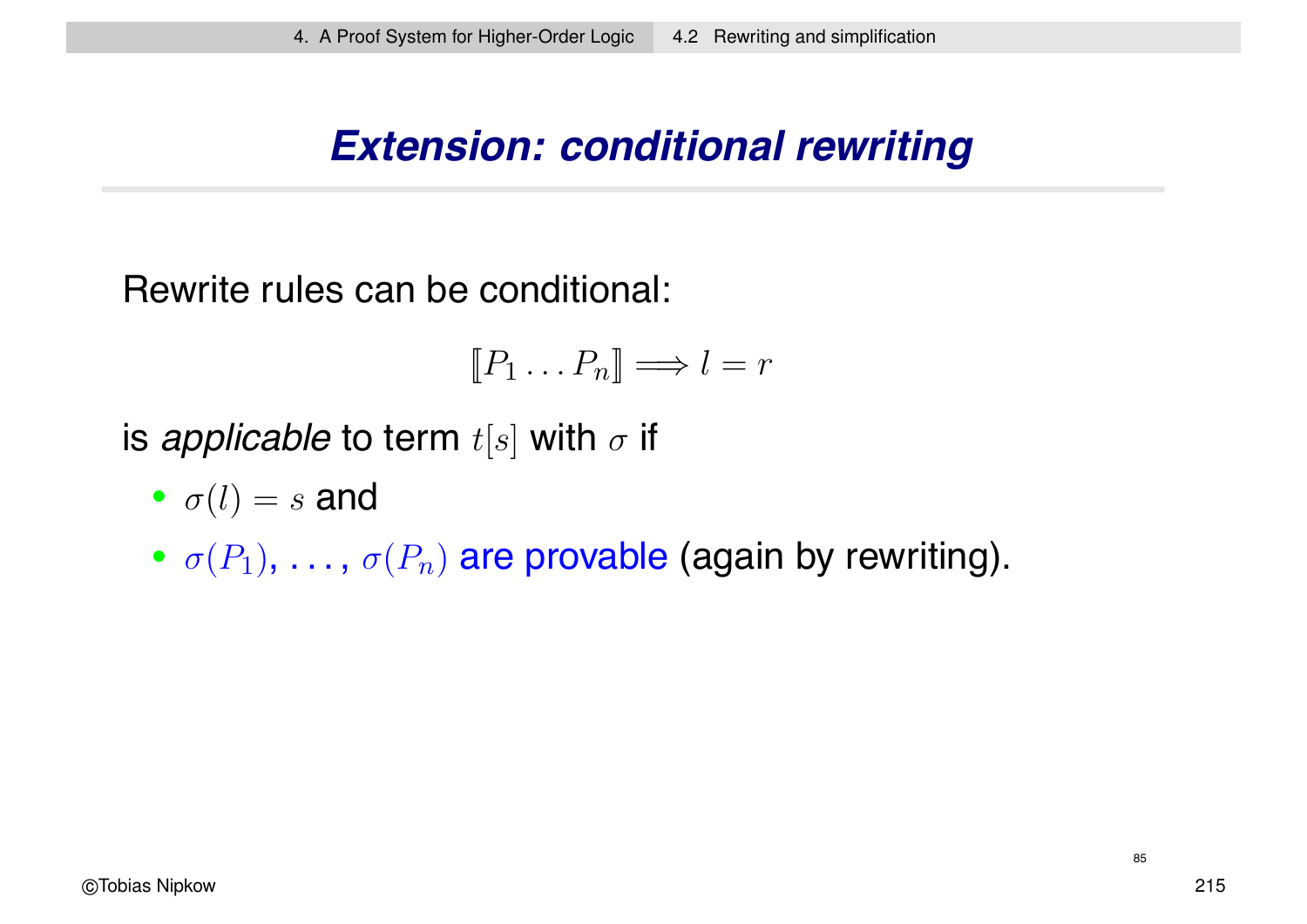### *Interlude: Variables in Isabelle*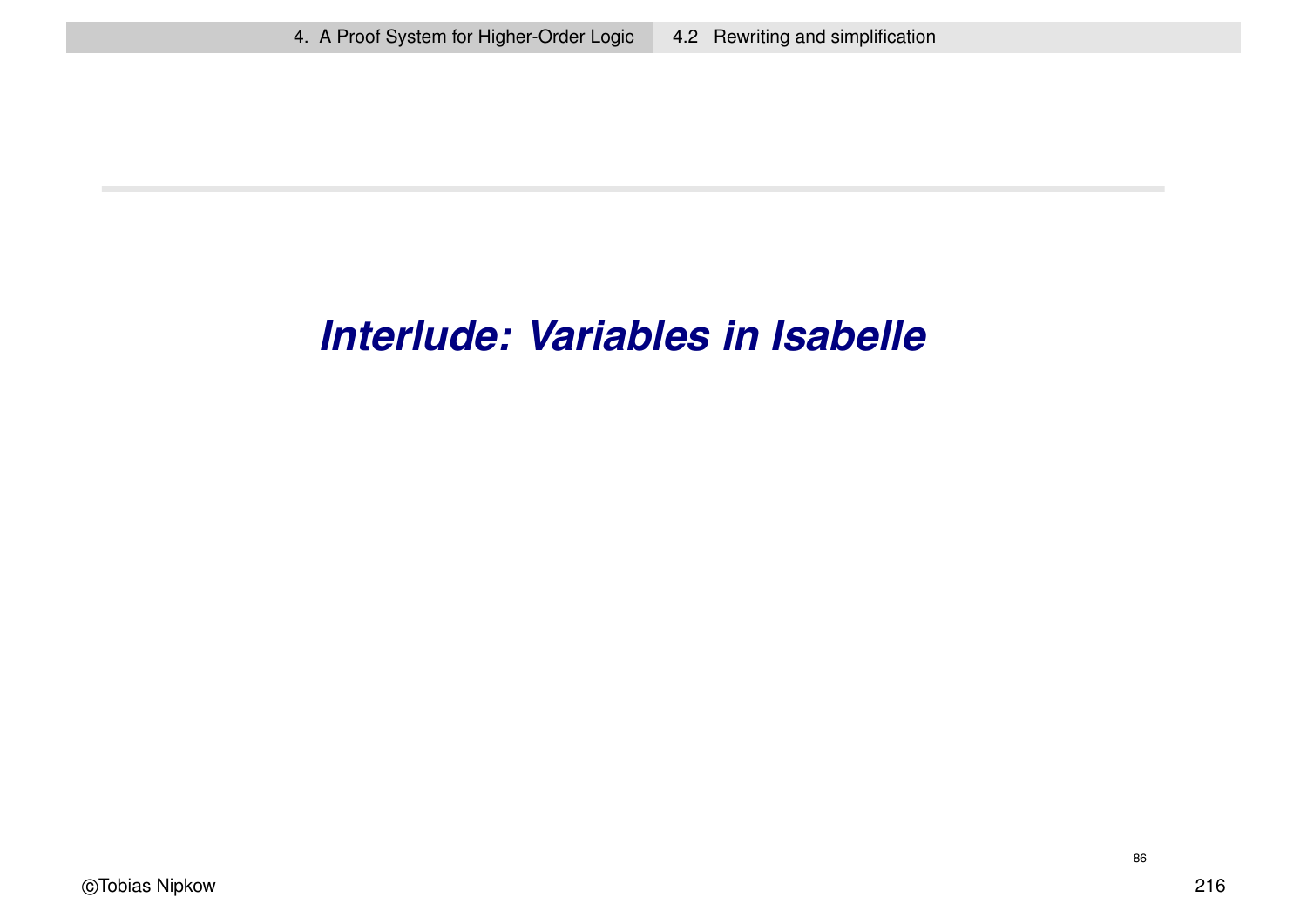### *Schematic variables*

Three kinds of variables:

- bound: ∀ *x. x = x*
- free: *x=x*
- schematic:  $?x = ?x$  ("unknown")

Schematic variables:

- Logically: free  $=$  schematic
- Operationally:
	- free variables are fixed
	- schematic variables are instantiated by substitutions

87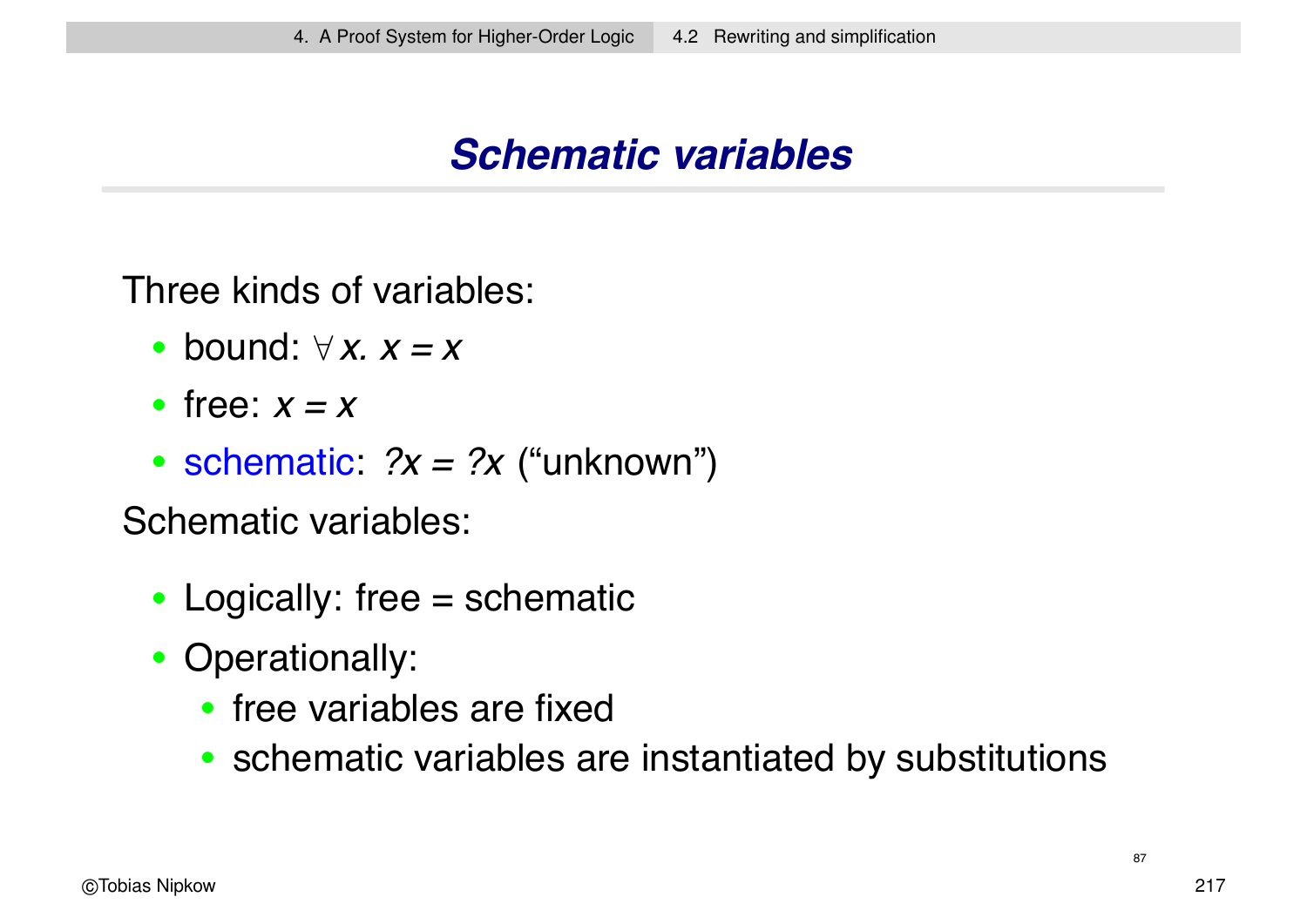### *From x to ?x*

```
State lemmas with free variables:
```
**lemma** *app\_Nil2[simp]: xs @ [] = xs* .

#### **done**

.<br>.<br>. .<br>.<br>.

After the proof: Isabelle changes *xs* to *?xs* (internally):

*?xs @ [] = ?xs*

Now usable with arbitrary values for *?xs*

Example: rewriting

```
rev(a @ []) = rev a
```

```
using app_Nil2 with \sigma = \{?xs \mapsto a\}
```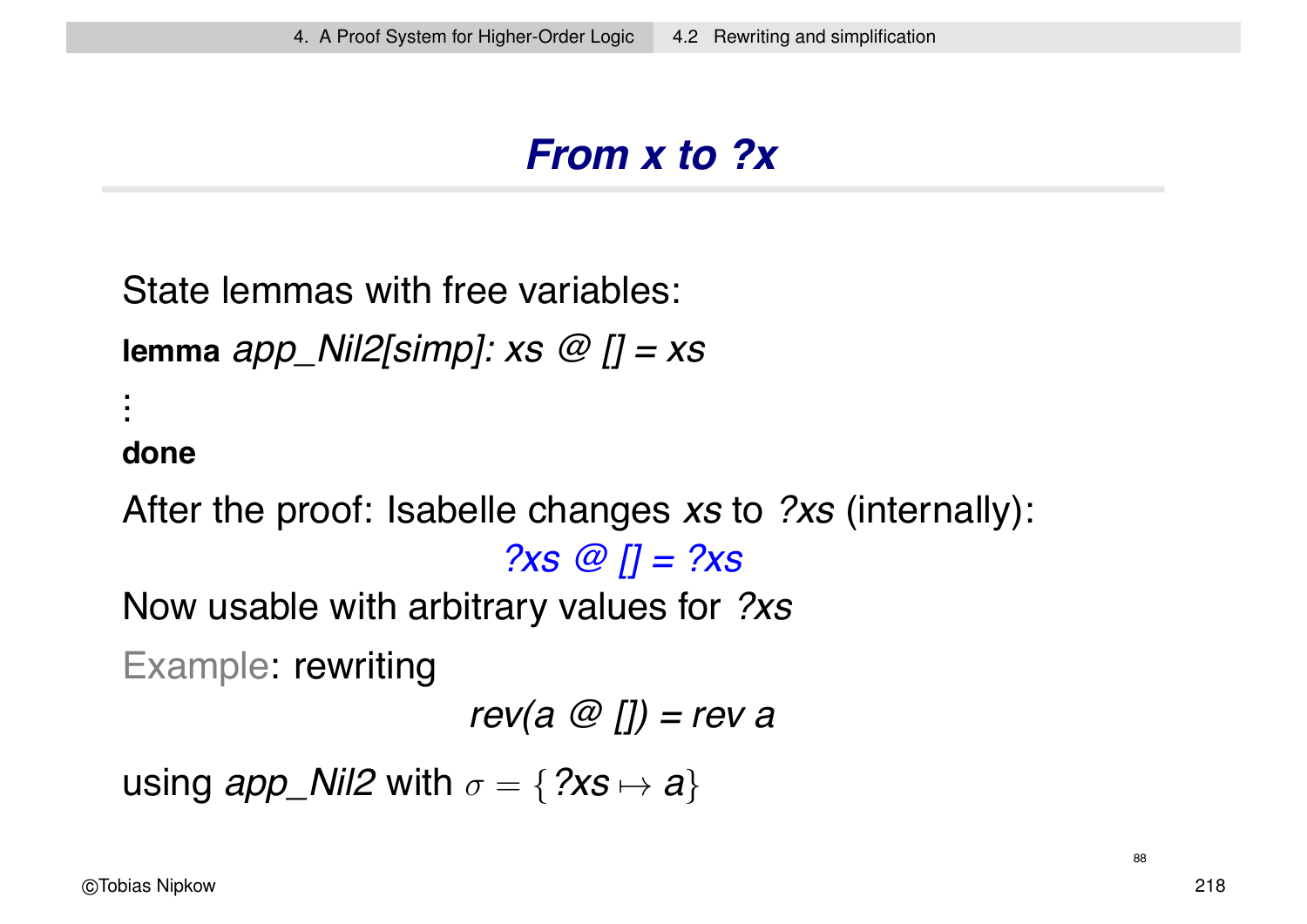# *Term rewriting in Isabelle*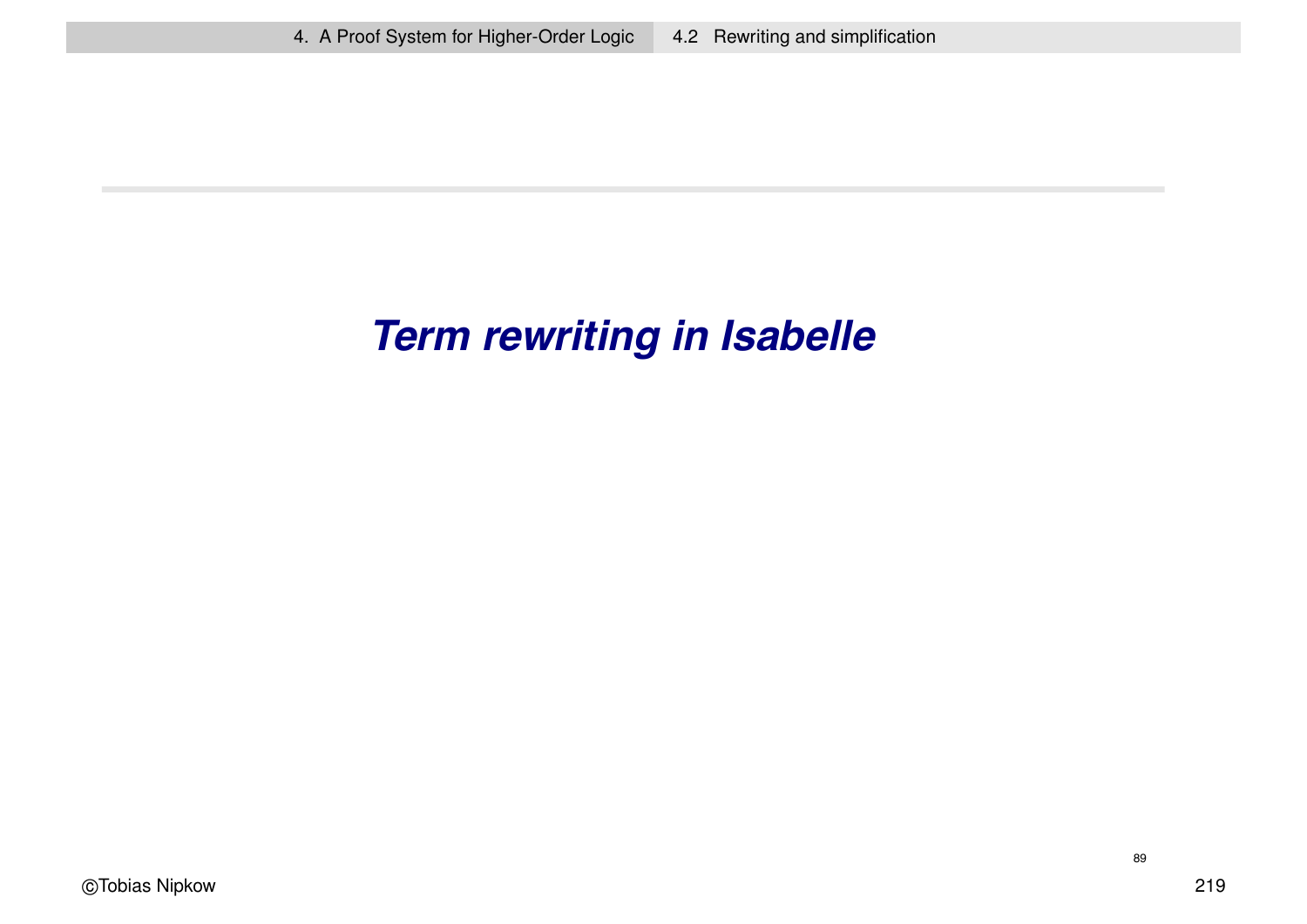### *Basic simplification*

Goal: 1. 
$$
\llbracket P_1; \ldots; P_m \rrbracket \Longrightarrow C
$$

**apply***(simp add: eq*<sup>1</sup> ... *eq*n*)*

Simplify  $P_1 \ldots P_m$  and C using

- lemmas with attribute *simp*
- rules from **primrec**, **fun** and **datatype**
- additional lemmas  $eq_1 \ldots eq_n$
- assumptions  $P_1 \ldots P_m$

Variations:

- *(simp* ... *del:* ...*)* removes *simp*-lemmas
- *add* and *del* are optional 900 minutes and 900 minutes of 900 minutes and 900 minutes are all 900 minutes of 900 minutes are all 900 minutes and 900 minutes are all 900 minutes and 900 minutes are all 900 minutes are a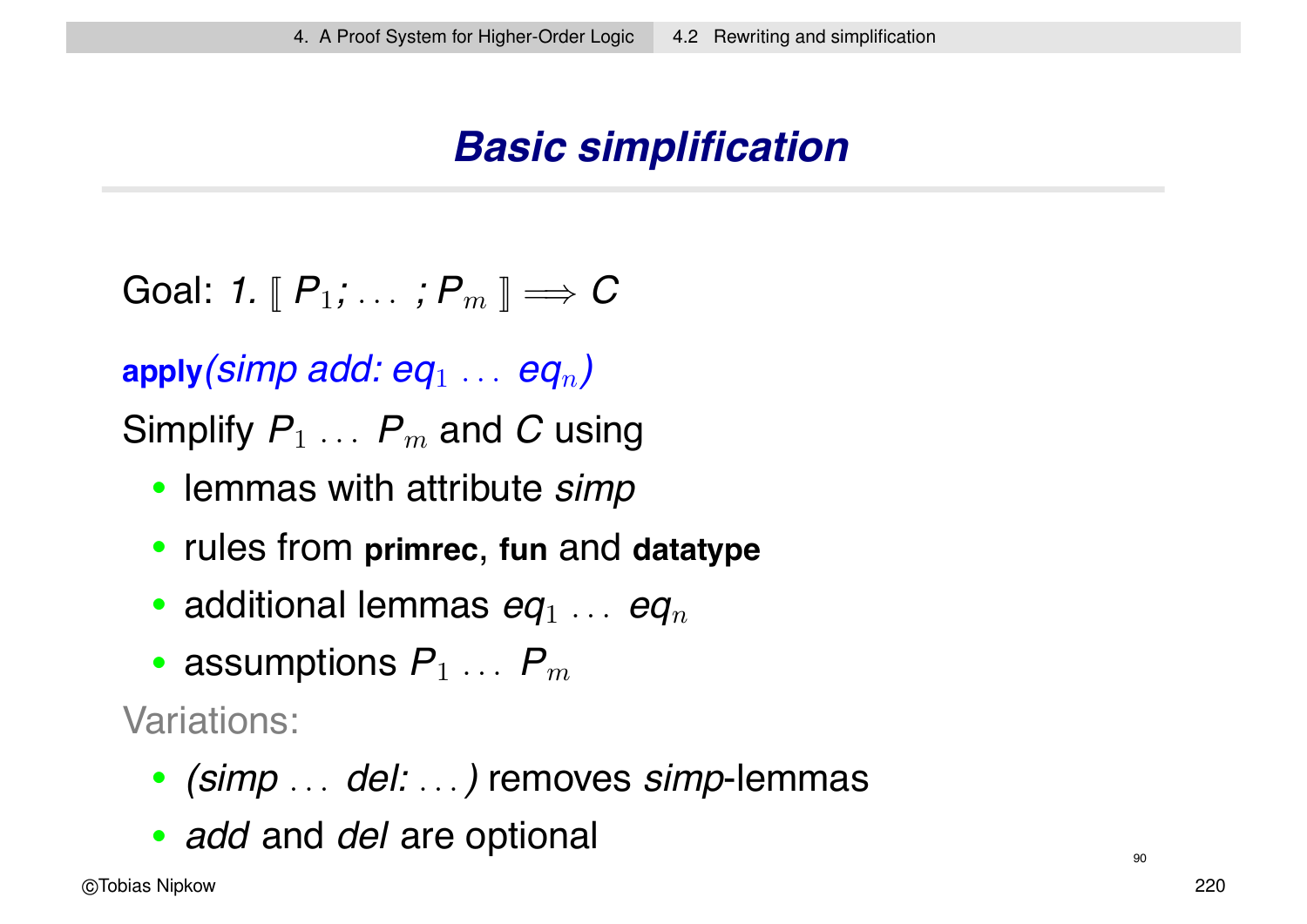#### *auto versus simp*

- *auto* acts on all subgoals
- *simp* acts only on subgoal 1
- *auto* applies *simp* and more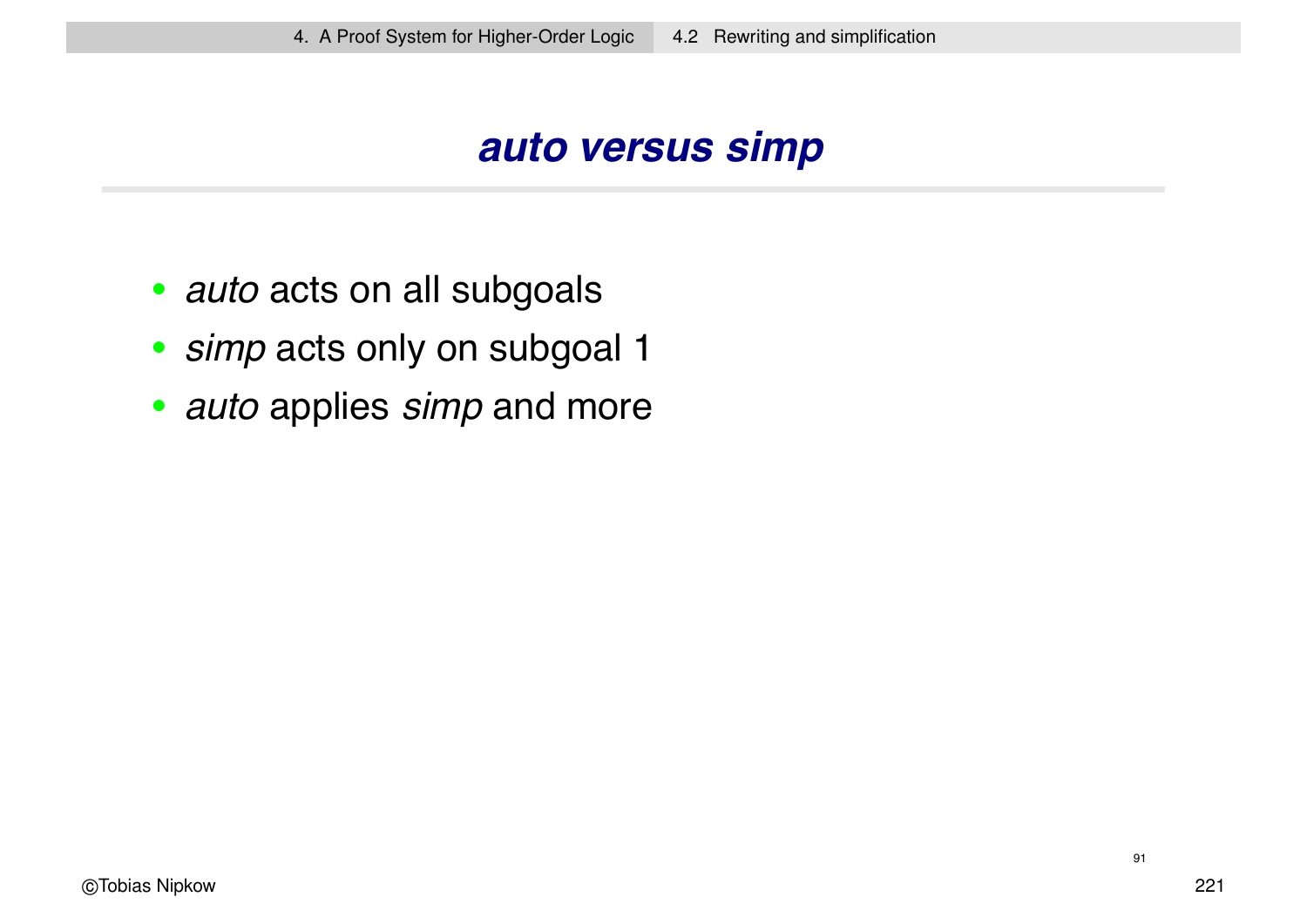#### *Termination*

Simplification may not terminate. Isabelle uses *simp*-rules (almost) blindly from left to right. Example:  $f(x) = g(x)$ ,  $g(x) = f(x)$ 

$$
[\![P_1 \ldots P_n]\!] \Longrightarrow l = r
$$

is suitable as a *simp*-rule only if l is "bigger" than r and each  $P_i$ 

$$
n < m \Longrightarrow (n < \text{Suc } m) = \text{True } \text{YES}
$$
\n
$$
\text{Suc } n < m \Longrightarrow (n < m) = \text{True } \text{NO}
$$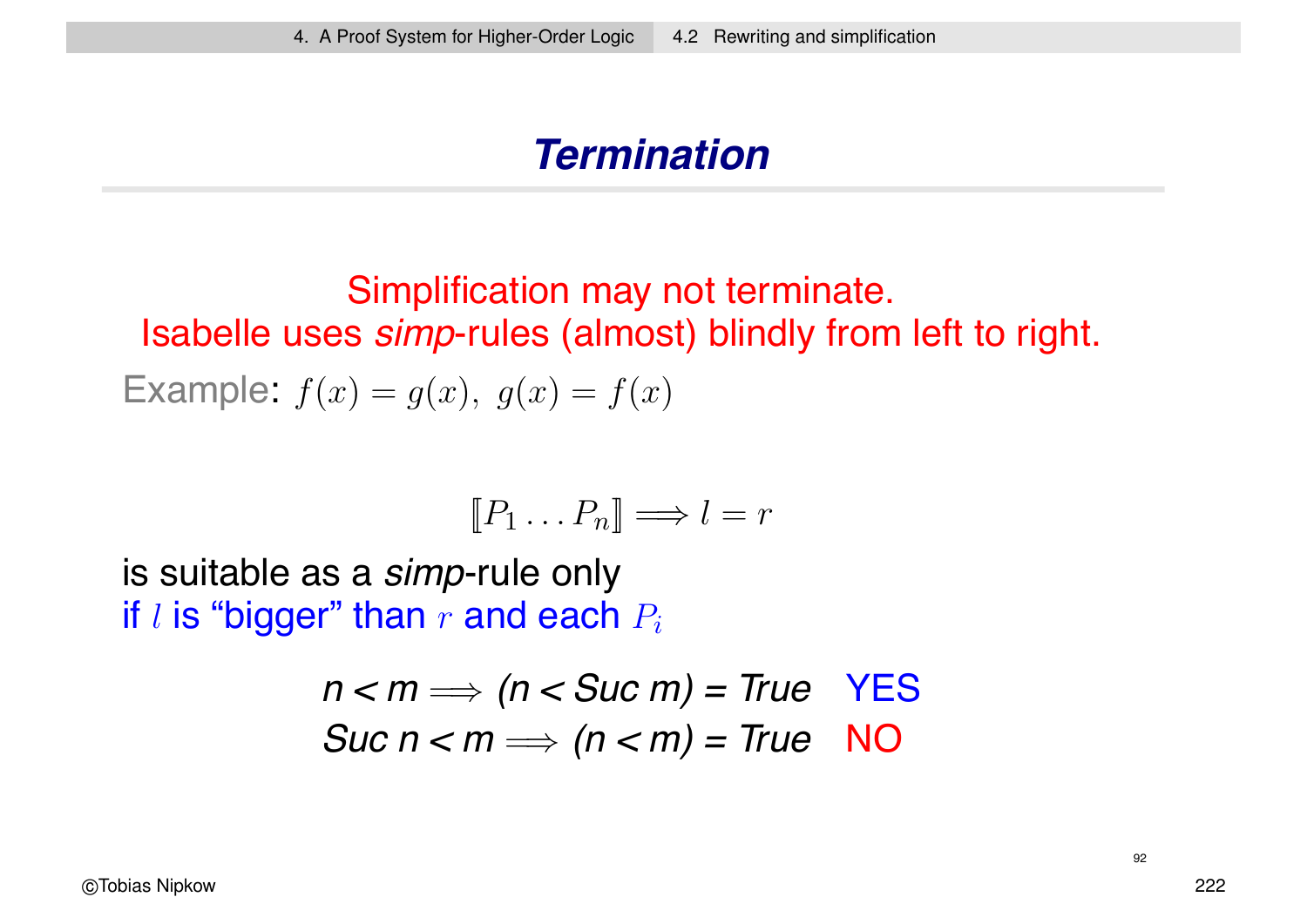### *Rewriting with definitions*

Definitions do not have the *simp* attribute.

They must be used explicitly: *(simp add: f\_def* ...*)*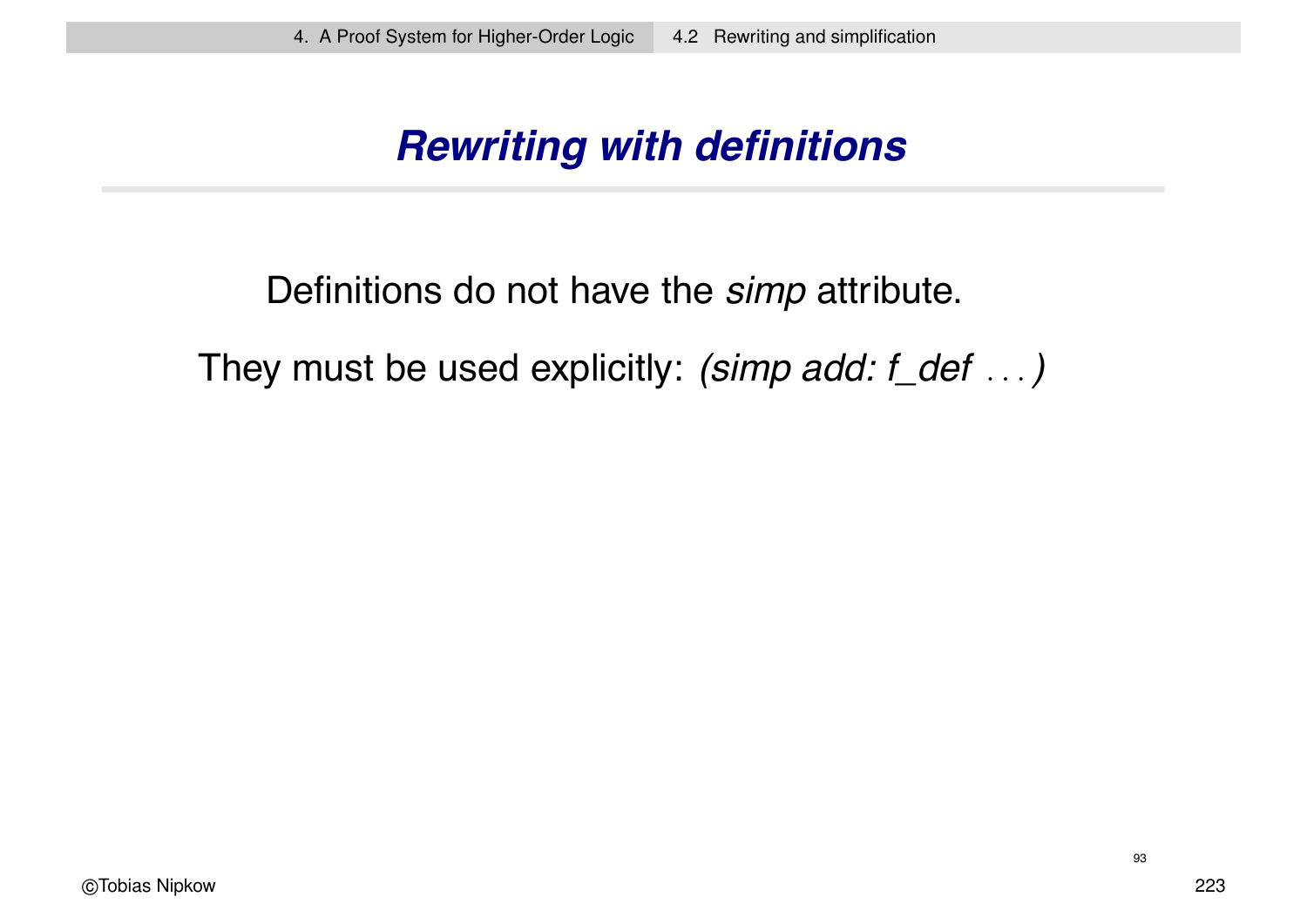# *Extensions of rewriting*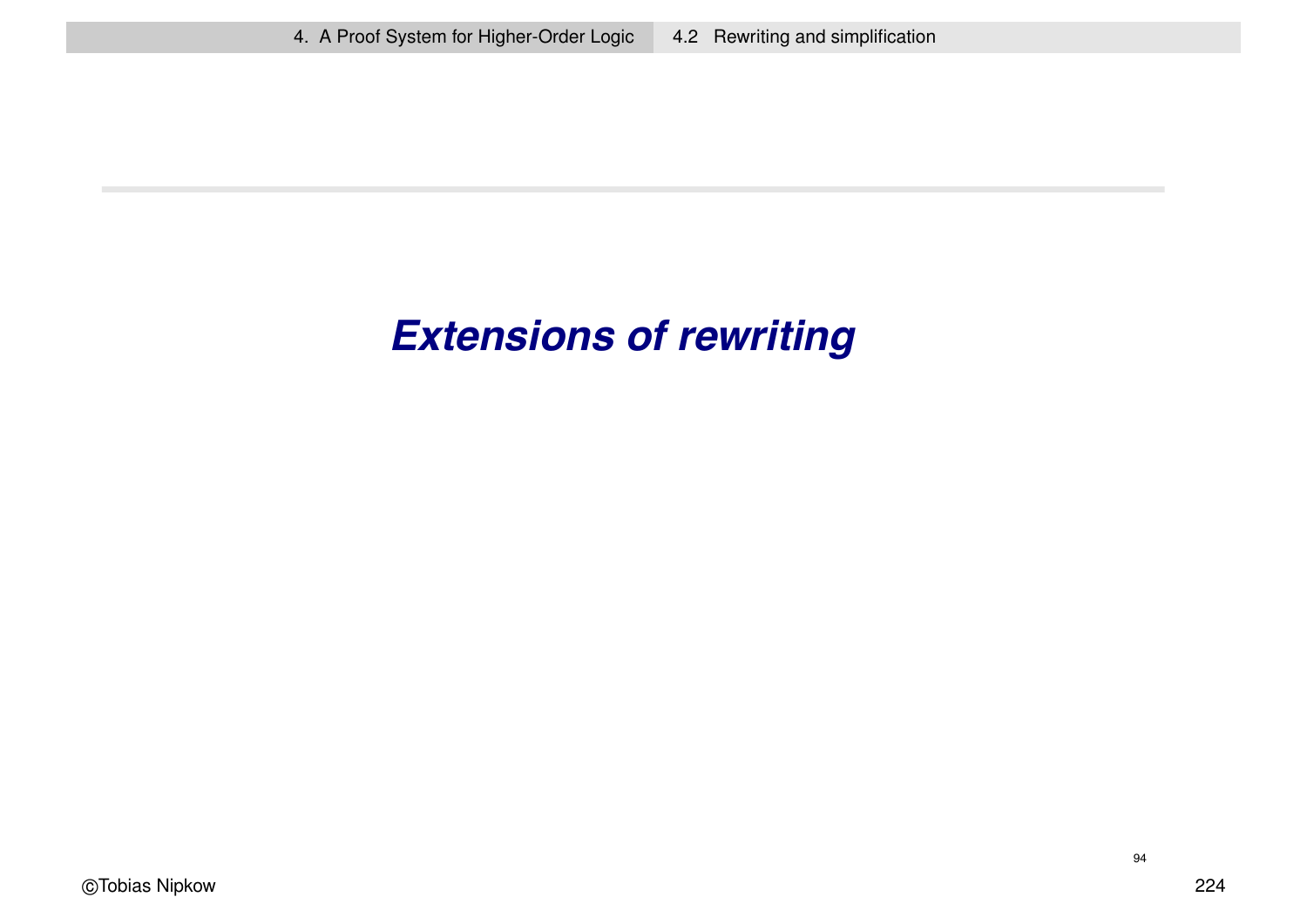### *Local assumptions*

Simplification of  $A \longrightarrow B$ :

- 1. Simplify  $A$  to  $A'$
- 2. Simplify  $B$  using  $A'$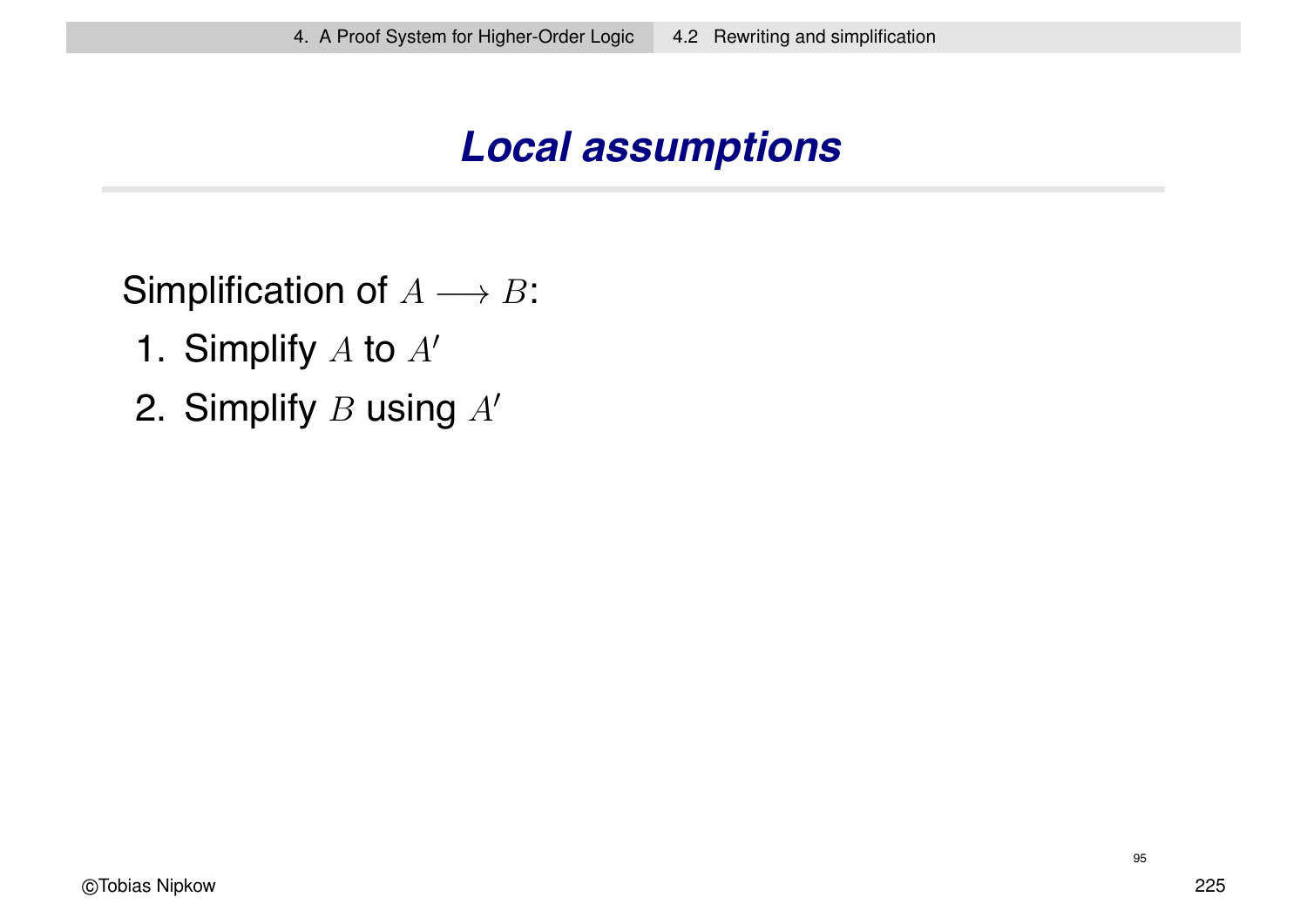### *Case splitting with simp*

$$
P(if \land then s \text{ else } t)
$$
  
=  

$$
(A \rightarrow P(s)) \land (\neg A \rightarrow P(t))
$$

Automatic

$$
P(case e of 0 \Rightarrow a \mid Succ \mid \Rightarrow b)
$$
  
=  

$$
(e = 0 \rightarrow P(a)) \land (\forall n. e = Succ \mid \rightarrow P(b))
$$

By hand: *(simp split: nat.split)*

Similar for any datatype *t*: *t.split*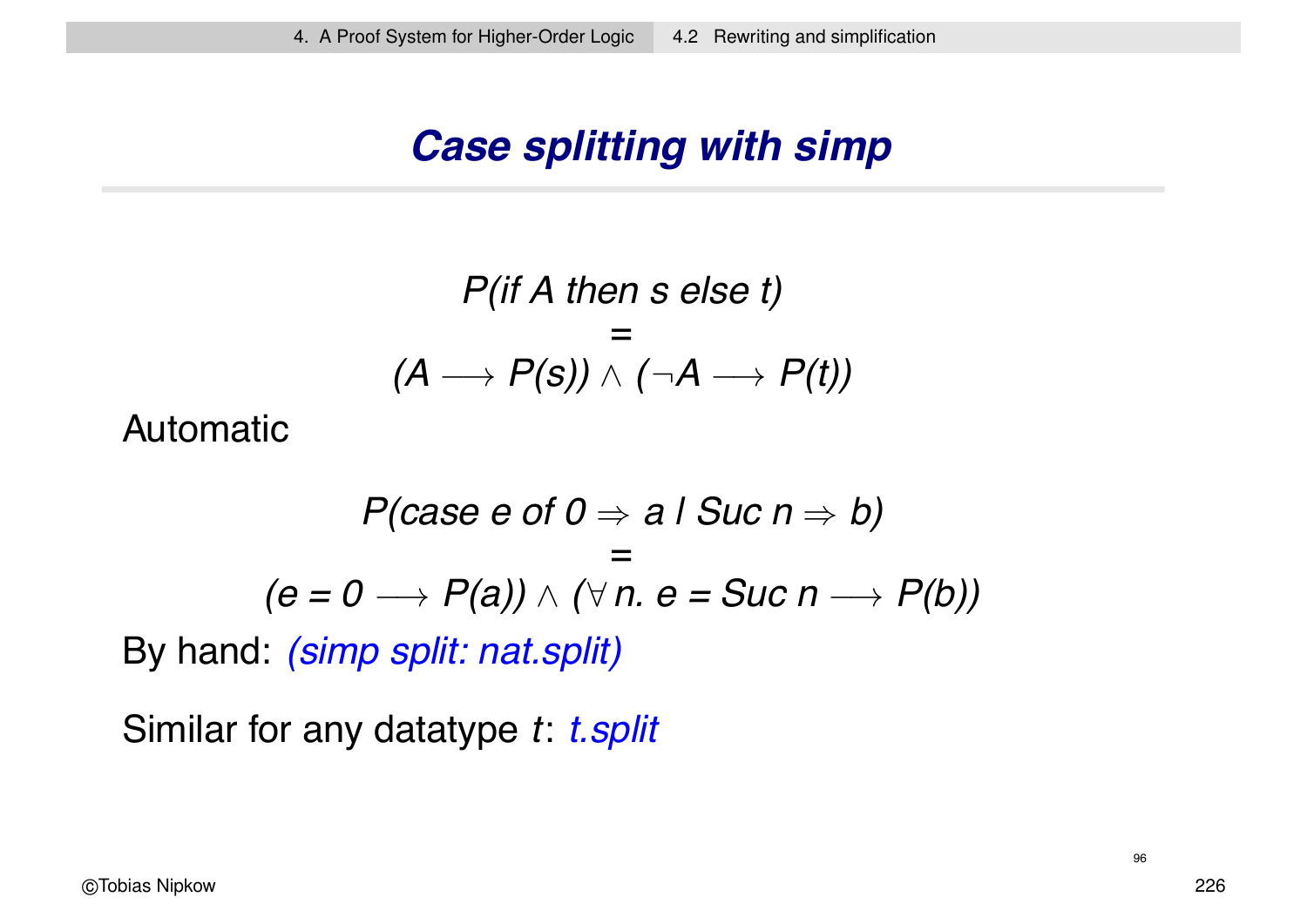### *Ordered rewriting*

Problem:  $2x + 2y = 2y + 2x$  does not terminate

Solution: permutative *simp*-rules are used only if the term becomes lexicographically smaller.

Example:  $b + a \rightarrow a + b$  but not  $a + b \rightarrow b + a$ .

For types *nat*, *int* etc:

- lemmas *add\_ac* sort any sum (+)
- lemmas *times\_ac* sort any product (∗)

Example: *(simp add: add\_ac)* yields

$$
(b+c)+a\leadsto\cdots\leadsto a+(b+c)
$$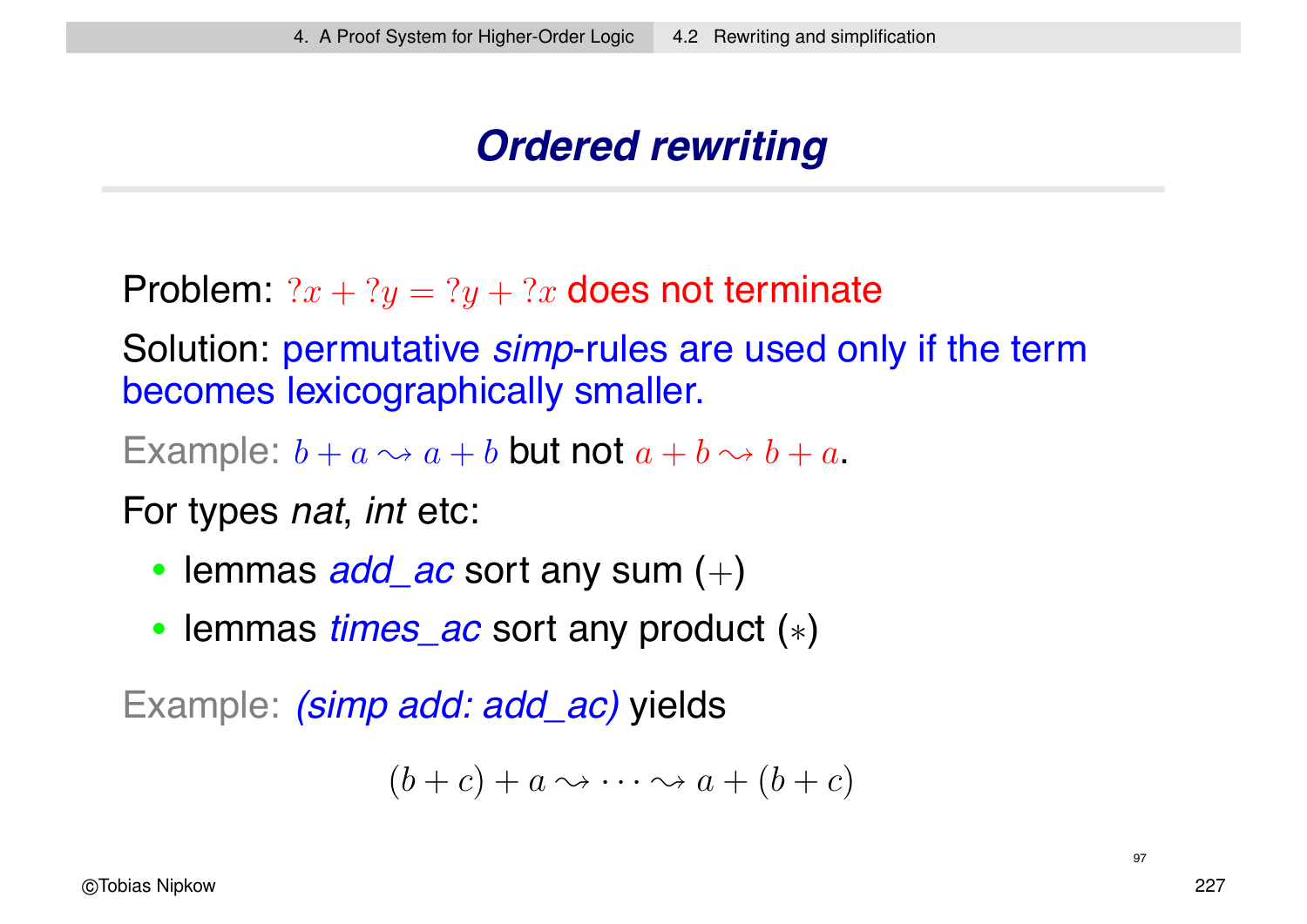### *Preprocessing*

*simp*-rules are preprocessed (recursively) for maximal simplification power:

$$
\neg A \rightarrow A = False
$$
  
\n
$$
A \rightarrow B \rightarrow A \Longrightarrow B
$$
  
\n
$$
A \land B \rightarrow A, B
$$
  
\n
$$
\forall x.A(x) \rightarrow A(?x)
$$
  
\n
$$
A \rightarrow A = True
$$

Example:

$$
(p \rightarrow q \land \neg r) \land s \quad \mapsto \quad \left\{ \begin{array}{l} p \Longrightarrow q = \text{True} \\ p \Longrightarrow r = \text{False} \\ s = \text{True} \end{array} \right\}
$$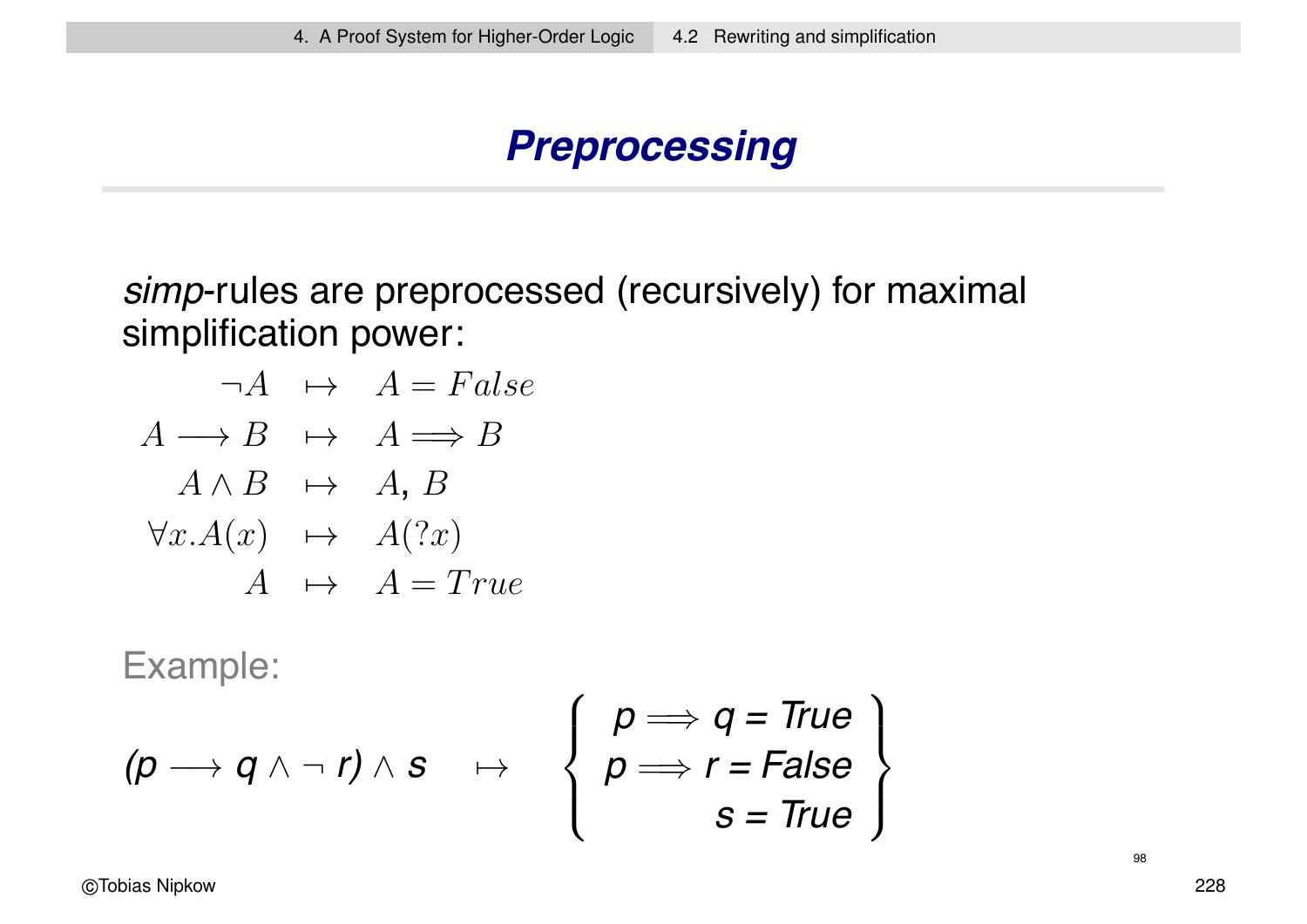### *When everything else fails: Tracing*

Set trace mode on/off in Proof General:

 $Isabelle \rightarrow Settings \rightarrow Trace$  simplifier

Output in separate trace buffer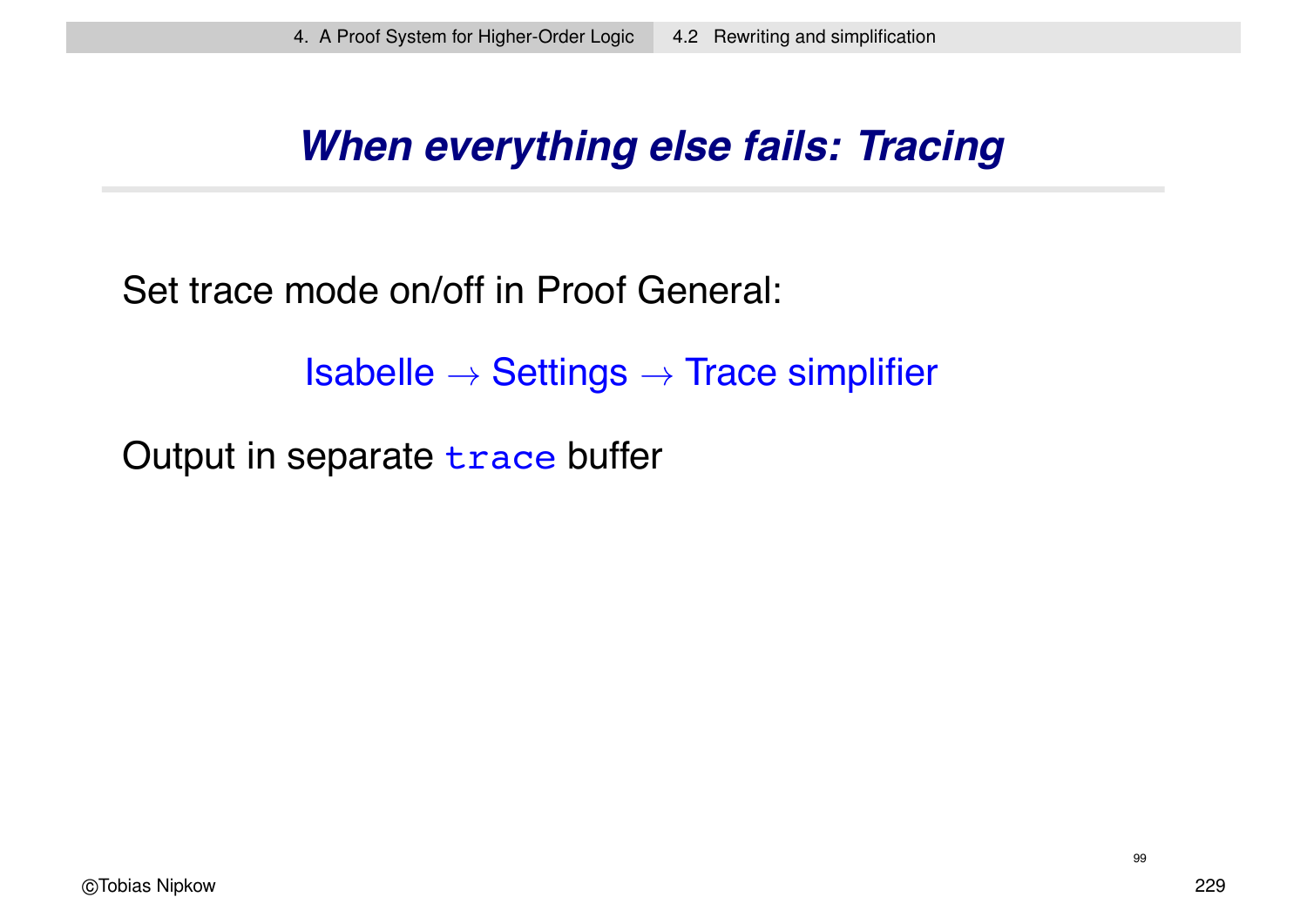### Section 4.3

# **Case analysis and structural induction**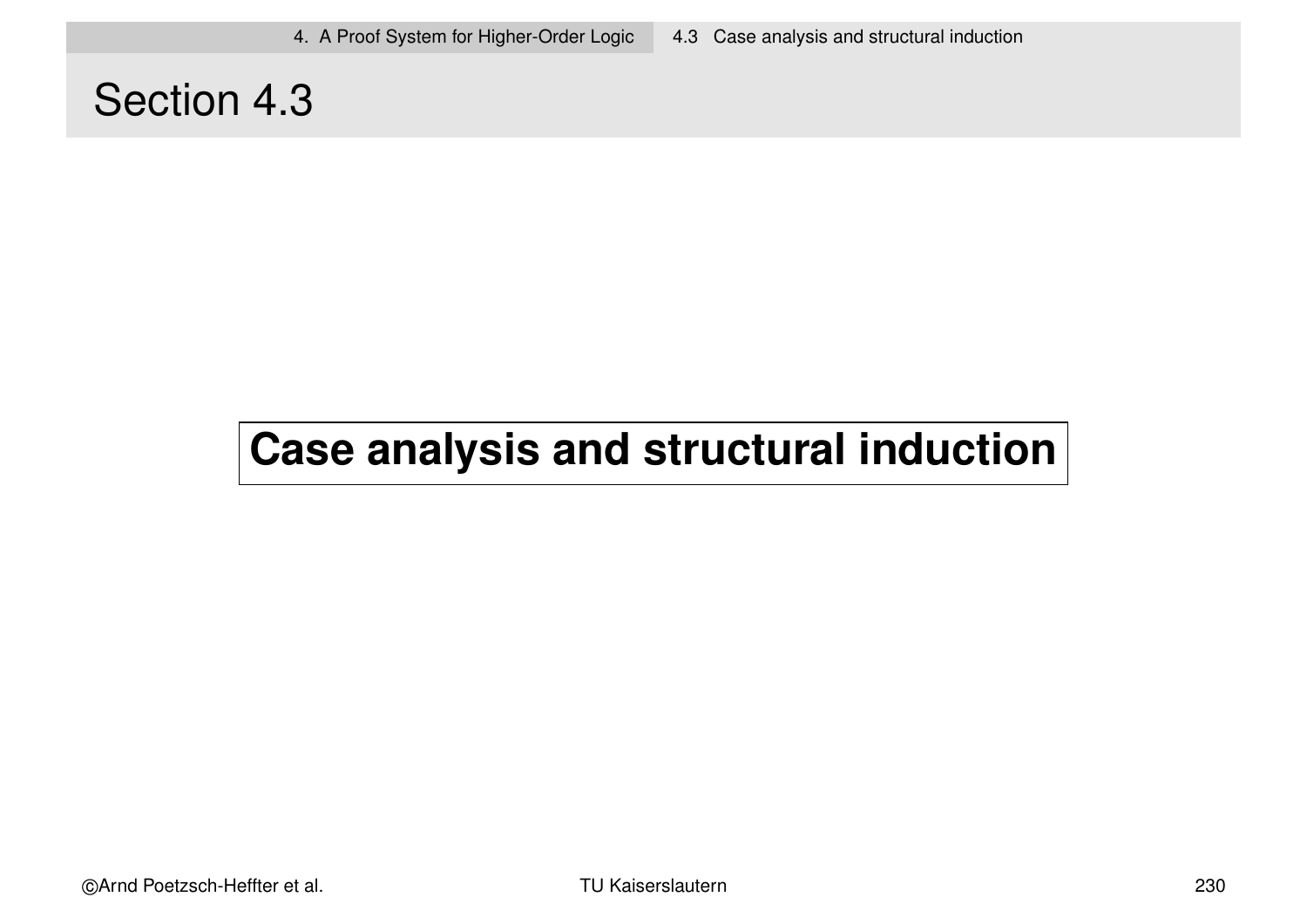# Case analysis and structural induction

Content:

» Isabelle/HOL Tutorial, Sections 3.2 and 3.5

Examples:

» ExCaseInduct.thy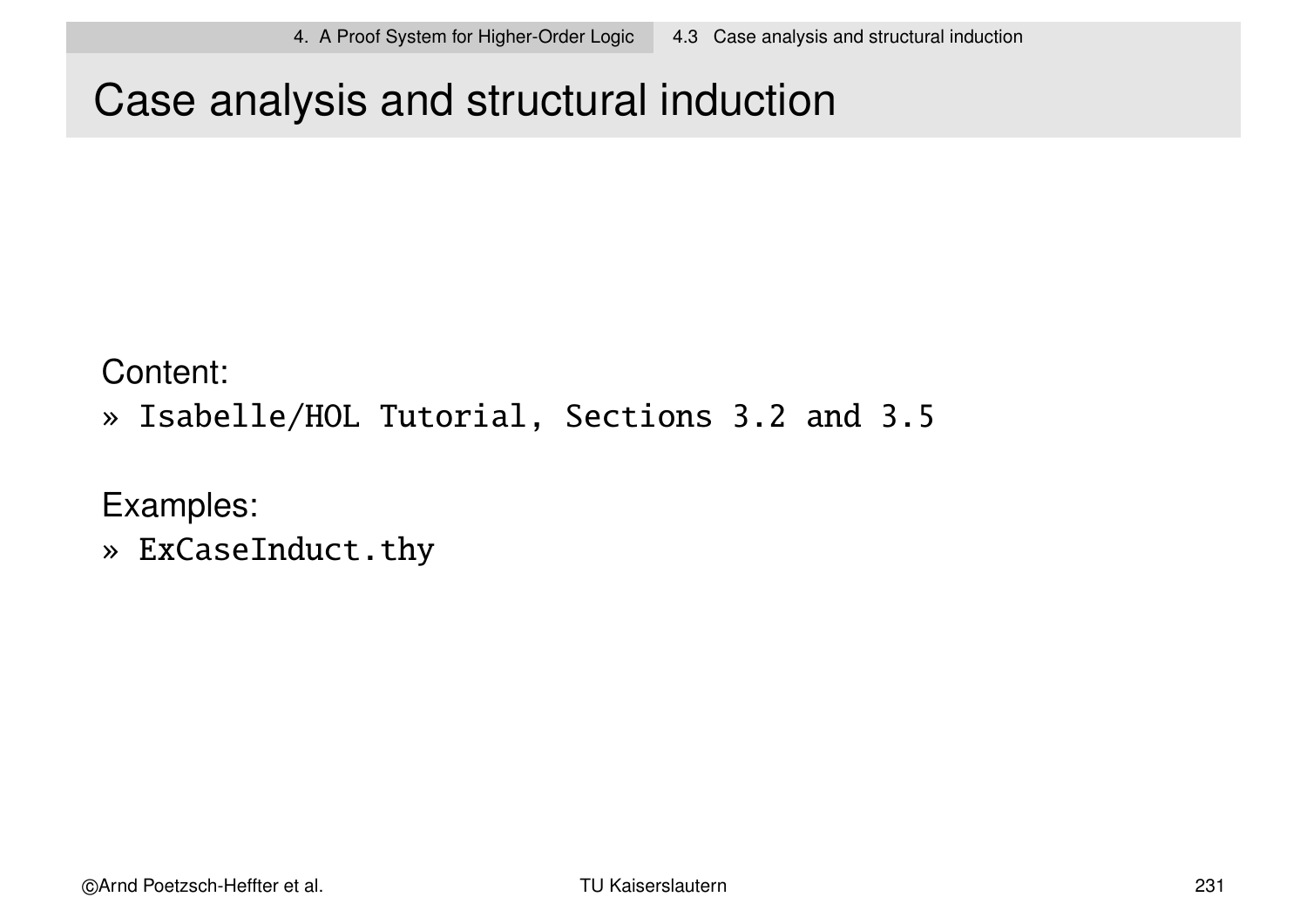### Case analysis

Properties of datatype values are often proved using case analysis:

```
datatype 'a tree = Tip | Node "'a tree" 'a "'a tree"
```

```
lemma
"(1::nat) \le (case t of Tip \Rightarrow 1 | Node 1 x r \Rightarrow x+1)"
apply (case_tac t)
apply simp
apply simp
done
```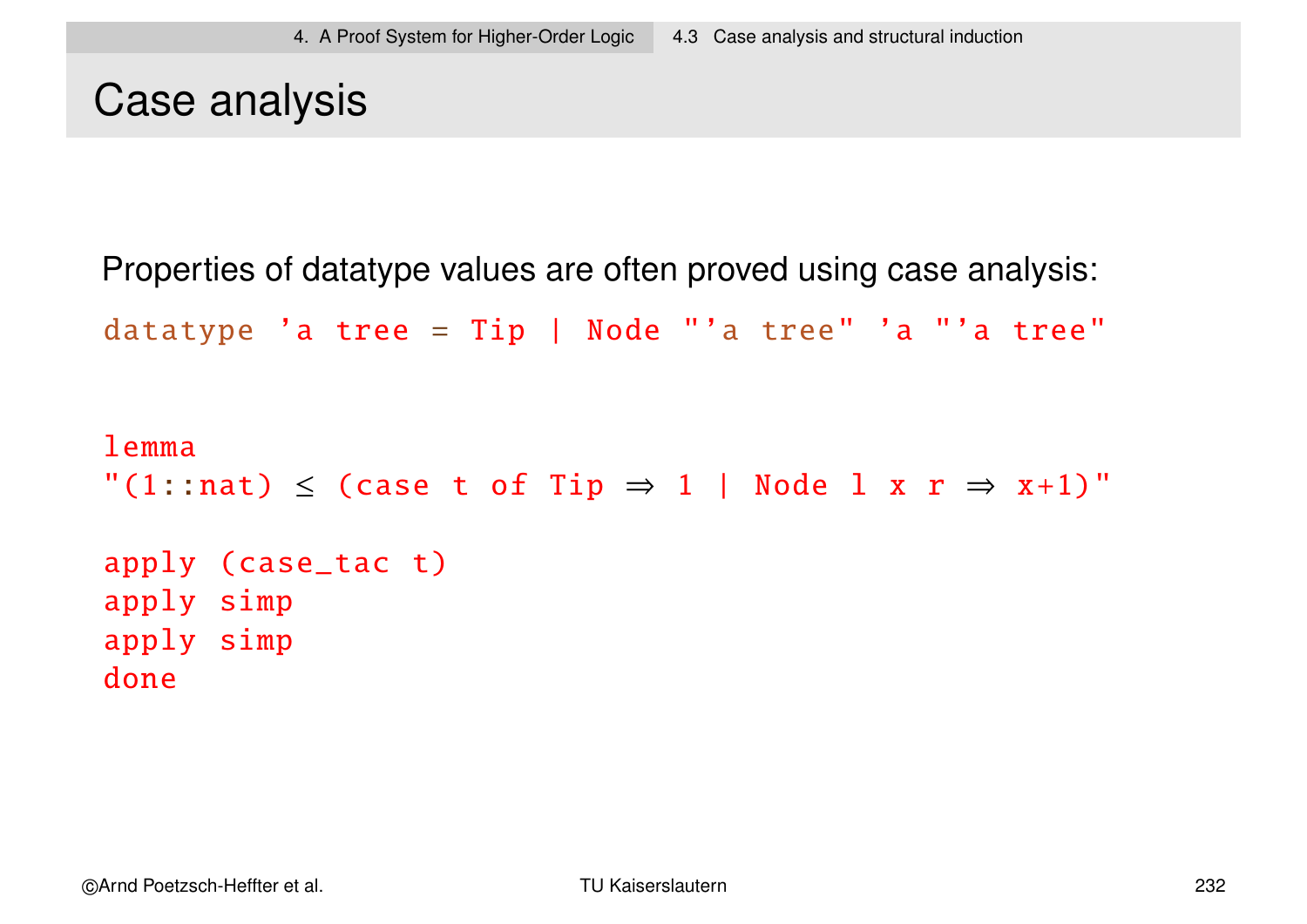### Induction heuristics

Theorems about recursive functions are proved by induction.

#### **Remark**

- In general, induction proofs can go wrong.
- In the following, we consider some heuristics that might help.

#### Heuristic 1

If argument number  $k$  is the argument in which the function is recursive, do the induction on argument number  $k$ .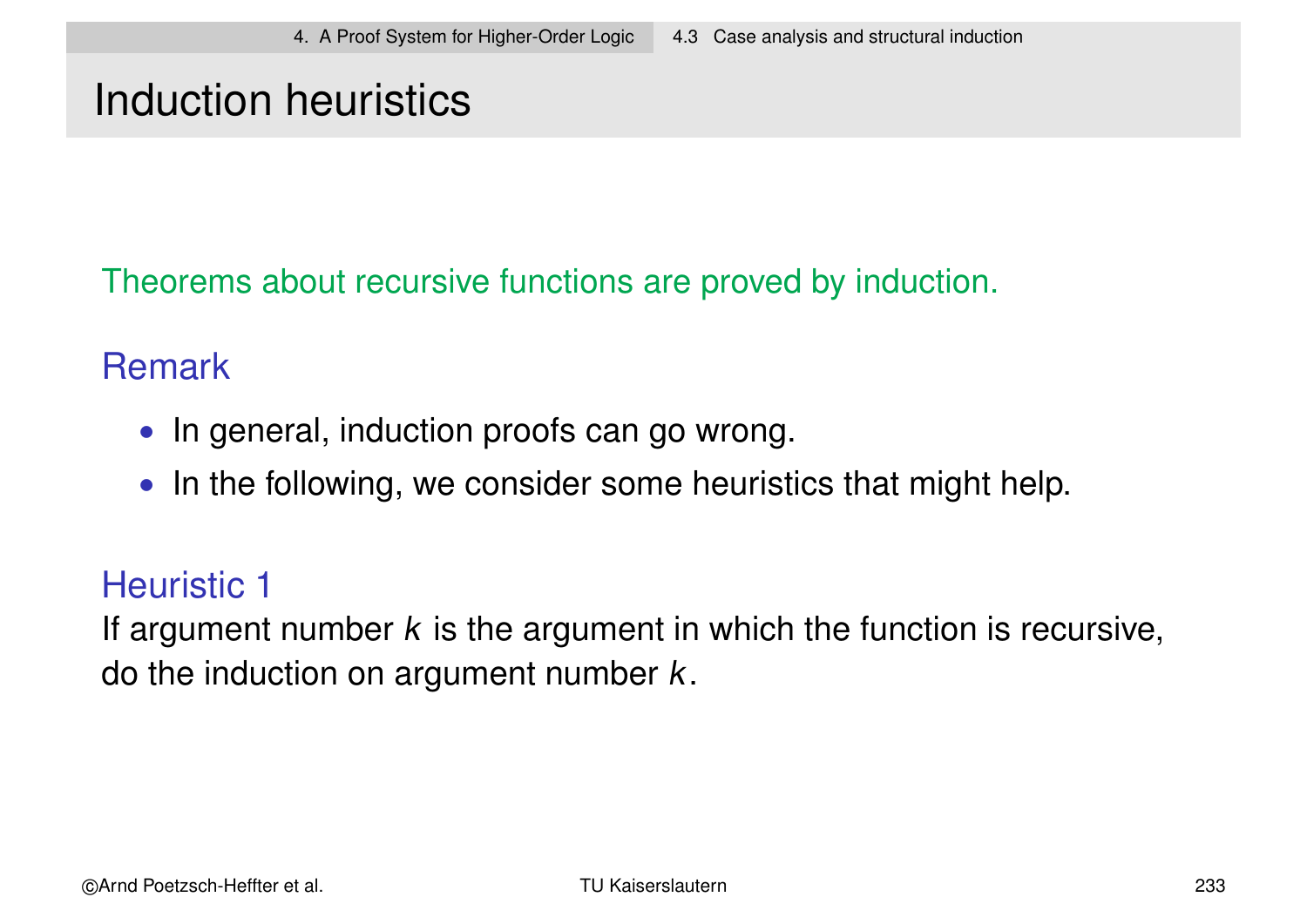### Example for Heuristic 1

```
primrec app::"'a list=>'a list=>'a list" (infixr "@" 65)
where
  " [ ] @ bs = bs" |
  "(a # as) @ bs = a # (as @ bs)"
lemma "(xs @ ys) @ zs = xs @ (ys @ zs)"
```
- @ is recursive in first argument
- xs only occurs in first argument of @
- both ys and zs occur as second argument

Hence, do induction on xs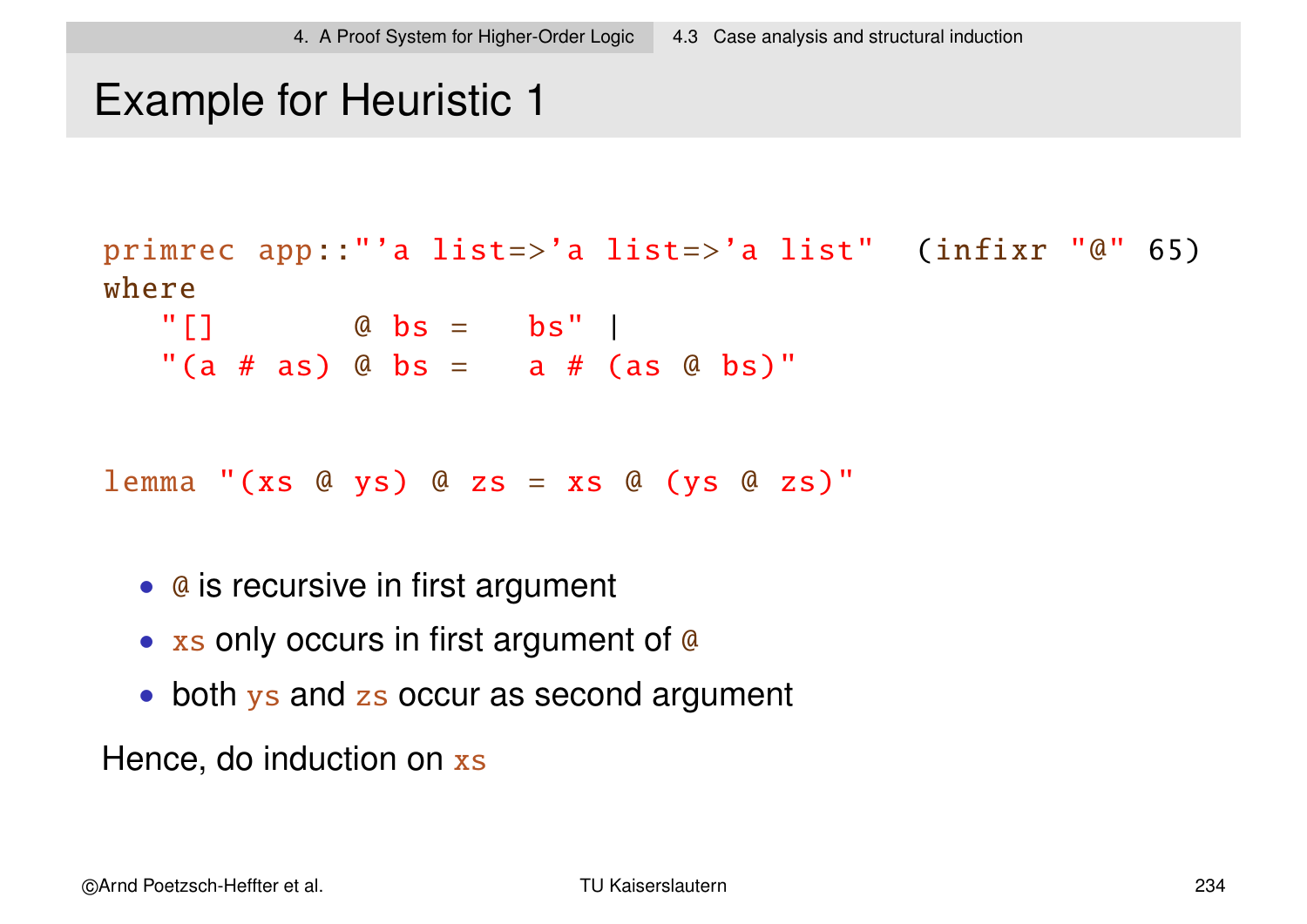# Goal generalization

#### Heuristic 2

Generalize the goal before induction:

- Replace constants by variables
- Universally quantify all free variables except the induction variable.

#### **Remark**

Heuristics should not be applied blindly.

#### Examples:

» ExCaseInduct.thy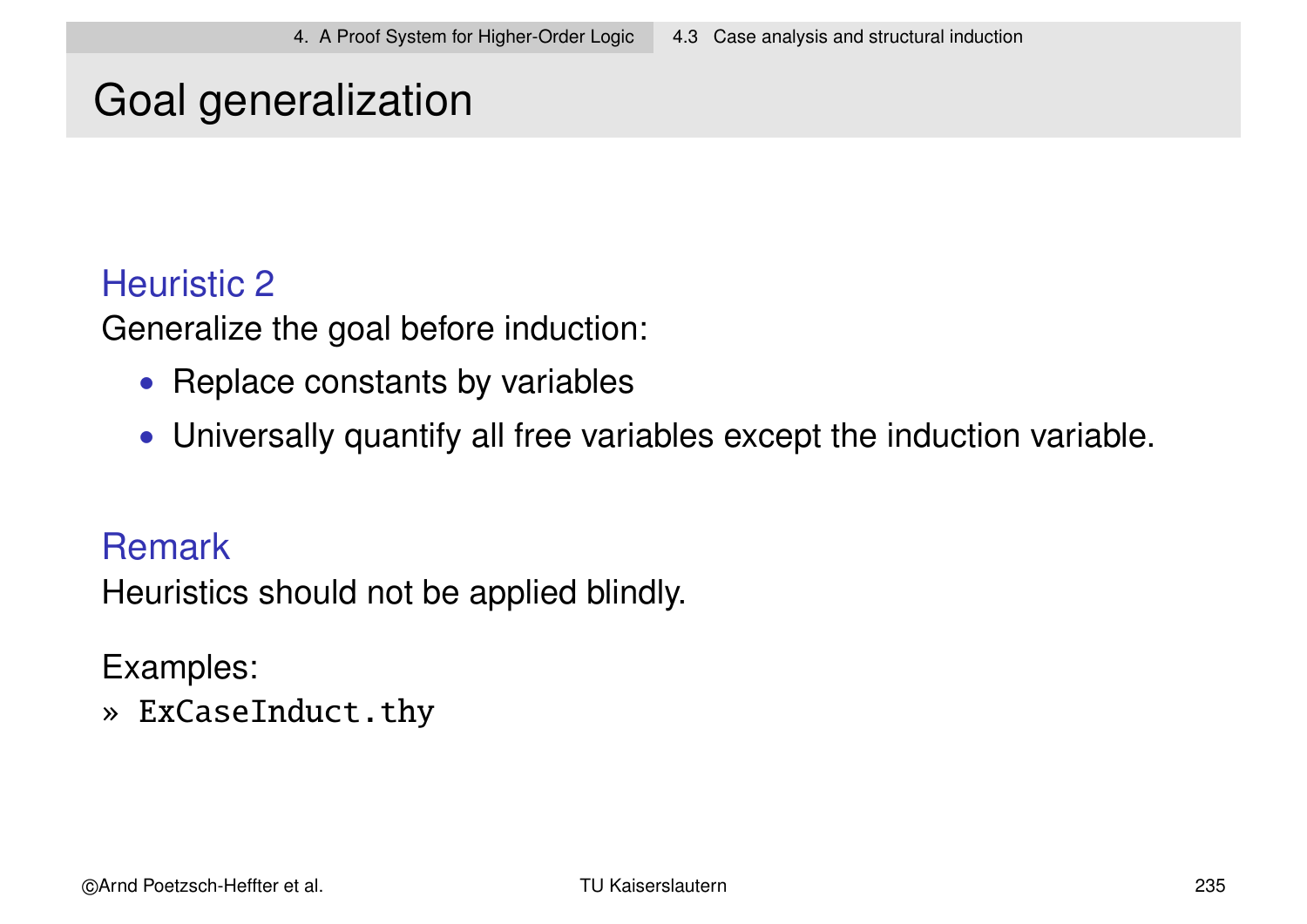### Recursion induction

Function definitions do not always enable to prove properties about the structure of one argument.

In such cases, a more general inductive scheme has to be used. Isabelle/HOL calls this recursion induction.

Isabelle/HOL supports recursion induction by generating an inductive rule:

- The rule exploits the structure on the argument domain induced by the function definition.
- It allows to do induction over several arguments simultaneously.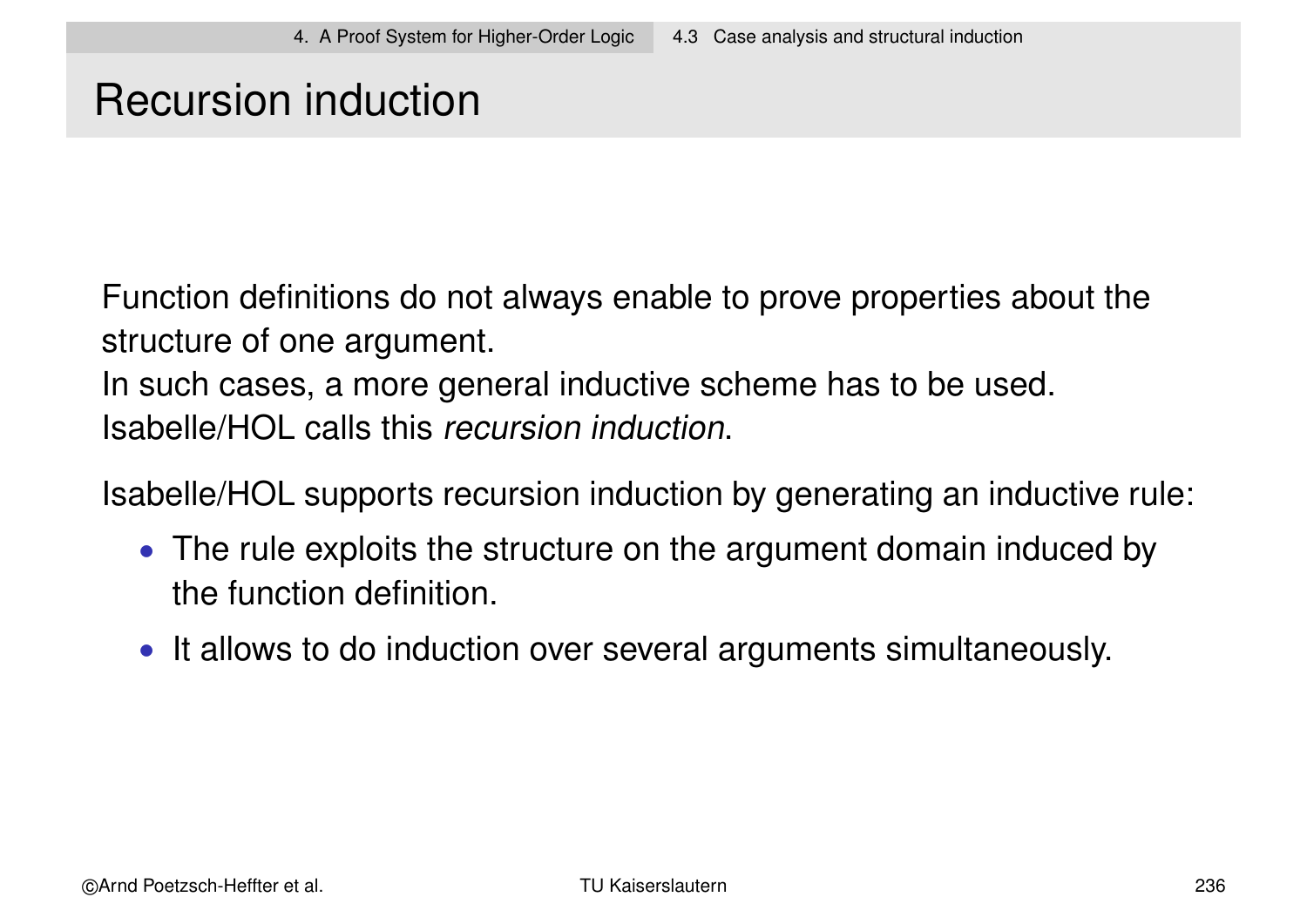### Example for recursion induction

#### Example

```
fun sep :: "'a \Rightarrow 'a list \Rightarrow 'a list" where
  "sep a [] = []" |
  "sep a [x] = [x]" |
  "sep a (x \# y \# z s) = x \# a \# sep a (y \# z s)"
```
Generated induction rule sep.induct:

~ V a. ?P a []; V a x. ?P a [x]; V a x y zs. ?P a (y # zs) =⇒ ?P a (x # y # zs) =⇒ ?P ?a0.0 ?a1.0

lemma "map  $f$  (sep a  $xs$ ) = sep ( $f$  a) (map  $f$   $xs$ )"

©Arnd Poetzsch-Heffter et al. TU Kaiserslautern 237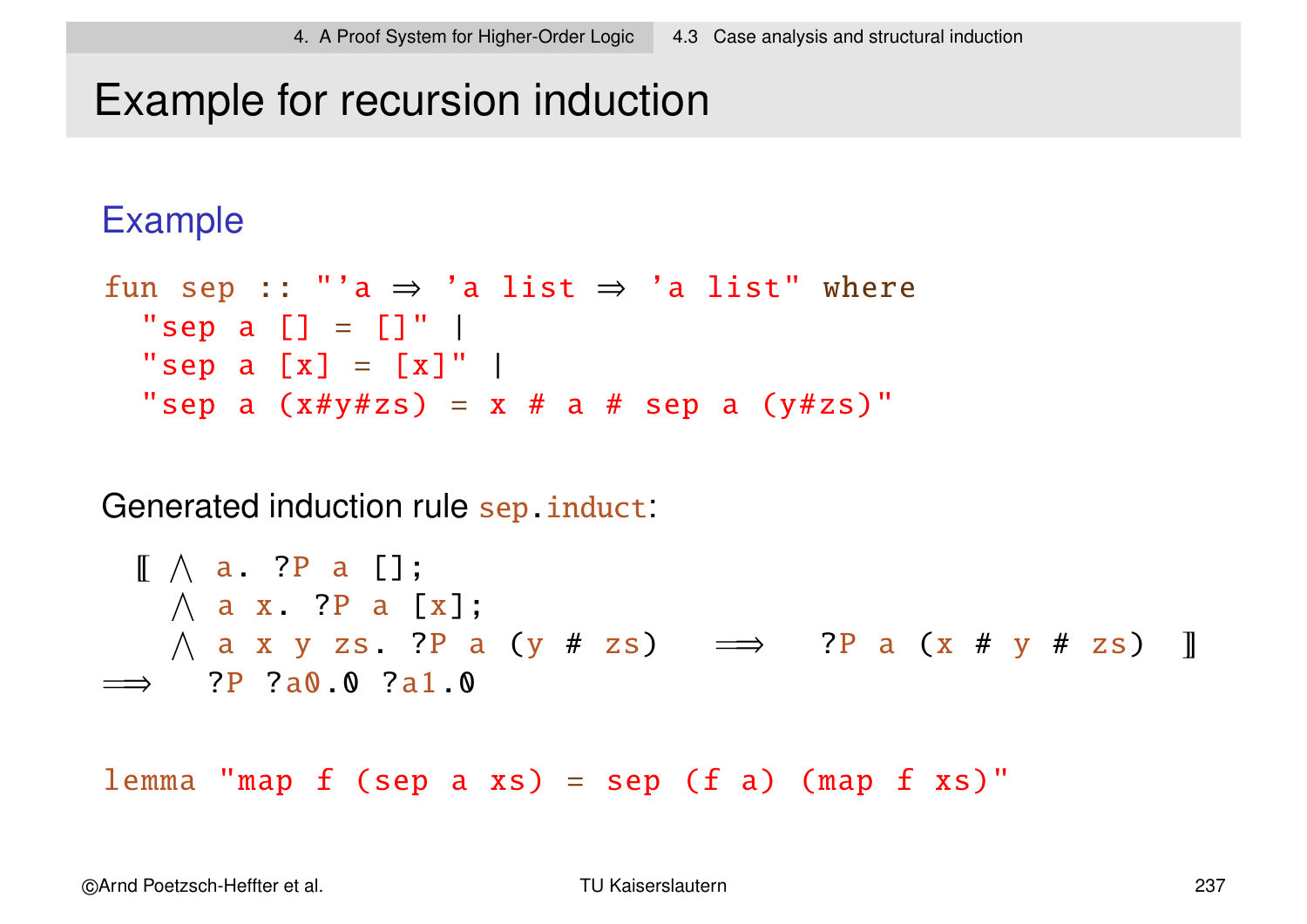### More about proof development

Forward proof step in backward proof:

• apply rules to assumptions

Forward proofs (Hilbert style proofs):

• directly prove a theorem from proven theorems

#### Directives/attributes:

- of: instantiates the variables of a rule to a list of terms
- OF: applies a rule to a list of theorems
- THEN: gives a theorem to named rule and returns the conclusion
- simplified: applies the simplifier to a theorem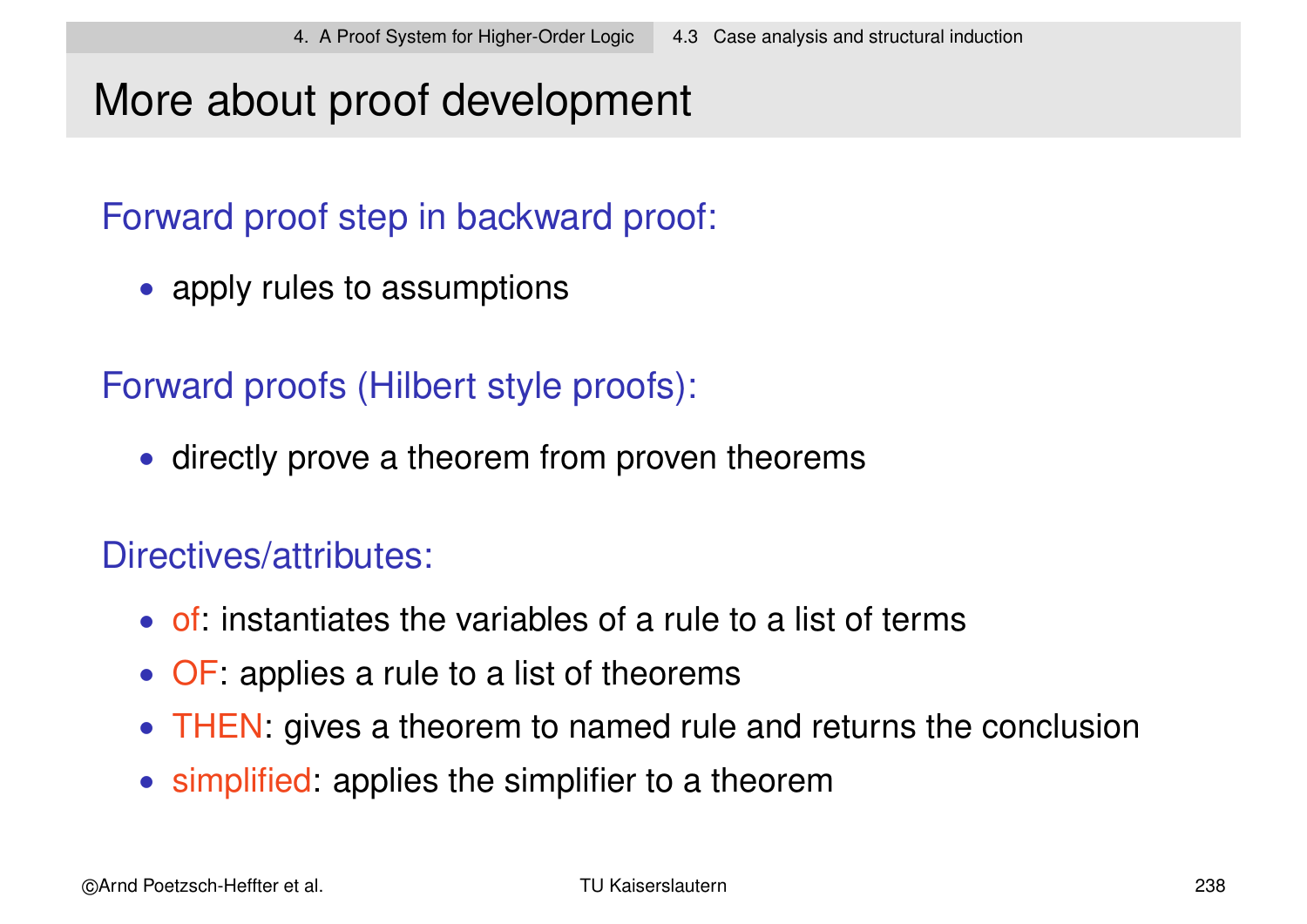# Example for forward proof steps

Forward proof steps by "frule" and "drule"

- Consider subgoal:  $[[B_1; \ldots; B_n]] \Longrightarrow C$
- Work on assumption  $B_1$  towards C using rule  $B: A_1 \longrightarrow A$
- Unifier  $\sigma$  with:  $\sigma(B_1) = \sigma(A_1)$
- Command apply (frule R) yields new subgoal:

$$
\sigma([\![B_1;\ldots;B_n;A]\!]\Longrightarrow C)
$$

• Command apply (drule  $R$ ) would also delete  $B_1$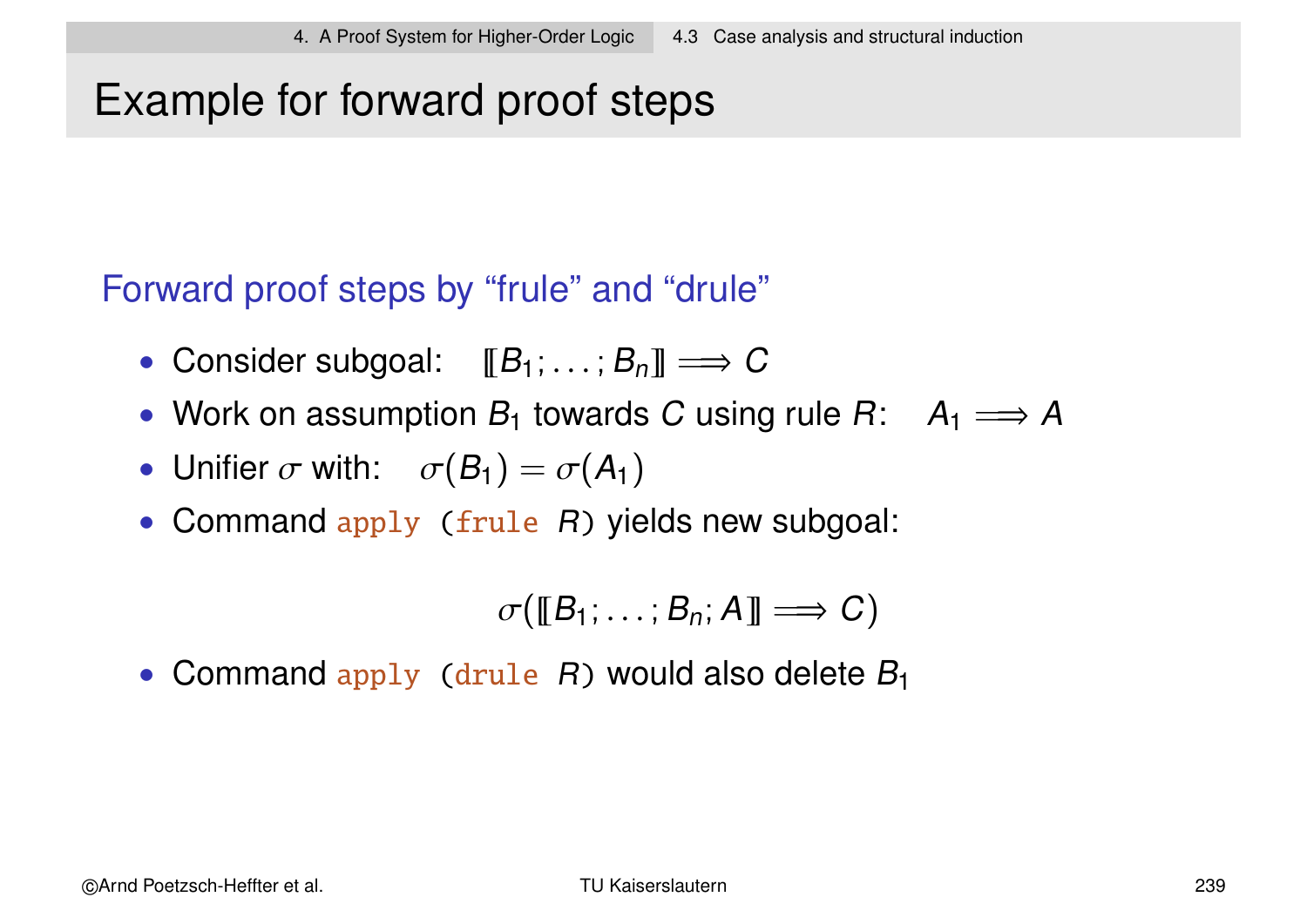### More proof methods

#### Method insert:

• inserts a theorem as a new assumption into current subgoal

#### Method subgoal tac:

- inserts an arbitrary formula F as assumption
- F becomes additional subgoal

print\_methods lists all supported methods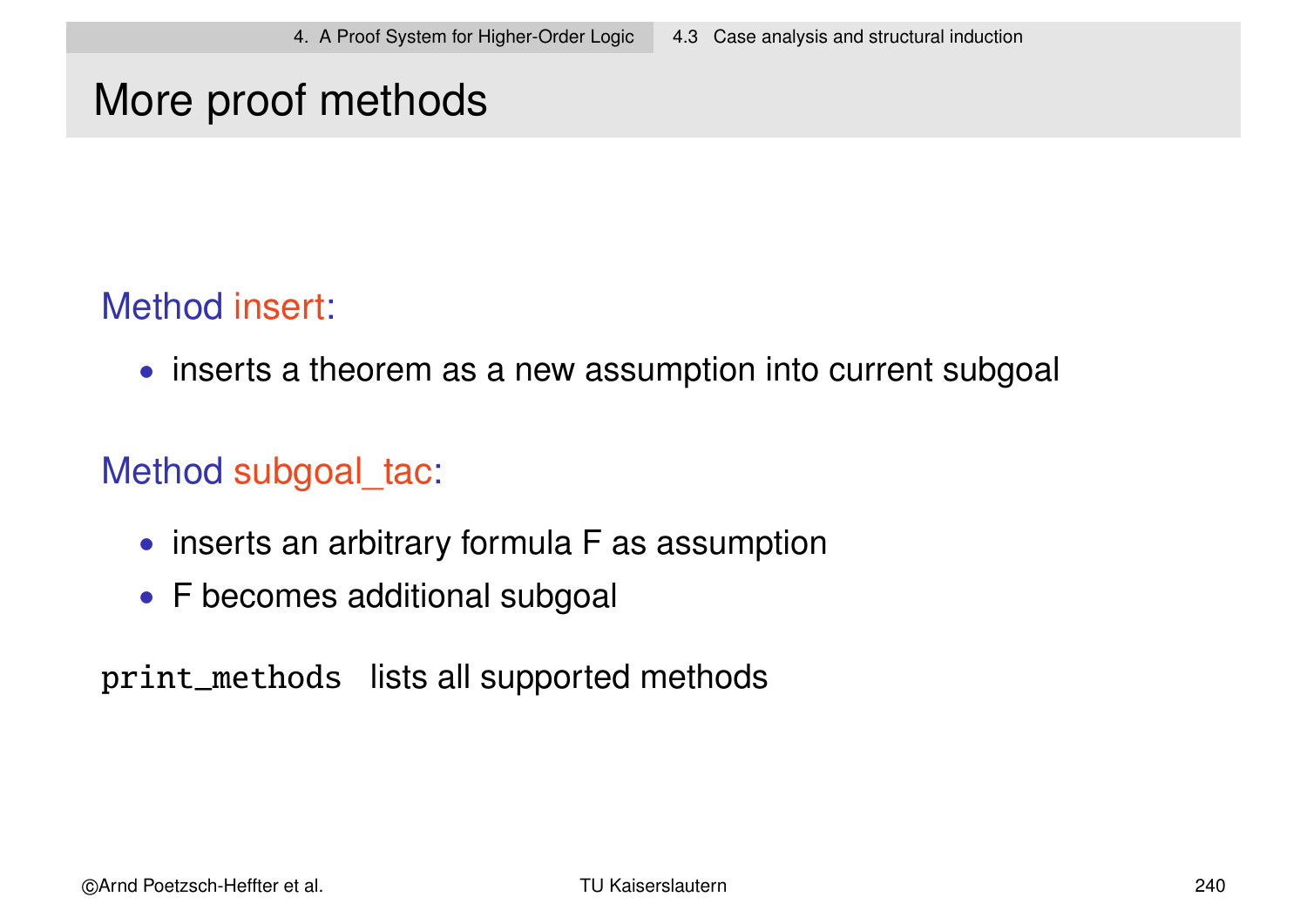### Section 4.4

# **Proof automation**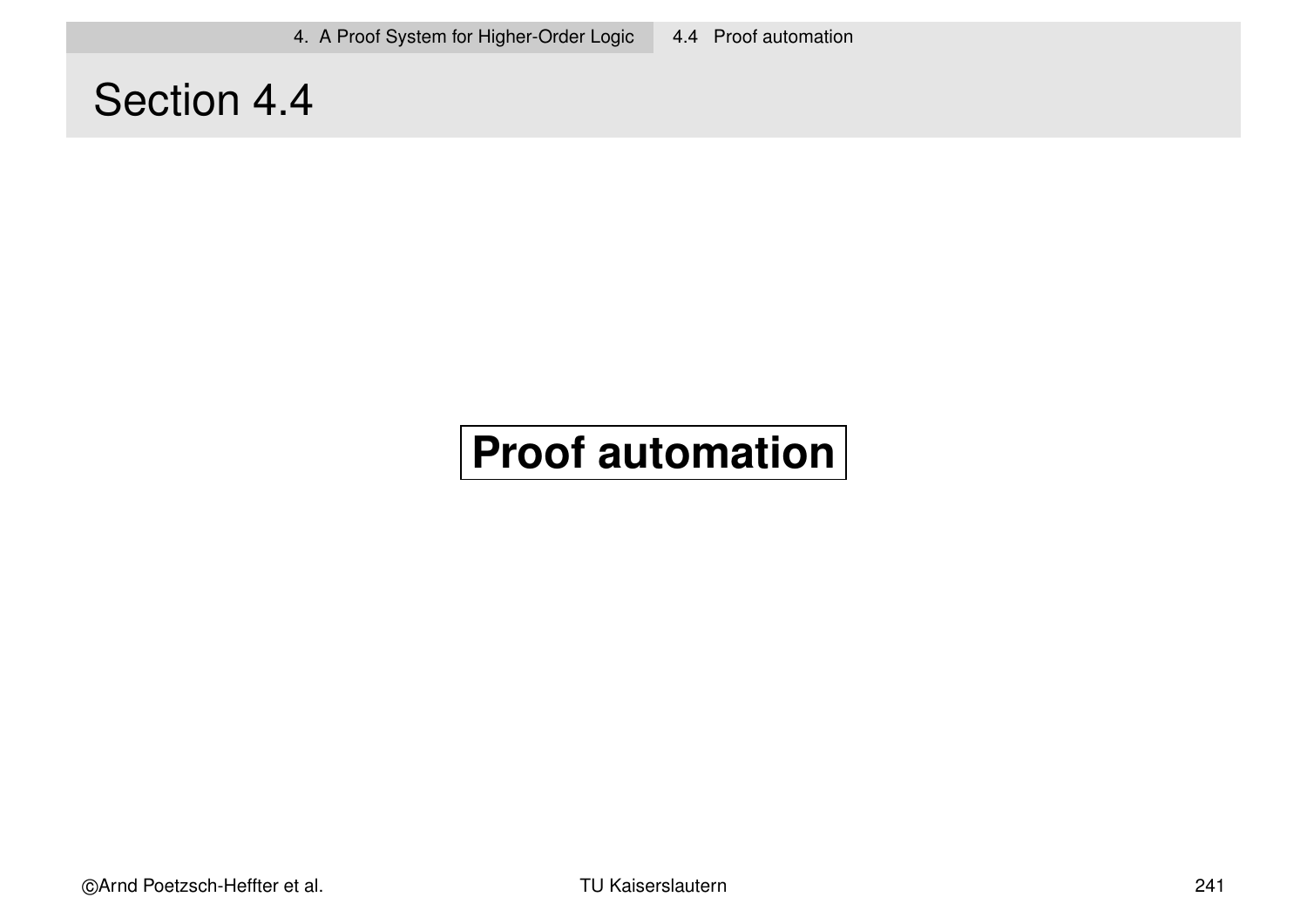### Proof search automation

### Content: » Isabelle/HOL Tutorial, Sections 5.12 and 5.13 Examples: » ExProofAutomation.thy

#### Proof automation tries to apply rules either

- to finish the proof of the (sub-)goal(s)
- to simplify the subgoals

We call this the success criterion.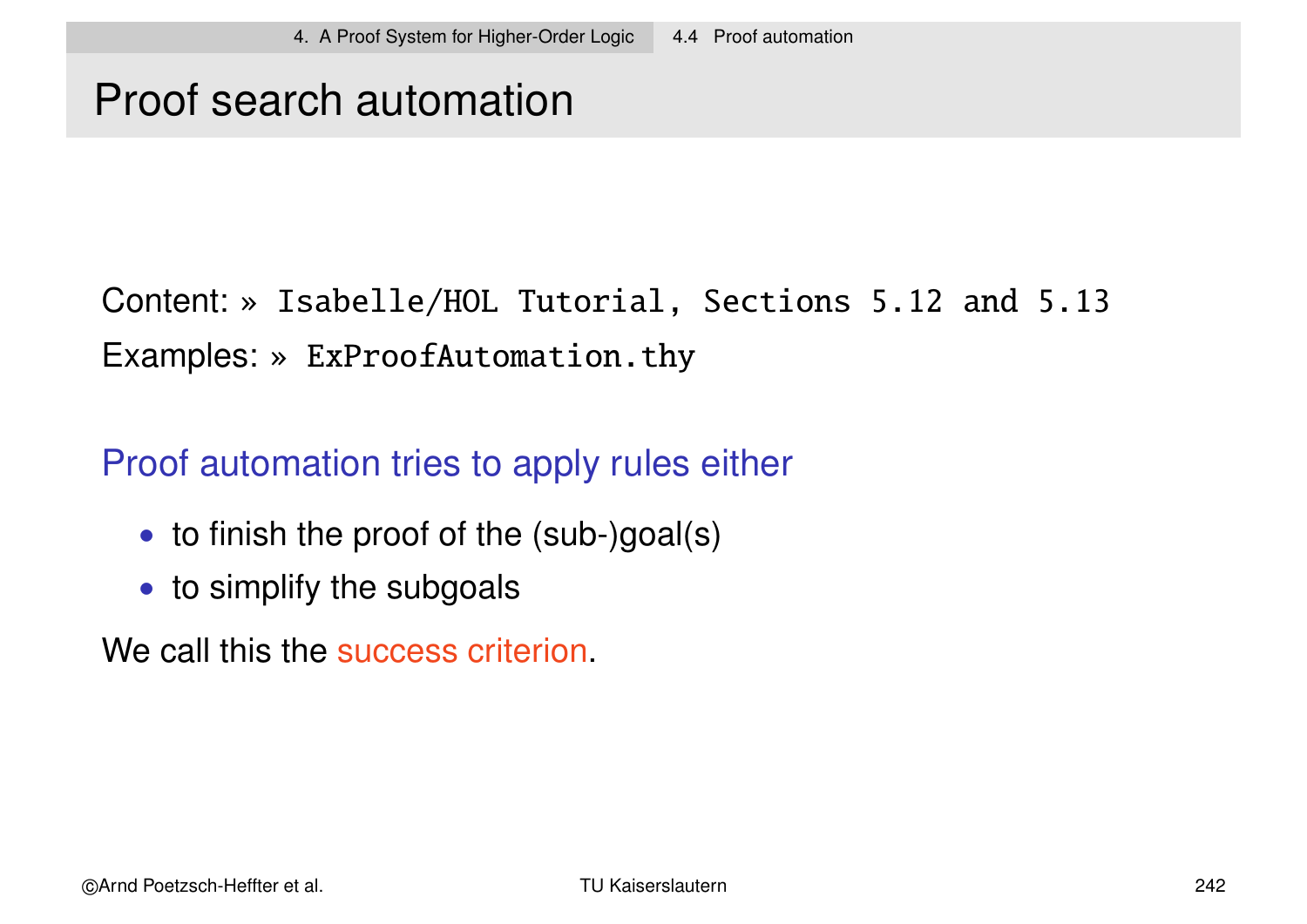# Proof search automation (2)

#### Methods for proof automation are different in

- the success criterion
- the rules they use
- the way in which these rule are applied

### **Terminology**

- Simplification applies rewrite rules repeatedly as long as possible.
- Classical reasoning uses search and backtracking with rules from predicate logic.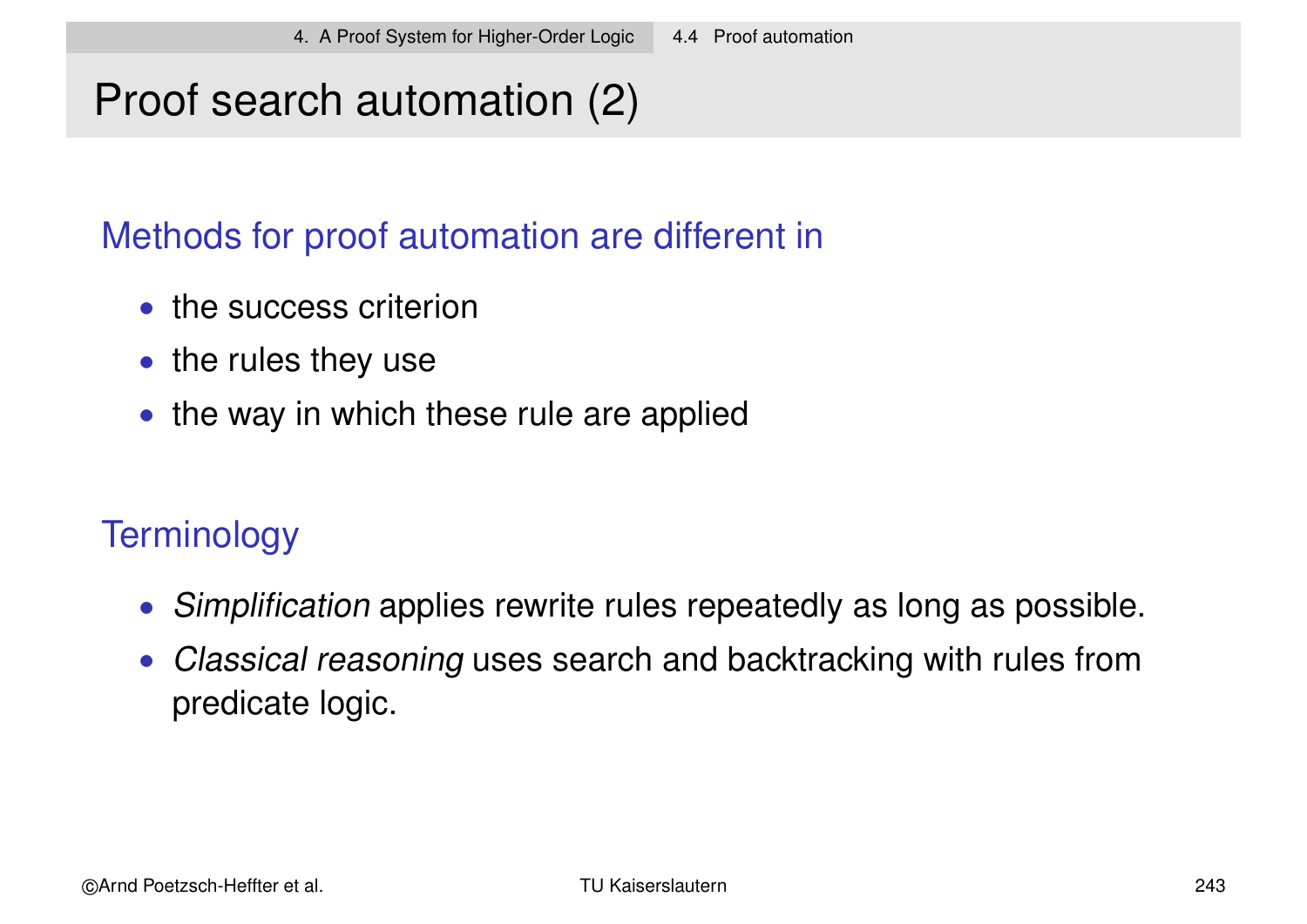# General methods (Tactics)

#### blast:

- tries to finish proof of (sub-)goal
- classical reasoner

### clarify:

- tries to perform obvious proof steps on current subgoal
- classical reasoner (only safe rules, no splitting of subgoal)

#### safe:

- tries to perform obvious proof steps on all subgoals
- classical reasoner (only safe rules, splitting of subgoal)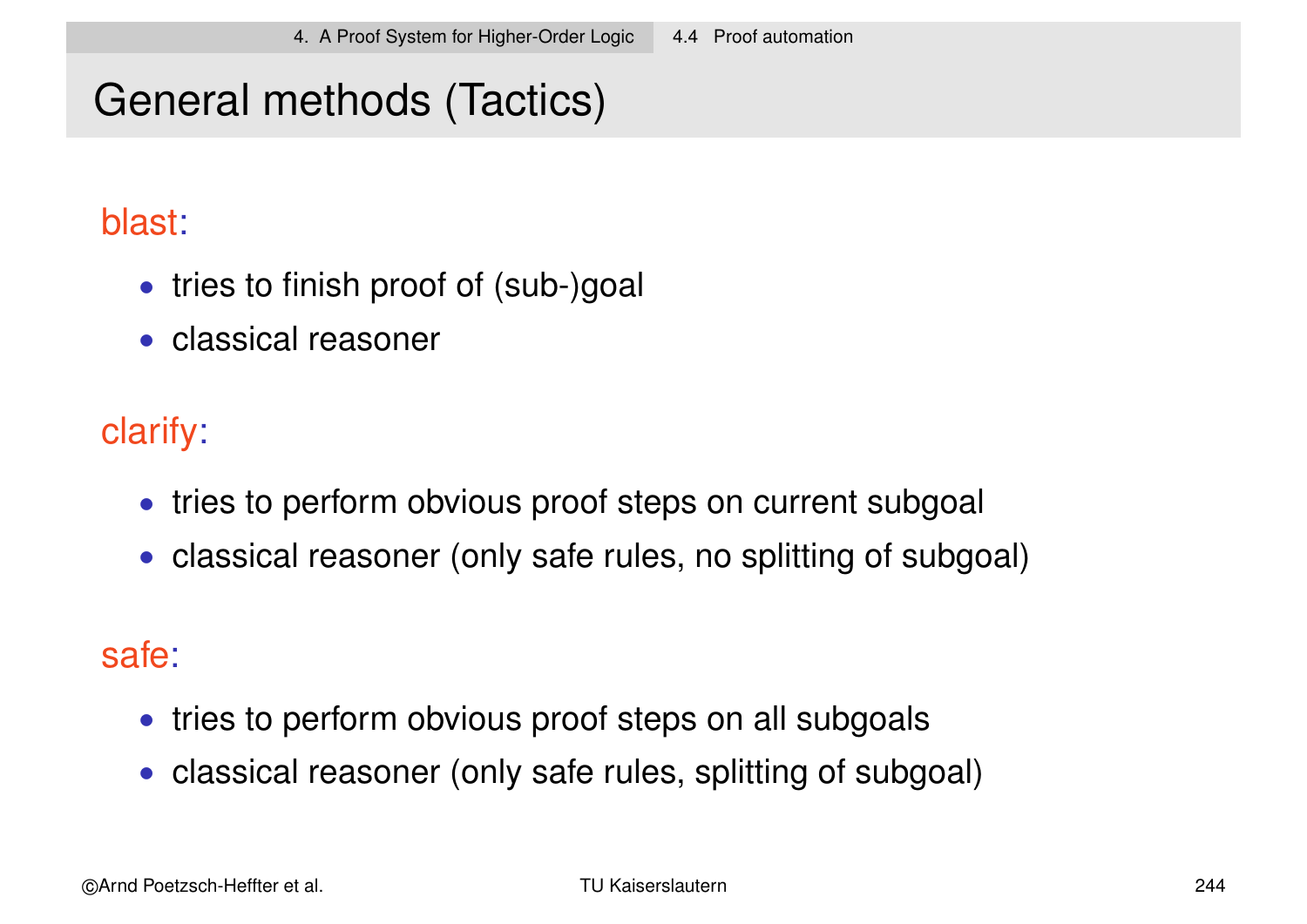# General methods (continued)

#### clarsimp:

- tries to finish proof of subgoal
- classical reasoner interleaved with simplification (only safe rules, no splitting)

#### force:

- tries to finish proof of subgoal
- classical reasoner and simplification

#### auto:

- tries to perform proof steps on all subgoals
- classical reasoner and simplification (splitting)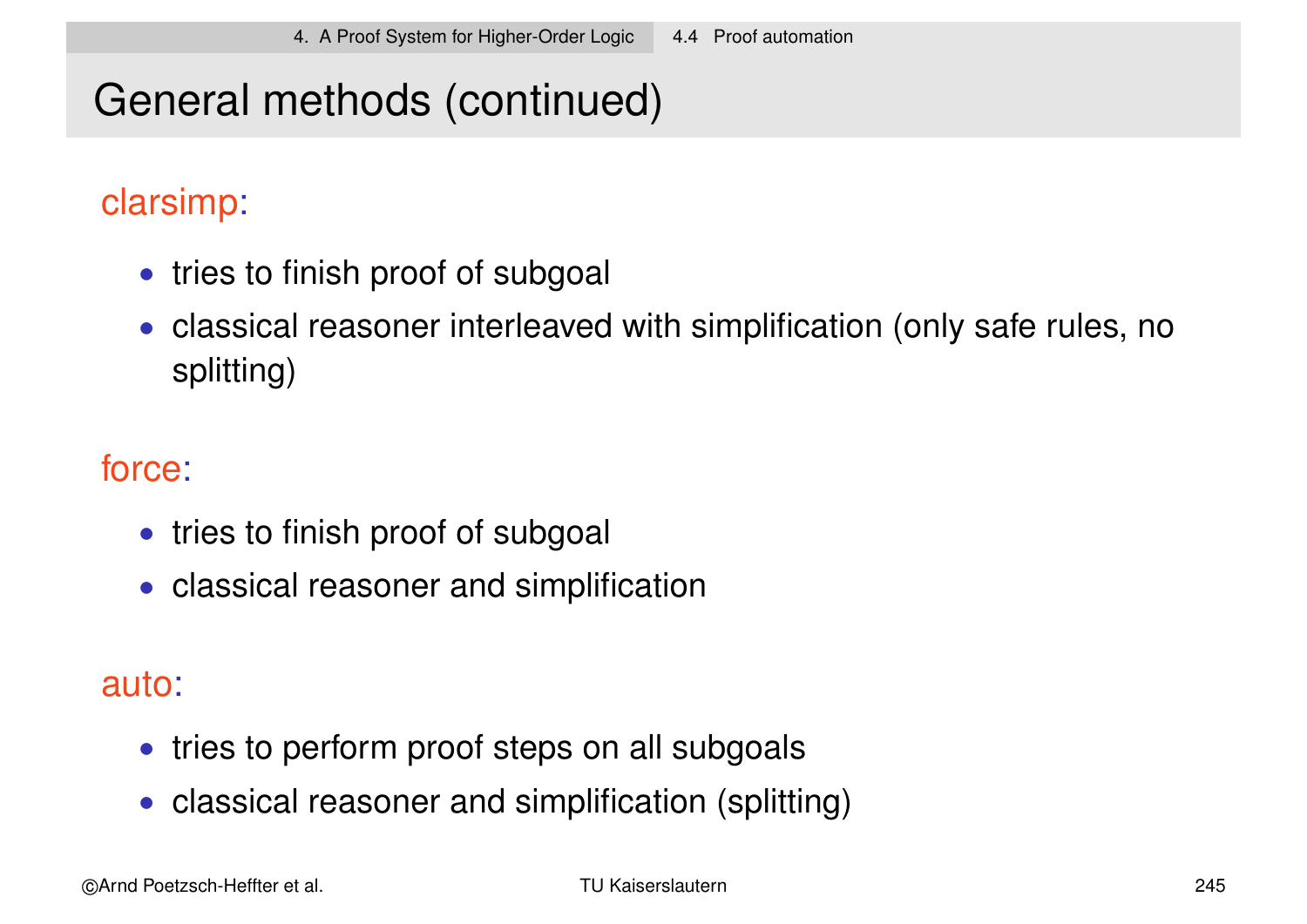### **Questions**

- 1. A natural deduction proof system distinguishes between formulas, sequents, and rules. What are the differences?
- 2. Isabelle/HOL has nor clear distinction between sequents and rules. Why?
- 3. Explain the different kinds of variables.
- 4. What is a proof state?
- 5. What is the distinction between a rule and a method?
- 6. Explain the method "rule" and show in detail how it can be applied in a proof state?
- 7. What is an elimination rule?
- 8. Here is a proof state (shown on the screen). What is a rule that can be applied?